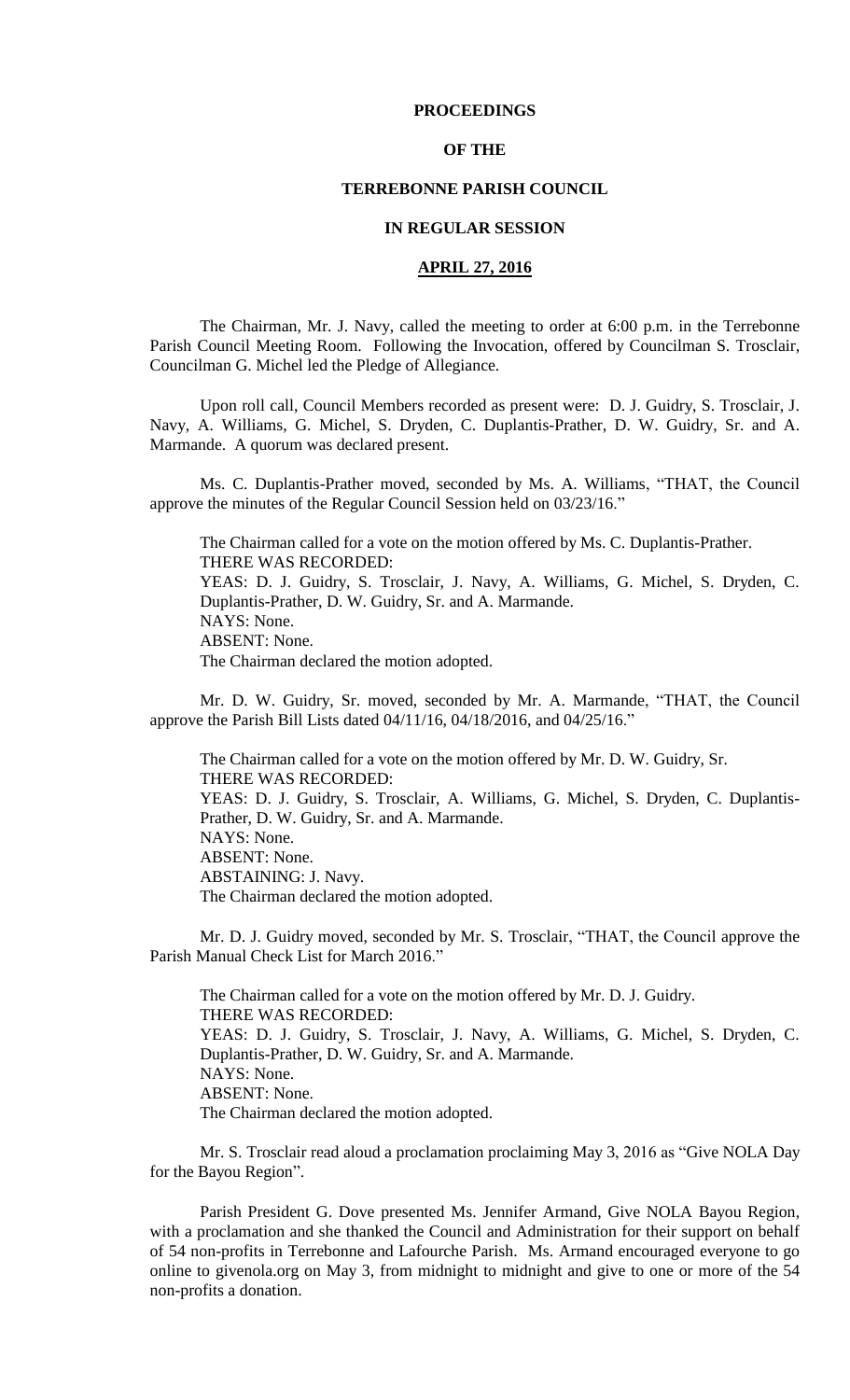Councilman S. Trosclair thanked Ms. Armand for her hard work and dedication to this great cause.

Mr. D. J. Guidry read aloud a proclamation proclaiming the week of April 25 - 29, 2016 as "Administrative Professionals Week in Houma-Terrebonne".

Parish President D. Dove presented a proclamation to Council Clerk Venita Chauvin and Minute Clerk Kimberly Cologne, who thanked the Council for this honor and their appreciation.

Several Council members thanked all Council Staff members, Venita Chauvin, Suzette Thomas, Tammy Triggs and Kimberly Cologne, for all of their hard work and dedication.

The following resolution was offered by Ms. A. Williams and seconded by Mr. S. Trosclair.

## **RESOLUTION NO. 16-194**

A resolution ordering and calling special elections to be held in (i) Road Lighting District No. 2 of the Parish of Terrebonne, State of Louisiana, (ii) Road Lighting District No. 4 of the Parish of Terrebonne, State of Louisiana and (iii) Road District No. 6 of the Parish of Terrebonne, State of Louisiana, to authorize the renewal of special taxes therein; making application to the State Bond Commission in connection therewith; and providing for other matters in connection therewith.

BE IT RESOLVED by the Parish Council of the Parish of Terrebonne, State of Louisiana (the "Governing Authority"), acting as the governing authority of (i) Road Lighting District No. 2 of the Parish of Terrebonne, State of Louisiana, (ii) Road Lighting District No. 4 of the Parish of Terrebonne, State of Louisiana and (iii) Road District No. 6 of the Parish of Terrebonne, State of Louisiana (the "Districts"), that:

SECTION 1. Election Call. Subject to the approval of the State Bond Commission, and under the authority conferred by Article VI, Sections 30 and 32 of the Constitution of the State of Louisiana of 1974, the applicable provisions of Chapter 5 and Chapter 6-A of the Louisiana Election Code, and other constitutional and statutory authority, special elections are hereby called and ordered to be held in the Districts on **TUESDAY, NOVEMBER 8, 2016,** between the hours of six o'clock (6:00) a.m., and eight o'clock(8:00) p.m., in accordance with the provisions of La. R.S. 18:541, and at the said elections there shall be submitted to all registered voters qualified and entitledtovote at the said elections underthe Constitution and laws of this State and the Constitution of the United States, the following propositions, to-wit:

## ROAD LIGHTING DISTRICT NO. 2 TAX RENEWAL PROPOSITION

Shall Road Lighting District No. 2 of the Parish of Terrebonne, State of Louisiana (the "District"), continue to levy a three and ninety-nine hundredths (3.99) mills tax on all the property subject to taxation in said District (an estimated \$691,550 reasonably expected at this time to be collected for the levy of the tax for an entire year), for a period of ten (10) years, beginning with the year 2018 and ending with the year 2027, for the purpose of providing and maintaining electric lights on the streets, roads, highways, alleys and public places within and for said District?

### ROAD LIGHTING DISTRICT NO. 4 TAX RENEWAL PROPOSITION

Shall Road Lighting District No. 4 of the Parish of Terrebonne, State of Louisiana (the "District"), continue to levy a four and seventy-five hundredths (4.75) mills tax on all the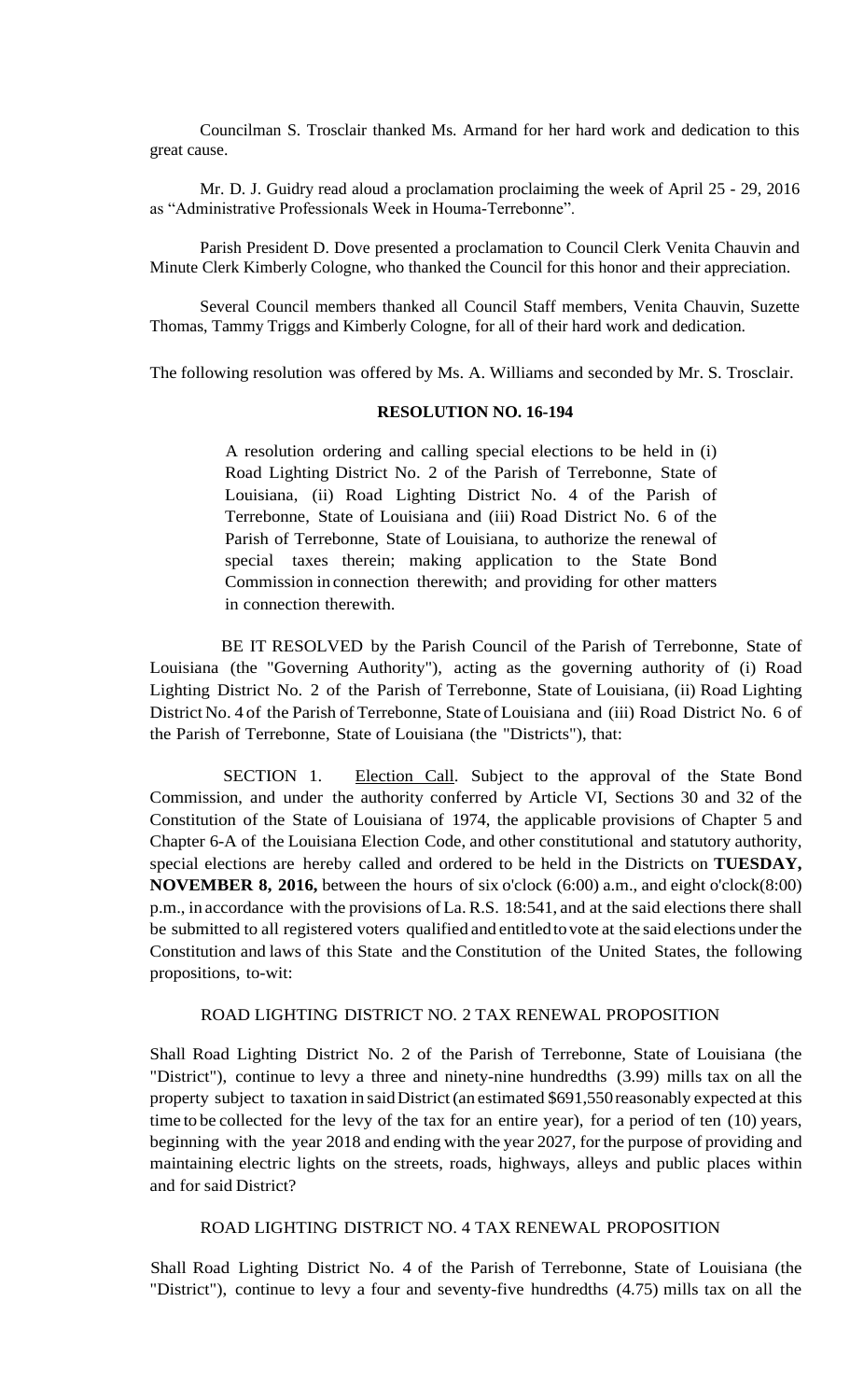property subject to taxation within the District (an estimated \$337,000 reasonably expected at this time to be collected for the levy of the tax for an entire year), for a period of ten (10) years, beginning with the year 2018 and ending with the year 2027, for the purpose of providing and maintaining electric lights on the streets, roads, highways, alleys and public places within and for said District?

### ROAD DISTRICT NO. 6 TAX RENEWAL PROPOSITION

Shall Road District No. 6 of the Parish of Terrebonne, State of Louisiana (the "District"), continue to levy an eighty-two hundredths (.82) mill tax on all the property subject to taxation within the Parish (an estimated \$39,400 reasonably expected at this time to be collected for the levy of the tax for an entire year), for a period of ten (10) years, beginning with the year 2019 and ending with the year 2028, for the purpose of acquiring, building, improving or maintaining public roads or highways in said District?

SECTION 2. Publication of Notice of Elections. A Notice of Special Elections shall be published in the *Courier,* a newspaper of general circulation within the Districts, published in Houma, Louisiana, and being the official journal of the Districts, once a week for four consecutive weeks, with the first publication to be made not less than forty-five (45) days nor more than ninety (90) days prior to the date of the elections, which Notice shall be substantially in the form attached hereto as "Exhibit A" and incorporated herein by reference the same as if it were set forth herein in full.

SECTION3. Canvass. This Governing Authority shall meet at its regular meeting place, the Government Tower, 8026 Main Street, Suite 600, Houma, Louisiana, on **WEDNESDAY, DECEMBER 21, 2016, at SIX O'CLOCK (6:00) P.M.,** and shall then and there in open and public session proceed to examine and canvass the returns and declare the results of the said special elections.

SECTION 4. Polling Places. The polling places set forth in the aforesaid Notice of Special Elections are hereby designated as the polling places at which to hold the said elections, and the Commissioners-in-Charge and Commissioners, respectively, will be the same persons as those designated in accordance with law.

SECTION 5. Election Commissioners: Voting Machines. The officers designated to serve as Commissioners-in-Charge and Commissioners pursuant to Section 4 hereof, or such substitutes therefor as may be selected and designated in accordance with La. R.S. 18**:**1287, shall hold the said special elections as herein provided, and shall make due returns of said elections for the meeting of the Governing Authority to be held on Wednesday, December 2l,2016, as provided in Section 3 hereof. All registered voters in the Districts will be entitled to vote at the special elections, and voting machines shall be used.

SECTION 6. Authorization of Officers. The Council Clerk of the Governing Authority is hereby empowered, authorized and directed to arrange for and to furnish to said election officers in ample time for the holding of said elections, the necessary equipment, forms and other paraphernalia essential to the proper holding of said elections and the Chairman and/or Council Clerk ofthe Governing Authority are further authorized, empowered and directed to take any and all further action required by State and/or Federal law to arrange for the elections.

SECTION 7. Furnishing Election Call to Election Officials. Certified copies of this resolution shall be forwarded to the Secretary of State, the Clerk of Court and *Ex-Officio* Parish Custodian of Voting Machines of Terrebonne Parish and the Registrar of Voters of Terrebonne Parish, as notification of the special elections, in order that each may prepare for said elections and perform their respective functions as required by law.

SECTION 8. Application to State Bond Commission. Application is made to the State Bond Commission for consent and authority to hold the special elections as herein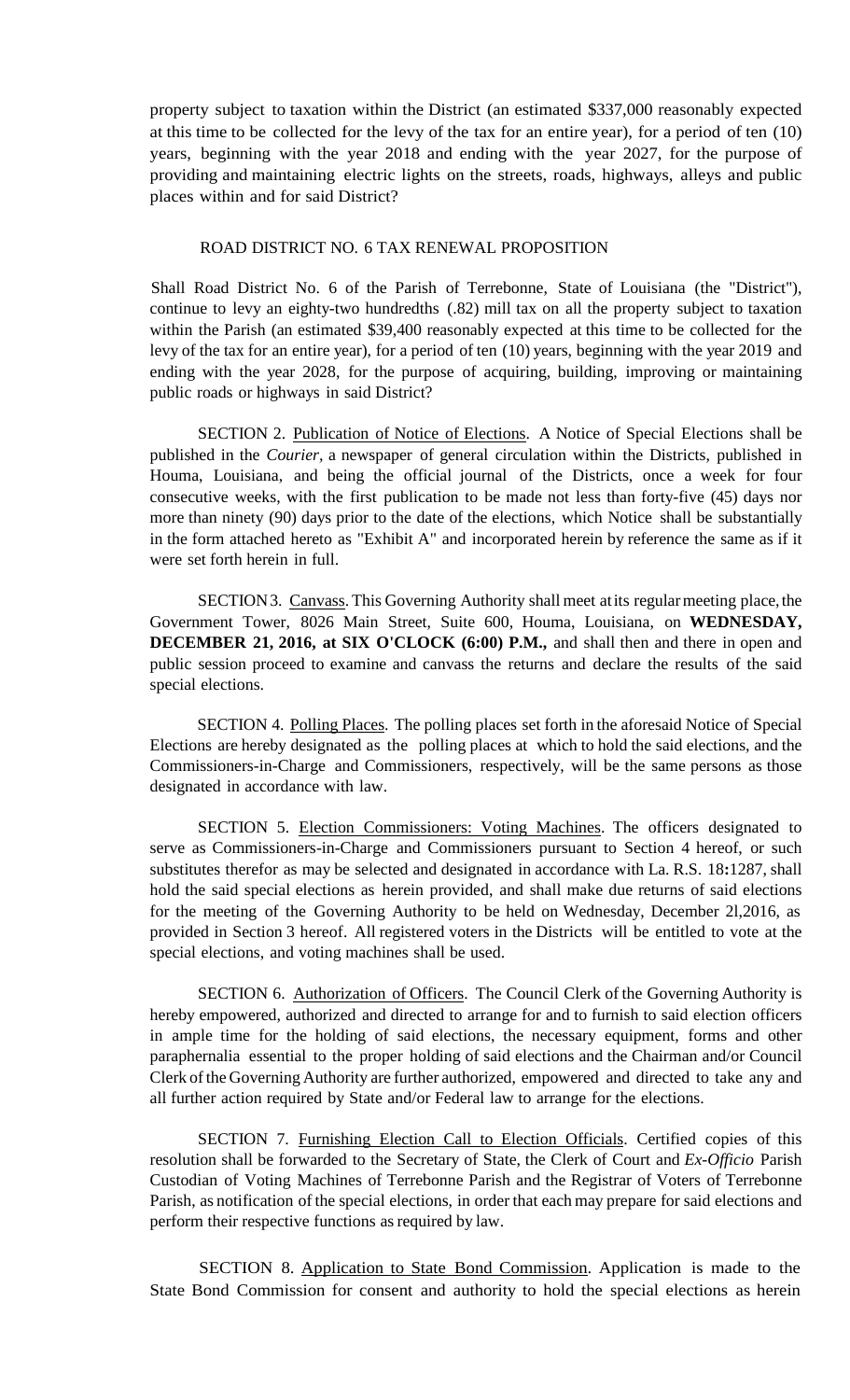provided, and in the event said elections carry for further consent and authority to continue to levy and collect the special taxes provided for therein. A certified copy of this resolution shall be forwarded to the State Bond Commission on behalf of this Governing Authority, together with a letter requesting the prompt consideration and approval of this application.

SECTION 9. Additional Notice Requirement. This Governing Authority made the announcement with respect to the adoption of this resolution required by La.R.S. 42:19.1, at its public meeting on Wednesday, March 23, 2016 and published said announcement in the Official Journal on Friday, March 25, 2016.

This resolution having been submitted to a vote, the vote thereon was as follows:

YEAS: D. J. Guidry, S. Trosclair, J. Navy, A. Williams, G. Michel, S. Dryden, C. Duplantis-Prather, D. W. Guidry, Sr., and A. Marmande. NAYS: None. ABSENT: None. And the resolution was declared adopted on this the 27th day of April, 2016.

## **EXHIBIT** "A"

# NOTICE OF SPECIAL ELECTIONS

Pursuant to the provisions of a resolution adopted by the Parish Council of the Parish of Terrebonne, State of Louisiana (the "Governing Authority"), acting as the governing authority of (i) Road Lighting District No. 2 of the Parish of Terrebonne, State of Louisiana, (ii)Road Lighting District No. 4 of the Parish of Terrebonne, State of Louisiana and (iii) Road District No. 6 of the Parish of Terrebonne, State of Louisiana(the "Districts"), on April 27, 2016, NOTICE IS HEREBY GIVEN that special elections will be held within the Districts on **TUESDAY, NOVEMBER 8, 2016,** and that at the said elections there will be submitted to all registered voters in the Districts qualified and entitled to vote at the said elections under the Constitution and Laws of the State of Louisiana and the Constitution of the United States, the following propositions, to-wit:

## ROAD LIGHTING DISTRICT NO. 2 TAX RENEWAL PROPOSITION

Shall Road Lighting District No. 2 of the Parish of Terrebonne, State of Louisiana(the "District"), continue to levy a three and ninety-nine hundredths  $(3.99)$  mills tax on all the property subject to taxation in said District (an estimated \$691,550 reasonably expected at this time to be collected for the levy of the tax for an entire year), for a period of ten (10) years, beginning with the year 2018 and ending with the year 2027, forthe purpose of providing and maintaining electric lights on the streets, roads, highways, alleys and public places within and for said District?

### ROAD LIGHTING DISTRICT NO. 4 TAX RENEWAL PROPOSITION

Shall Road Lighting District No. 4 of the Parish of Terrebonne, State of Louisiana (the "District"), continue to levy a four and seventy-five hundredths (4.75) mills tax on all the property subject to taxation within the District (an estimated \$337,000 reasonably expected at this time to be collected for the levy of the tax for an entire year), for a period of ten (10) years, beginning with the year 2018 and ending with the year 2027, for the purpose of providing and maintaining electric lights on the streets, roads, highways, alleys and public places within and for said District?

ROAD DISTRICT NO. 6 TAX RENEWAL PROPOSITION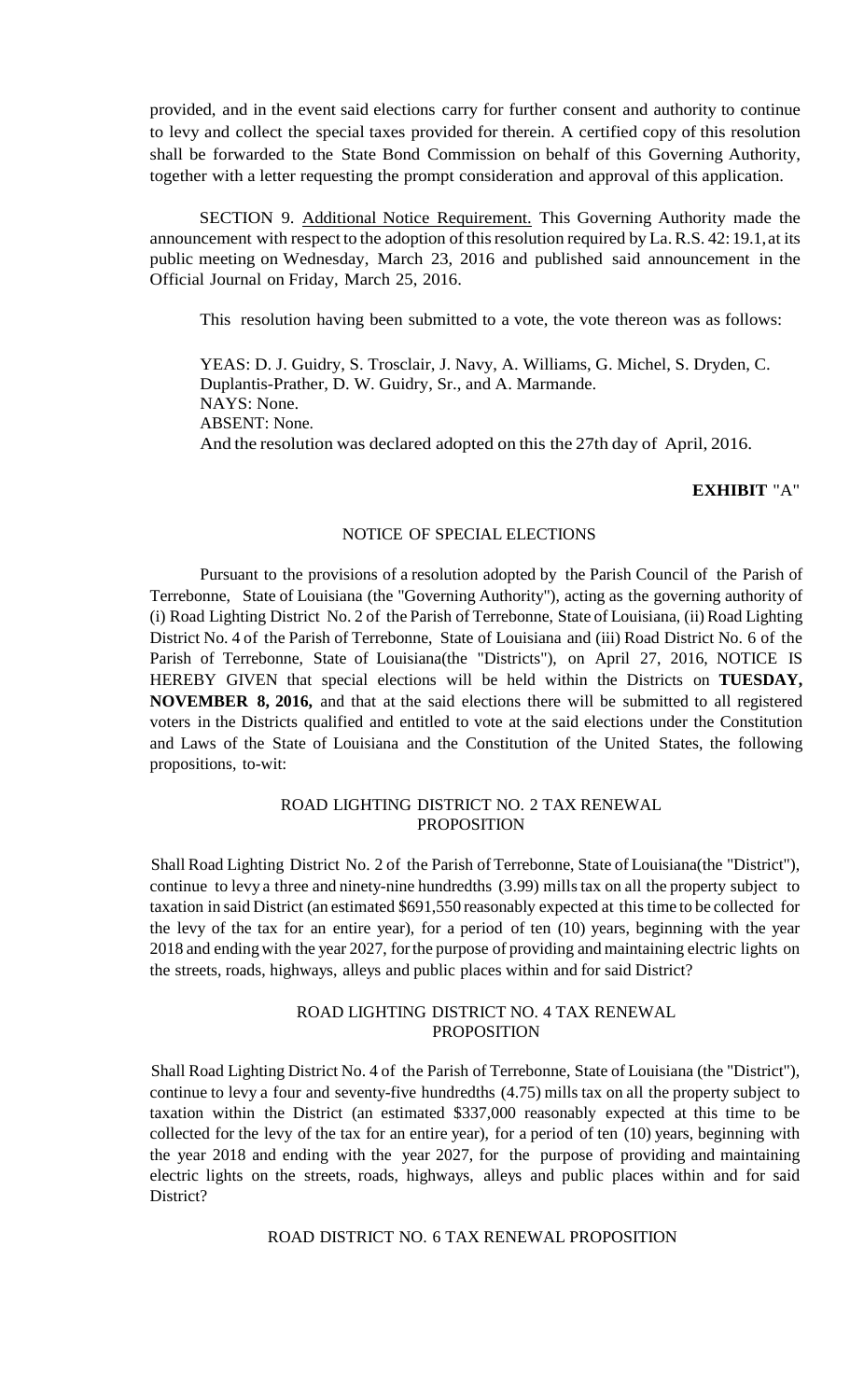Shall Road District No. 6 of the Parish of Terrebonne, State of Louisiana (the "District"), continue to levy an eighty-two hundredths (.82) mill tax on all the property subject to taxation within the Parish (an estimated \$39,400 reasonably expected at this time to be collected for the levy of the tax for an entire year), for a period of ten (10) years, beginning with the year 2019 and ending with the year 2028, for the purpose of acquiring, building, improving or maintaining public roads or highways in said District?

The said special elections will be held at the following polling places situated within the Districts, which polls will open at six o'clock (6:00) a.m., and close at eight o'clock (8:00) p.m., in accordance with the provisions of La. R.S. 18:541, to-wit:

 $\Gamma$ 

|          | ROAD LIGHTING DISTRICT NO. 2 POLLING PLACES              |  |  |
|----------|----------------------------------------------------------|--|--|
| Precinct | Location                                                 |  |  |
| 05       | (IN PART) Caldwell Middle School. 445 Hwy. 311 Schriever |  |  |

| ROAD LIGHTING DISTRICT NO. 2 POLLING PLACES |                                                                                     |  |
|---------------------------------------------|-------------------------------------------------------------------------------------|--|
| Precinct                                    | Location                                                                            |  |
| 09                                          | (IN PART) S. Central Planning & Development Community, 5058 W.<br>Main Street Houma |  |
| 014A                                        | (IN PART) Woodmen of the World Hall, 309 S. Hollywood Road, Houma                   |  |
| 014K                                        | (IN PART) Woodmen of the World Hall, 309 S. Hollywood Road, Houma                   |  |
| 015                                         | Southdown Elementary School, 1124 St. Charles Street, Houma                         |  |
| 016                                         | Southdown Elementary School, 1124 St. Charles Street, Houma                         |  |
| 020                                         | (IN PART) Terrebonne Parish School Board Office, 201 Stadium Drive,                 |  |
| 049                                         | (IN PART) Houma Jr. High School, 315 St. Charles Street, Houma                      |  |
| 069                                         | (IN PART) Grace Lutheran Church, 422 Valhi Blvd., Houma                             |  |
| 074                                         | (IN PART) Woodmen of the World Hall, 309 S. Hollywood Road, Houma                   |  |
| 078                                         | Terrebonne Parish Main Library, 151 Library Drive, Houma                            |  |
| 084                                         | (IN PART) Terrebonne Parish Main Library, 151 Library Drive, Houma                  |  |
| 085                                         | (IN PART) Terrebonne Parish Main Library, 151 Library Drive, Houma                  |  |
| 090                                         | (IN PART) Bayou Black Recreation Center, 3688 Southdown Mandalay Road,              |  |
| 095                                         | Caldwell Middle School, 445 Hwy. 311, Schriever                                     |  |
| 116                                         | Woodmen of the World Hall, 309 S. Hollywood Road, Houma                             |  |

| ROAD LIGHTING DISTRICT NO. 4 POLLING PLACES |                                                                     |  |  |
|---------------------------------------------|---------------------------------------------------------------------|--|--|
| Precinct                                    | Location                                                            |  |  |
| 33                                          | (IN PART) East Houma Recreation Center, 126 Boundary Road, Houma    |  |  |
| 52                                          | (IN PART) Grand Caillou Elementary School, 3933 Grand Caillou Road, |  |  |
| 53                                          | Recreation District No. 4 Gym, 106 Badou Drive, Dulac               |  |  |
| 54                                          | KC Home Council No. 7722, 5396 Shrimpers Row, Dulac                 |  |  |
| 109                                         | Oaklawn Jr. High School Cafeteria, 2215 Acadian Drive, Houma        |  |  |
| 110                                         | Oaklawn Jr. High School Cafeteria, 2215 Acadian Drive, Houma        |  |  |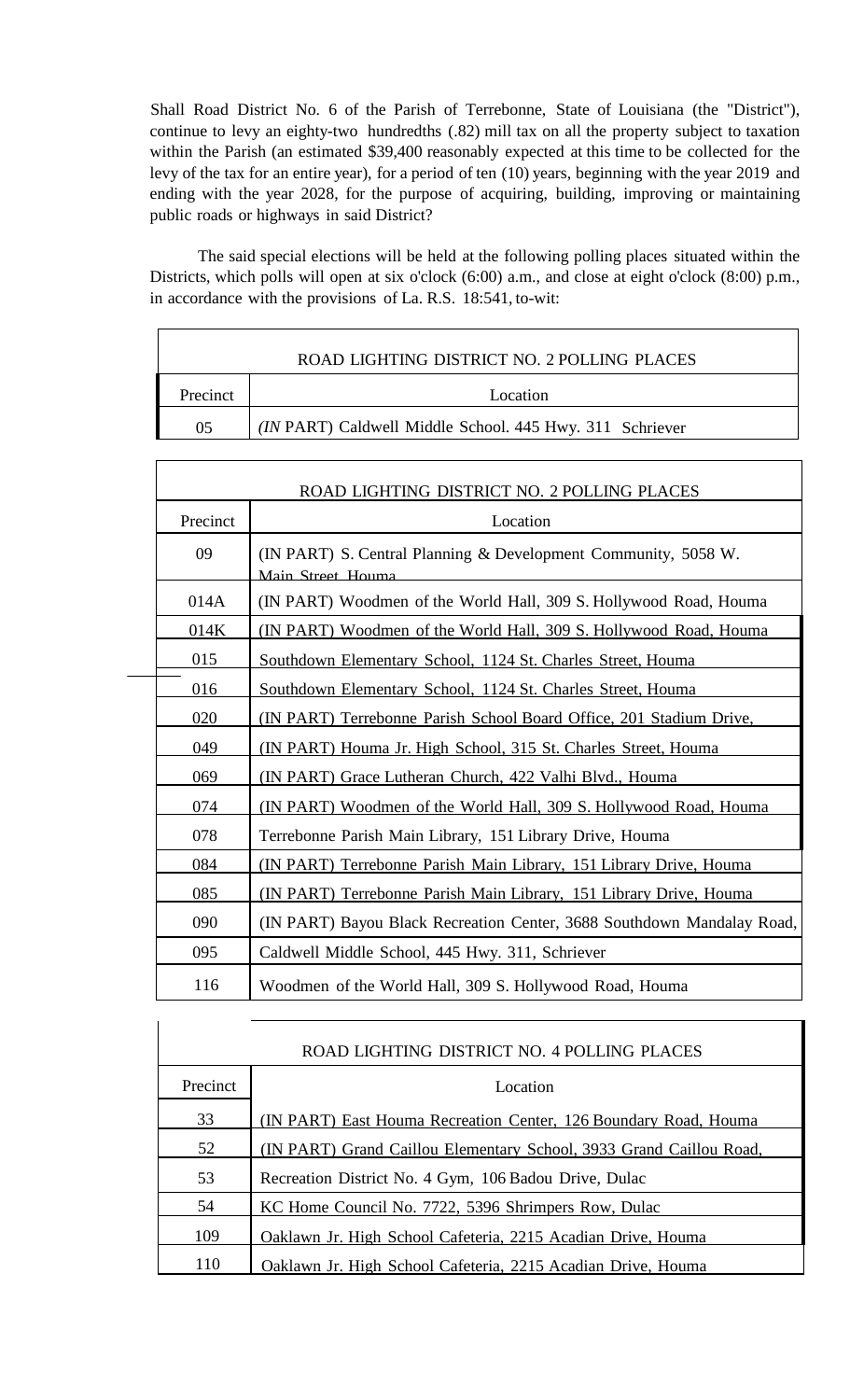| Grand Caillou Elementary School, 3933 Grand Caillou Road, Houma |
|-----------------------------------------------------------------|
|-----------------------------------------------------------------|

| ROAD DISTRICT NO. 6 POLLING PLACES |                                                                         |  |  |
|------------------------------------|-------------------------------------------------------------------------|--|--|
| Precinct                           | Location                                                                |  |  |
| 057A                               | (IN PART) Recreation District No. 6 Gym, 107 Recreation Drive, Montegut |  |  |
| 057L                               | (IN PART) Recreation District No. 6 Gym, 107 Recreation Drive, Montegut |  |  |
| 058                                | KC Home Council No. 8616, 1558 Hwy 665, Montegut                        |  |  |

The polling places set forth above are hereby designated as the polling places at which to hold the said elections, and the Commissioners-in-Charge and Commissioners, respectively, shall be those persons designated according to law.

Notice isfurther given that a portion of themonies collected fromthe taxes described in the Propositions shall be remitted to certain state and statewide retirement systems in the manner required by law.

The said special elections will be held in accordance with the applicable provisions of Chapter 5 and Chapter 6-A of Title 18 of the Louisiana Revised Statutes of 1950, as amended, and other constitutional and statutory authority, and the officers appointed to hold the said elections, as provided in this Notice of Special Elections, or such substitutes therefor as may be selected and designated in accordance with La. R.S. 18:1287, will make due returns thereof to said Governing Authority, and NOTICE IS HEREBY FURTHER GIVEN that the Governing Authority will meet at its regular meeting place, the Government Tower, 8026 Main Street, Suite 600, Houma, Louisiana, on **WEDNESDAY, DECEMBER 21, 2016,** at SIX **O'CLOCK (6:00) P.M.**, and shall then and there in open and public session proceed to examine and canvass the returns and declare the results of the said special elections. All registered voters of the Districts are entitled to vote at said special elections and voting machines will be used.

THUS DONE AND SIGNED at Houma, Louisiana, on this, the 27th day of April, 2016.

OFFERED BY: Mr. D. W. Guidry, Sr. SECONDED BY: Mr. G. Michel

#### RESOLUTION NO. 16-195

A resolution authorizing the Parish President, in partnership with Terrebonne Parish Recreation District 2-3, to apply for a Land and Water Conservation Fund project for the purpose of aquiring land and/or developing outdoor recreational facilities associated with the Bayou Country Sports Park (aka Field of Dreams).

WHEREAS, the Terrebonne Parish Consolidated Government (TPCG) by virtue of a Cooperative Endeavor Agreement with Terrebonne Parish Recreation District 2-3 (District) is interested in acquiring and/or developing outdoor recreational facilities on the following described project for the enjoyment of the citizenry of said Terrebonne Parish and the State of Louisiana; and

WHEREAS, the project titled Bayou Country Sports Park (aka Field of Dreams) is a 158 acre master planned regional park in response to the public demand and need for additional recreational opportunities to improve the quality of life for the residents of Terrebonne Parish and to provide economic benefit in the form of increased tourism revenue associated with organized sports leagues and tournaments. In February 2016, the Parish acquired the remaining 44 acres of the project site, and Staff is in process of requesting partial reimbursement associated with a previous LWCF grant. This next round of grant money will be used for the expansion of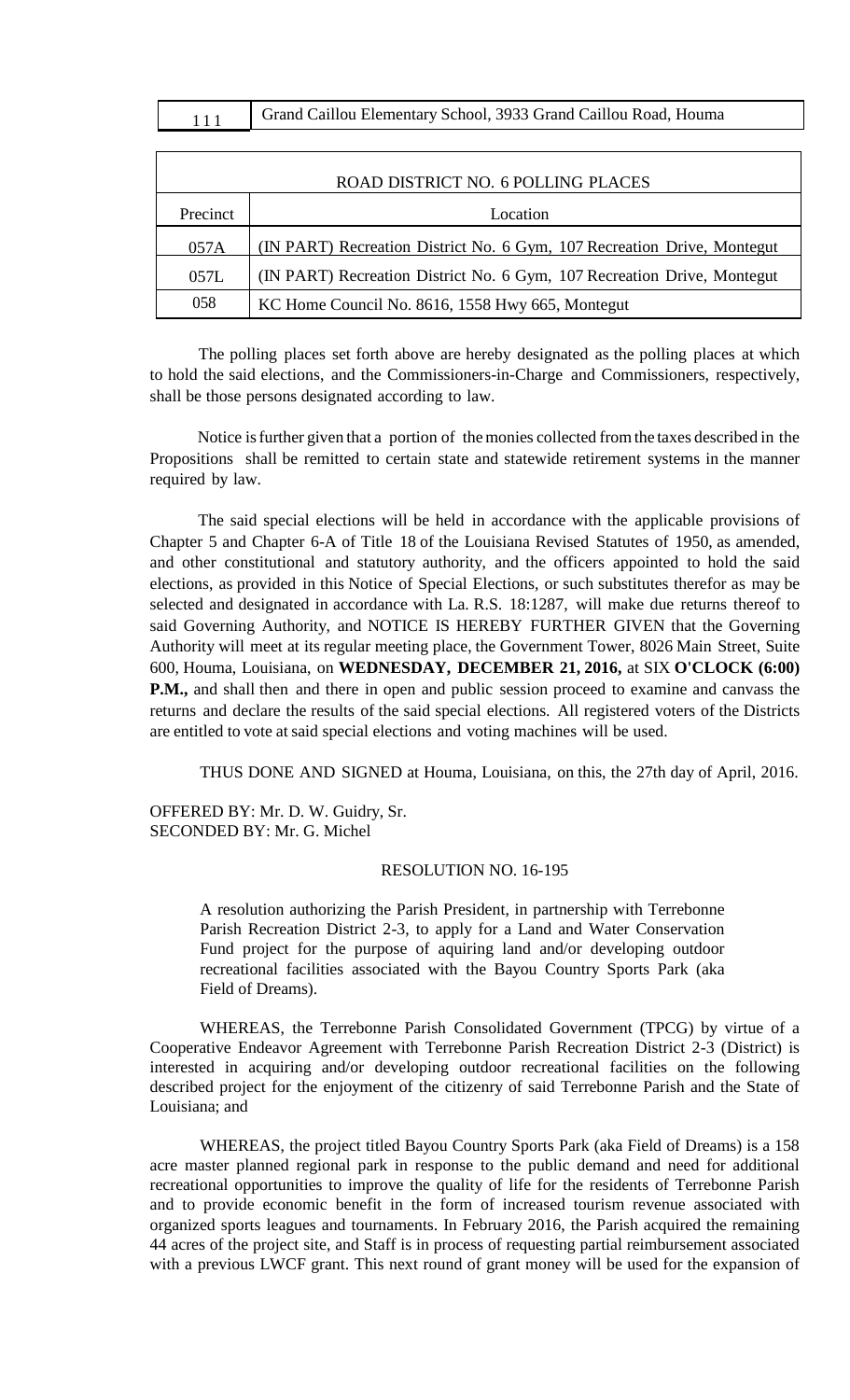the on-site retention pond within the newly acquired 44 acres and development of a portion of the day use area; and

NOW, THEREFORE, BE IT RESOLVED by the Terrebonne Parish Council, State of Louisiana, that said Terrebonne Parish Consolidated Government in partnership with Terrebonne Parish Recreation District 2-3 recognizes that in the event a grant is awarded from the Land and Water Conservation Fund project TPCG/District agree to obligate the funds or services stipulated below to satisfactorily complete the project as follows:

- 1. Total Estimated Cost: \$500,000.00
- 2. Total Estimated Federal: \$250,000.00
- 3. Total Estimated Sponsor's: \$250,000.00
- 4. Sponsor's Cost Breakdown (Total Same as Item 3): \$250,000.00 (cash);

AND, BE IT FURTHER RESOLVED that the Terrebonne Parish Consolidated Government in partnership with Terrebonne Parish Recreation District 2-3 is hereby authorized and directed to make application to the Louisiana Office of State Parks, Division of Outdoor Recreation, to seek federal financial assistance on the project for them, and be further authorized to take the necessary action to complete such project and sign such documents as are required.

#### THERE WAS RECORDED:

YEAS: D. J. Guidry, S. Trosclair, J. Navy, A. Williams, G. Michel, S. Dryden, C. Duplantis-Prather, D. W. Guidry, Sr., and A. Marmande. NAYS: None. ABSTAINING: None. ABSENT: None. The Chairman declared the resolution adopted on this the  $27<sup>th</sup>$  day of April 2016.

The Chairman acknowledged Mr. Woodrow Parker, with Aqua Safety First, who addressed the Council to request co-sponsorship of the Aqua Safety First Community Program and also made a plea to the business community to invest in the program for the children in Terrebonne Parish.

Councilman D. J. Guidry thanked Mr. Parker for his efforts and suggested that he visit local businesses and ask them for a donation to help support the Aqua Safety First program.

Upon questioning Council Clerk V. Chauvin explained that, upon consulting with the Risk Management Department, they are unable to provide insurance due to the special event, however it may be possible to provide security or garbage containers.

Ms. A. Williams moved, seconded by Ms. C. Duplantis-Prather, "THAT, the Council cosponsor, what is legally acceptable, for the Aqua Safety First Event." **(\*Motion voted on after discussion.)**

Upon questioning from Councilman D. W. Guidry, Sr., Mr. Parker stated that his organization has a non-profit status.

\*The Chairman called for a vote on the motion offered by Ms. A. Williams. THERE WAS RECORDED: YEAS: D. J. Guidry, S. Trosclair, J. Navy, A. Williams, G. Michel, S. Dryden, C. Duplantis-Prather, D. W. Guidry, Sr. and A. Marmande. NAYS: None. ABSENT: None. The Chairman declared the motion adopted.

The Chairman called for a report on the Public Services Committee meeting held on 04/25/16, whereupon the Committee Chairwoman rendered the following:

## PUBLIC SERVICES COMMITTEE

APRIL 25, 2016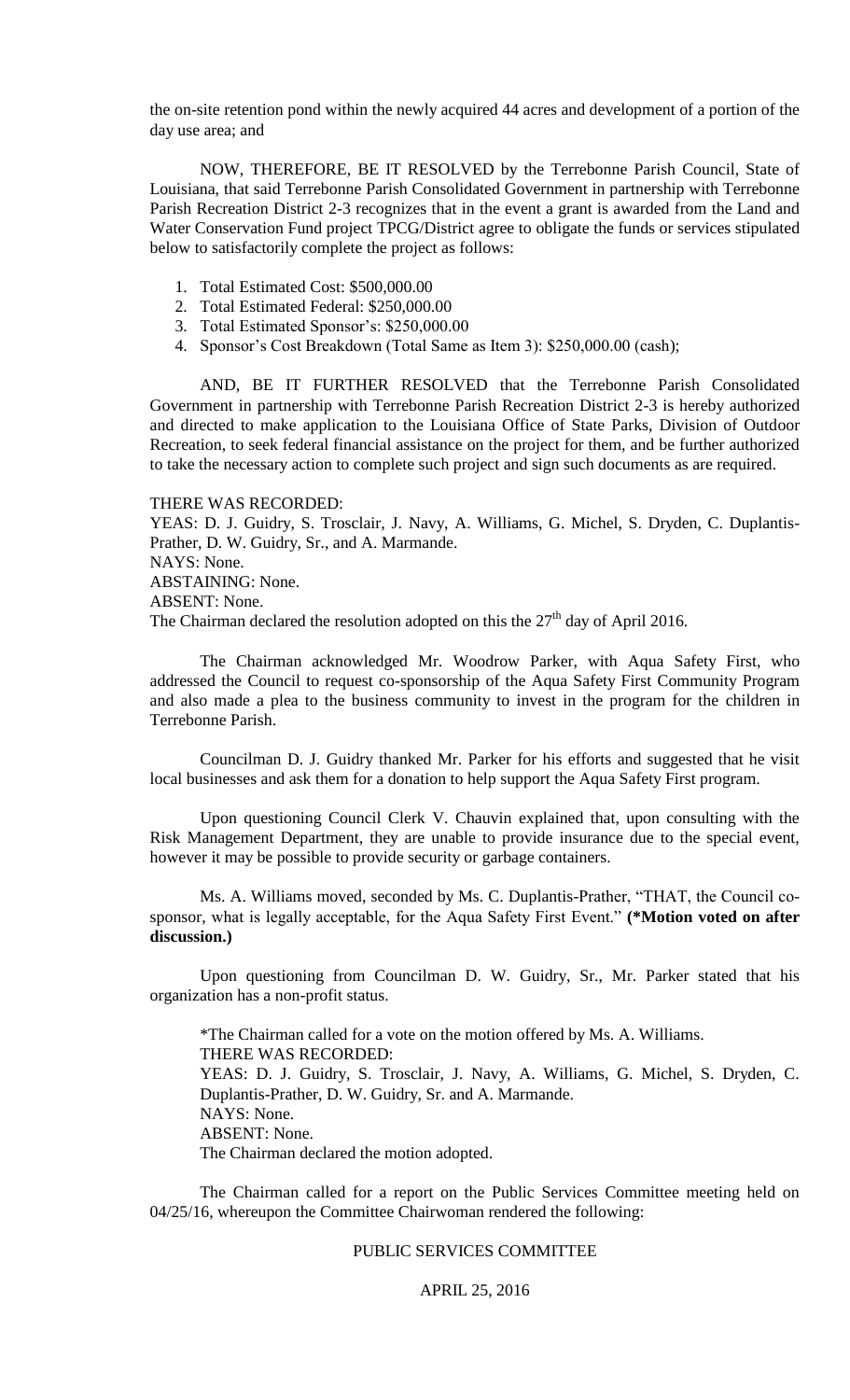The Chairwoman, C. Duplantis-Prather, called the Public Services Committee meeting to order at 6:43 p. m. in the Terrebonne Parish Council Meeting Room with an Invocation offered by Committee member D. W. Guidry, Sr. and the Pledge of Allegiance led by Committee member A. Williams. Upon roll call, Committee Members recorded as present were: D. J. Guidry, J. Navy, A. Williams, G. Michel, S. Dryden and C. Duplantis-Prather, D. W. Guidry, Sr. and A. Marmande. Committee member S. Trosclair entered the proceedings at 6:46 p.m. A quorum was declared present.

OFFERED BY: Mr. D. J. Guidry SECONDED BY: Mr. A. Marmande

### R E S O L U T I O N NO. 16-196

A resolution authorizing the execution of Change Order No. 1 for the Construction Agreement for Parish Project No. 14-BLDG-28, Courthouse Annex Cleaning and Waterproofing Project, Terrebonne Parish, Louisiana.

WHEREAS, the Terrebonne Parish Consolidated Government entered into a contract dated March 30, 2015 with Ram Construction Services, Recordation Number 1477071, for Parish Project No. 14-BLDG-28, Courthouse Annex Cleaning and Waterproofing Project, Terrebonne Parish Consolidated Government, Terrebonne Parish, Louisiana, and

WHEREAS, the Parish is desirous of completing the cleaning and waterproofing of the Courthouse Annex, and

WHEREAS, the Engineer requested the Contractor to recoat eight (8) horizontal services at the School Street and Verret Street elevations of the Courthouse Annex, and

WHEREAS, this change order will add five (5) calendar days to the contract as a result of Change Order No. 1, and

WHEREAS, the Contractor requested one (1) contract day due to adverse weather for the month of May, and

WHEREAS, this change order will increase the overall contract price by Two Thousand, One Hundred and Forty-Eight Dollars and Zero Cents (\$2,148.00), and

WHEREAS, this Change Order No. 1 had been recommended by the Engineer, Providence/GSE Associates, LLC, for this project.

NOW, THEREFORE BE IT RESOLVED that the Terrebonne Parish Council on behalf of the Terrebonne Parish Consolidated Government, does hereby approve and authorize the execution by Terrebonne Parish President Gordon E. Dove of Change Order No. 1 to the construction agreement with Ram Construction Services for Parish Project No. 14-BLDG-28, Courthouse Annex Cleaning and Waterproofing Project, Terrebonne Parish, Louisiana, for an increase to the contract amount of Two Thousand, One Hundred and Forty-Eight Dollars and Zero Cents (\$2,148.00), and an additional six (6) calendar days to the contract, and

BE IT FURTHER RESOLVED that a certified copy of the resolution be forwarded to Engineer, Providence/GSE Associates, LLC.

THERE WAS RECORDED:

YEAS: D. J. Guidry, J. Navy, A. Williams, G. Michel, S. Dryden, C. Duplantis-Prather, D. W. Guidry, Sr., and A. Marmande. NAYS: None. ABSTAINING: None. ABSENT: S. Trosclair. The Chairwoman declared the resolution adopted on this the 25th day of April 2016.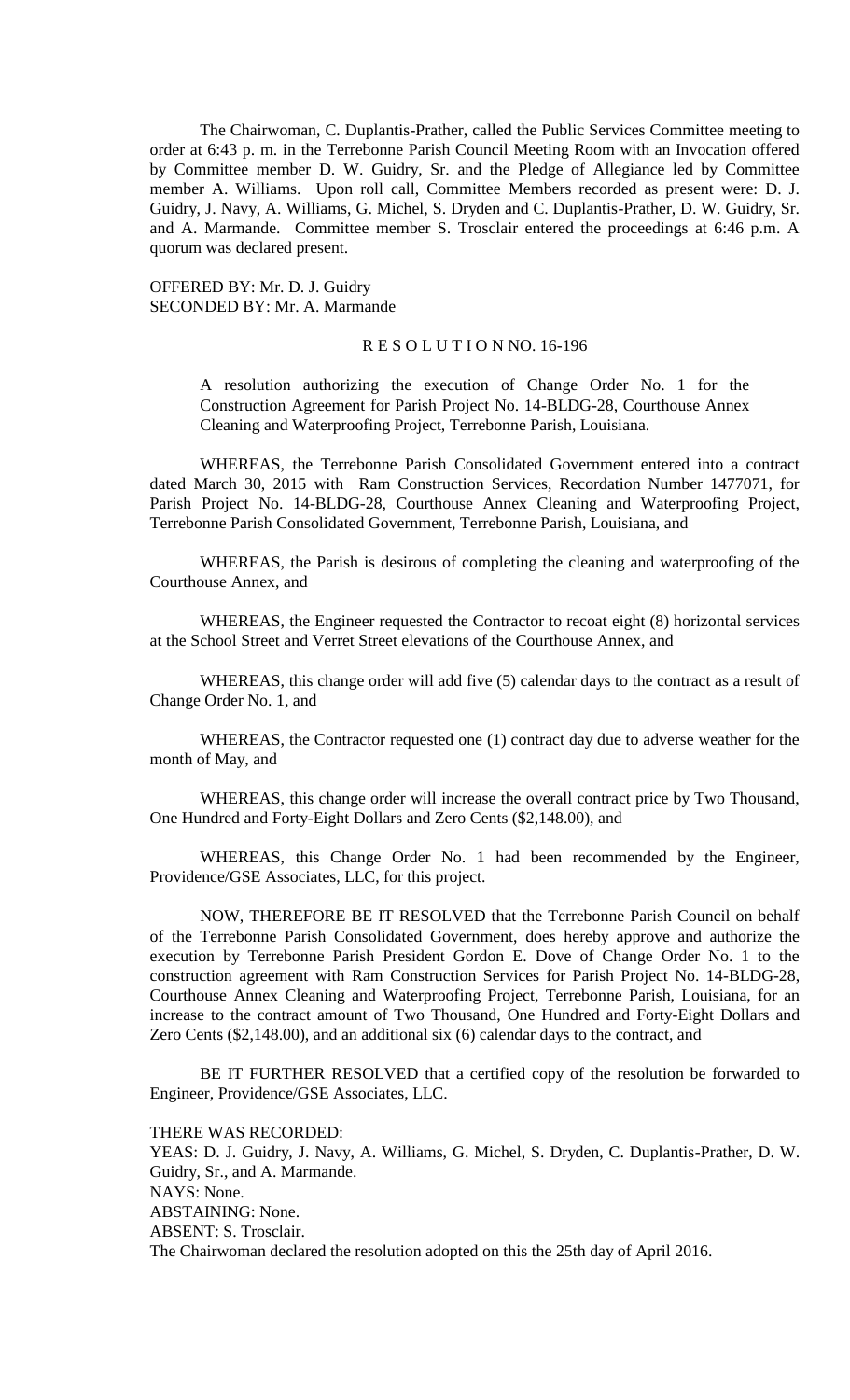OFFERED BY: Mr. D. J. Guidry SECONDED BY: Mr. D. W. Guidry, Sr.

### RESOLUTION NO. 16-197

A resolution authorizing the signing of Change Order No. 1 to the Construction Agreement for Parish Project No. 14-SEW-23, Redirection of Cleveland No. 1 and No. 2 Lift Stations to Elysian Lift Station, Terrebonne Parish, Louisiana.

WHEREAS, the Terrebonne Parish Consolidated Government has entered into a Construction Agreement with Sealevel Construction, Inc., on February 19, 2016, for the Redirection of Cleveland No. 1 and No. 2 Lift Stations to Elysian Lift Station, Terrebonne Parish Louisiana, and

WHEREAS, T. Baker Smith, LLC, the Project Engineer has recommended this Change Order No. 1 to incorporate a modification to the sewer force main tie ins, which will delete Pay Item No. S-004, Ductile Iron Fittings, and add Pay Item No. S-004A, Ductile Iron Fittings, which will be at no additional cost or calendar days to the agreement, and

NOW THEREFORE BE IT RESOLVED, by the Terrebonne Parish Council (Public Services Committee), on behalf of the Terrebonne Parish Consolidated Government, does hereby approve and authorize the execution of Change Order No. 1 by Terrebonne Parish President Gordon E. Dove, for Parish Project No. 14-SEW-23, Redirection of Cleveland No. 1 and No. 2 Lifts Stations to Elysian Lift Station.

BE IT FURTHER RESOLVED, that a certified copy of the resolution be for forwarded to the Engineer, T. Baker Smith, LLC.

THERE WAS RECORDED: YEAS: D. J. Guidry, J. Navy, A. Williams, G. Michel, S. Dryden, C. Duplantis-Prather, D. W. Guidry, Sr., and A. Marmande. NAYS: None. ABSTAINING: None. ABSENT: S. Trosclair. The Chairwoman declared the resolution adopted on this the 25th day of April 2016.

OFFERED BY: Mr. D. W. Guidry, Sr. SECONDED BY: Ms. A. Williams

#### RESOLUTION NO. 16-198

A resolution authorizing the execution of Change Order No. 2 for the Construction Agreement for Parish Project No. 14-EOC-03, Terrebonne Parish Emergency Operations Center, Terrebonne Parish, Louisiana.

WHEREAS, the Terrebonne Parish Consolidated Government entered into a contract dated December 28, 2015 with Lamar Contractors, LLC, Recordation Number 1497482, for Parish Project No.14-EOC-03, Terrebonne Parish Emergency Operations Center, Terrebonne Parish, Louisiana, and

WHEREAS, adverse weather stopped the Contractor from working, and

WHEREAS, additional contract time will need to be added to the contract due to the weather in the month of March, and

WHEREAS, this change order will add nine (9) calendar days to the contract as a result of Change Order No. 3, and

WHEREAS, this Change Order No. 1 has been recommended by the Architect, Houston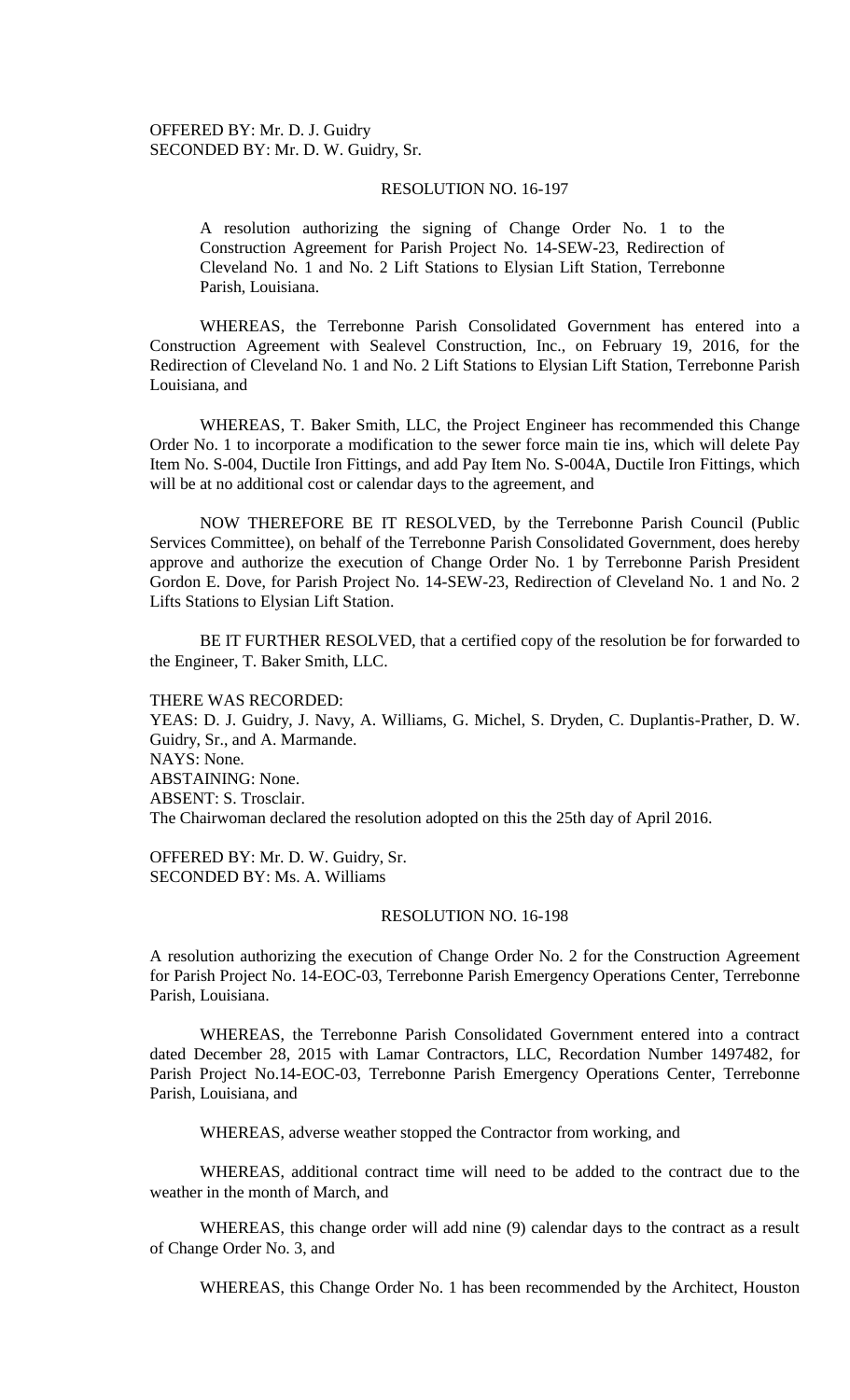J. Lirette, Jr, APAC, for this project.

NOW, THEREFORE, BE IT RESOLVED that the Terrebonne Parish Council on behalf of the Terrebonne Parish Consolidated Government, does hereby approve and authorize the execution by Terrebonne Parish President Gordon E. Dove of Change Order No. 2 to the construction agreement with Lamar Contractors, LLC for Parish Project No. 14-EOC-03, Terrebonne Parish Emergency Operations Center, Terrebonne Parish, Louisiana, for an increase of Nine (9) calendar days to the construction contract, and

BE IT FURTHER RESOLVED, that a certified copy of the resolution be forwarded to Architect, Houston J. Lirette, Jr., APAC.

WHEREUPON the motion was put to a vote and the vote thereon was as follows:

THERE WAS RECORDED: YEAS: D. J. Guidry, J. Navy, A. Williams, G. Michel, S. Dryden, C. Duplantis-Prather, D. W. Guidry, Sr., and A. Marmande. NAYS: None. ABSTAINING: None. ABSENT: S. Trosclair. The Chairwoman declared the resolution adopted on this the 25th day of April 2016.

OFFERED BY: Mr. A. Marmande SECONDED BY: Mr. D. J. Guidry

### R E S O L U T I O N NO. 16-199

A resolution authorizing the execution of Change Order No. 3 for the Construction Agreement for Parish Project No. 12-CDBG-32, Falgout Canal Pontoon Bridge Replacement (CDBG), Terrebonne Parish, Louisiana.

WHEREAS, the Terrebonne Parish Consolidated Government entered into a contract dated June 9, 2015 with Sealevel Construction, Inc., Recordation Number 1482070, for Parish Project No. 12-CDBG-32, Falgout Canal Pontoon Bridge Replacement (CDBG), Terrebonne Parish, Louisiana, and

WHEREAS, the Parish requested an inspection of the barge that is currently in fabrication, and

WHEREAS, the Parish requested that the Contractor fabricate and install an additional walkway on the swing arm because of safety concerns, and

WHEREAS, the Parish also instructed the Contractor to make modifications to the winch, and

WHEREAS, this change order will increase the overall contract price by Thirty-Seven Thousand, Three Hundred Fifty-Eight Dollars and Twenty Cents (\$37,358.20), and

WHEREAS, Change Order No. 3 have been reviewed and approved by OCD, and

WHEREAS, this Change Order No. 3 had been recommended by the Engineer, Providence/GSE Associates, LLC, for this project.

NOW, THEREFORE BE IT RESOLVED that the Terrebonne Parish Council on behalf of the Terrebonne Parish Consolidated Government, does hereby approve and authorize the execution by Terrebonne Parish President Gordon E. Dove of Change Order No. 3 to the construction agreement with Sealevel Construction, Inc. for Parish Project No. 12-CDBG-32, Falgout Canal Pontoon Bridge Replacement (CDBG), Terrebonne Parish, Louisiana, for an increase to the contract amount in the amount of Thirty-Seven Thousand, Three Hundred Fifty-Eight Dollars and Twenty Cents (\$37,358.20), and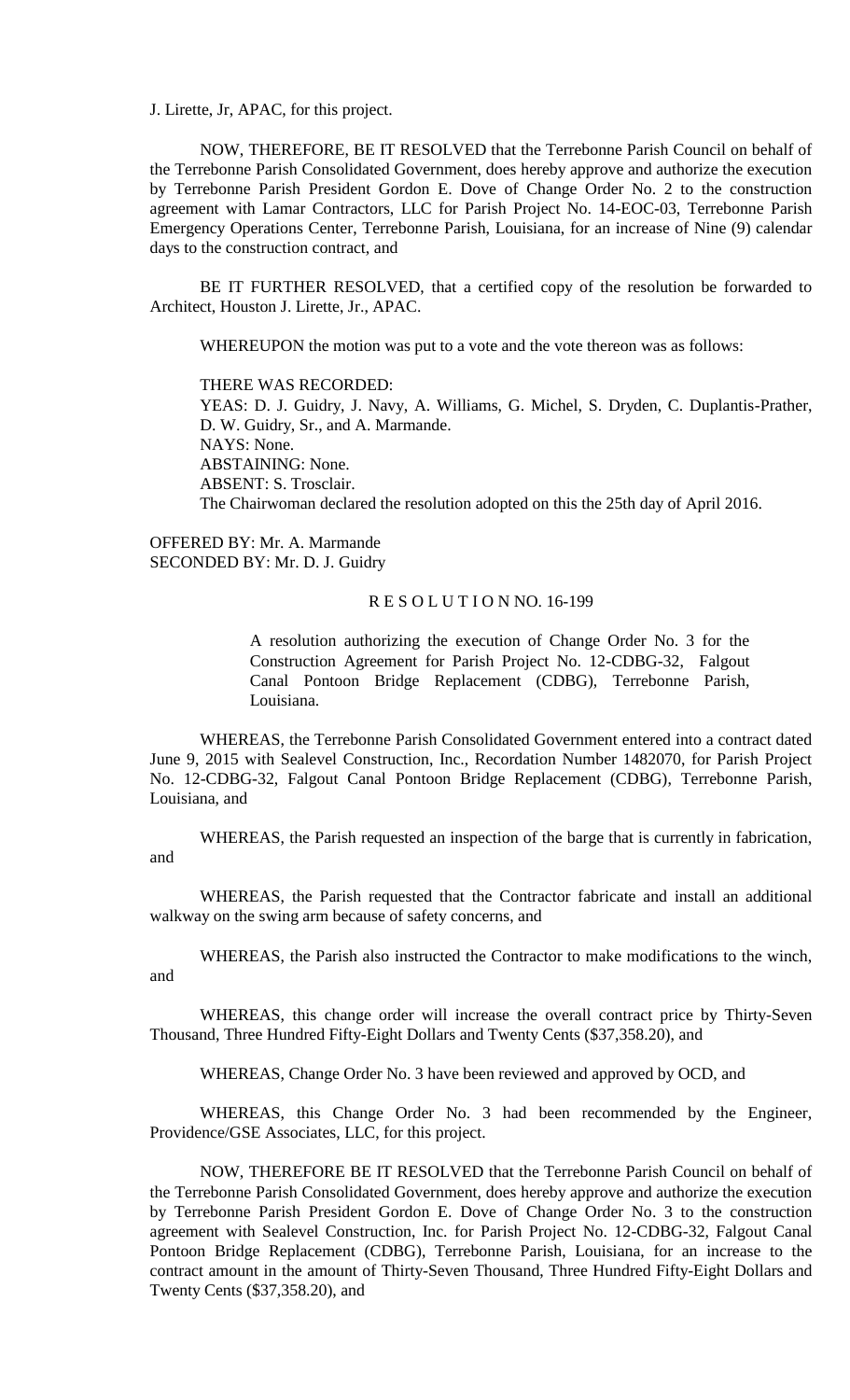BE IT FURTHER RESOLVED that a certified copy of the resolution be forwarded to Engineer, Providence/GSE Associates, LLC.

THERE WAS RECORDED: YEAS: D. J. Guidry, J. Navy, A. Williams, G. Michel, S. Dryden, C. Duplantis-Prather, D. W. Guidry, Sr., and A. Marmande. NAYS: None. ABSTAINING: None. ABSENT: S. Trosclair. The Chairwoman declared the resolution adopted on this the 25th day of April 2016.

OFFERED BY: Mr. D. J. Guidry SECONDED BY: Mr. A. Marmande

#### R E S O L U T I O N NO. 16-200

A resolution authorizing the execution of Change Order No. 3 for the Construction Agreement for Parish Project No. 10-CDBG-R-LEV-63; Ward 7 Levee Improvements & Extension Phase II, Lashbrook Pump Station to Bayou Neuf Pump Station, Terrebonne Parish, Louisiana.

WHEREAS, the Terrebonne Parish Consolidated Government entered into a contract dated May 7, 2014, with Ceres Environmental Services, Inc., for the Ward 7 Levee Improvements & Extension Phase II, Lashbrook Pump Station to Bayou Neuf Pump Station, Parish Project No. 10- CDBG-R-LEV-63, Terrebonne Parish, Louisiana, and

WHEREAS, this change order is required to increase contract time by Thirty-Two and One-Half (32.5) calendar days due to abnormal weather conditions above the expected days lost due to rain in October, November, and December 2015, and

WHEREAS, this change order has been approved by the Louisiana Office of Community Development (OCD), and

WHEREAS, this Change Order No. 3 has been recommended by the ENGINEER for this project, CB&I Coastal, Inc.

NOW, THEREFORE BE IT RESOLVED that the Terrebonne Parish Council, on behalf of the Terrebonne Parish Consolidated Government, does hereby approve and authorize the execution by Terrebonne Parish President Gordon E. Dove of Change Order No. 3 to the construction agreement with Ceres Environmental Services, Inc., increases the construction time by thirty-two and one-half (32.5) calendar days with no increase in expenditure, and

BE IT FURTHER RESOLVED that a certified copy of the resolution be forwarded to the Engineer, CB&I Coastal, Inc.

#### THERE WAS RECORDED:

YEAS: D. J. Guidry, J. Navy, A. Williams, G. Michel, S. Dryden, C. Duplantis-Prather, D. W. Guidry, Sr., and A. Marmande. NAYS: None. ABSTAINING: None. ABSENT: S. Trosclair. The Chairwoman declared the resolution adopted on this the 25th day of April 2016.

OFFERED BY: Ms. A. Williams SECONDED BY: Mr. D. W. Guidry, Sr.

R E S O L U T I O N NO. 16-201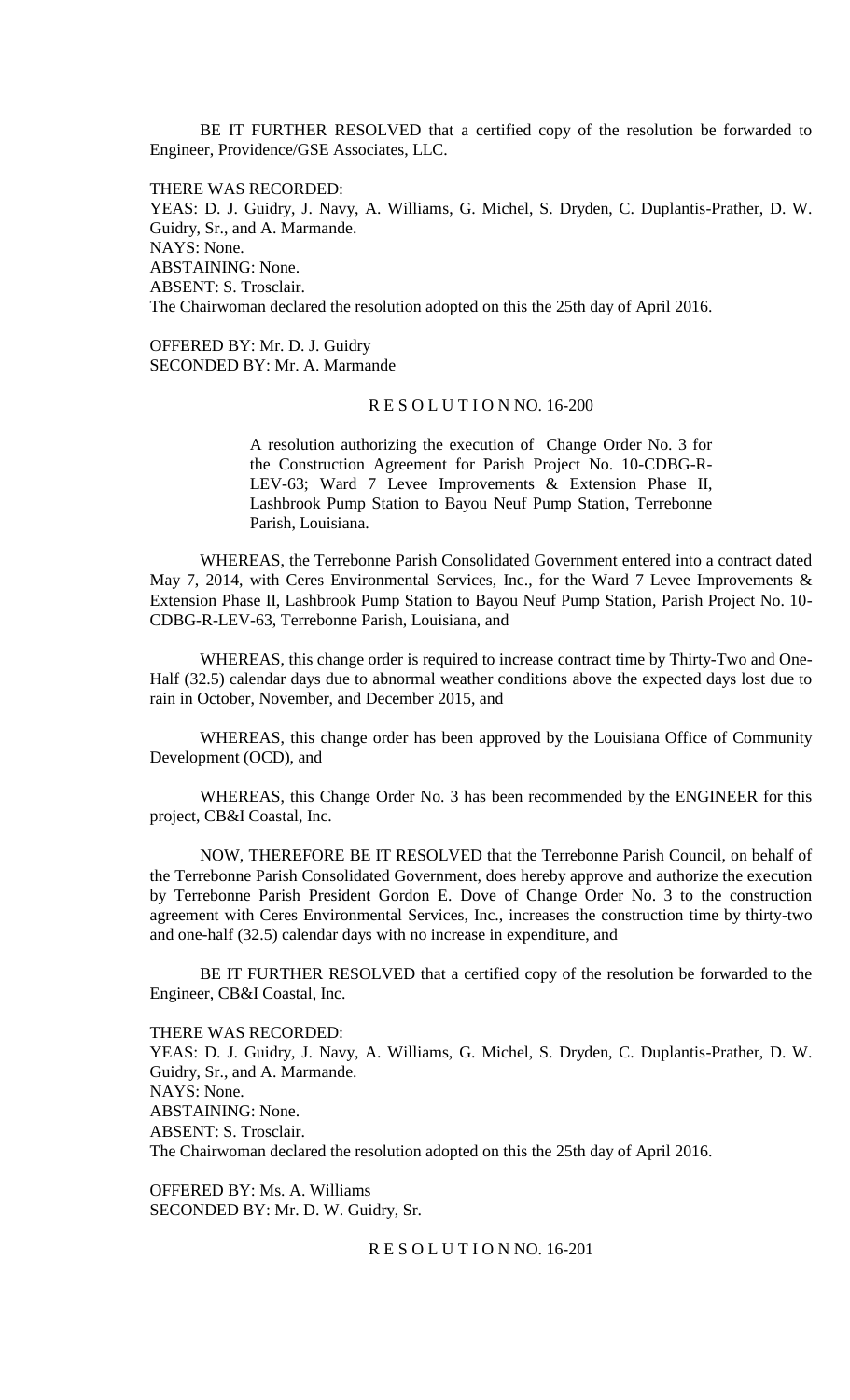A resolution providing approval of Task Order No. 2 to the Master Services Agreement (MSA) for Parish Project No. 12-RDS-04-Fiber, Public Works Complex - North Campus Fiber Optic Communication Installation, Terrebonne Parish, Louisiana.

WHEREAS, the Terrebonne Parish Consolidated Government did enter into an original Master Services Agreement (MSA) with Intelligent Transportation Systems, LLC (ITS), dated November 17th, 2015, recordation number 1494816, for the Public Works Complex - North Campus Fiber Optic Communication Design and Installation, identified as Parish Project 12-RDS-04-Fiber, and

WHEREAS, the Master Services Agreement between OWNER and CONSULTANT provides for Task Order No. 1 which was the design of the fiber communications distribution for the North Campus Facility, and

WHEREAS, the Parish is desirous of implementing the design of Task 1 for this project, and

WHEREAS, the Parish would like to proceed with the construction and installation of the Fiber Optic Communication line for this project which will be defined as Task Order No. 2 to the Master Services Agreement, and

WHEREAS, the Engineer prepared a construction cost estimate as requested by the Parish, and

WHEREAS, the Engineer requested to add monies to the project to continue with the installation of this fiber network, and

WHEREAS, the TPCG is desirous of having these services continued so that there is a need for additional funds to be added to the contract, and

WHEREAS, this above work in Task Order No. 2 will increase the Master Services Agreement by an additional \$59,725.04.

NOW, THEREFORE BE IT RESOLVED that the Terrebonne Parish Council, on behalf of the Terrebonne Parish Consolidated Government, does hereby approve this Task Order No. 2 to the Master Services Agreement for an increase of \$59,725.04 and authorizes Parish President Gordon E. Dove to execute this Task Order No. 2 to the Master Services Agreement for the Public Works Complex - North Campus Fiber Optic Communication Design and Installation, identified as Parish Project 12-RDS-04-Fiber, with Intelligent Transportation Systems, LLC (ITS), and

BE IT FURTHER RESOLVED that a certified copy of the resolution be forwarded to the Consultant, Intelligent Transportation Systems, LLC (ITS).

THERE WAS RECORDED:

YEAS: D. J. Guidry, J. Navy, A. Williams, G. Michel, S. Dryden, C. Duplantis-Prather, D. W. Guidry, Sr., and A. Marmande.

NAYS: None.

ABSTAINING: None.

ABSENT: S. Trosclair.

The Chairwoman declared the resolution adopted on this the 25th day of April 2016.

The Committee Chairwoman announced that Agenda Item No. 7 (RESOLUTION: Authorizing the execution of Change Order No. 3 for Parish Project No. 12-ANSLT-CDBG-61, FP & C Project No. 50-J55-14-05, Terrebonne Parish Animal Shelter Facility Project, Terrebonne Parish, Louisiana) was pulled from the agenda per Administration.

Committee member S. Dryden asked that this item be placed on the agenda - Discussion and possible action regarding current regulations that deal with off road vehicles not being allowed on public roads- because he has received numerous calls concerning this matter. He explained that children are riding on public roadways on golf carts that are not designed for that purpose. Mr.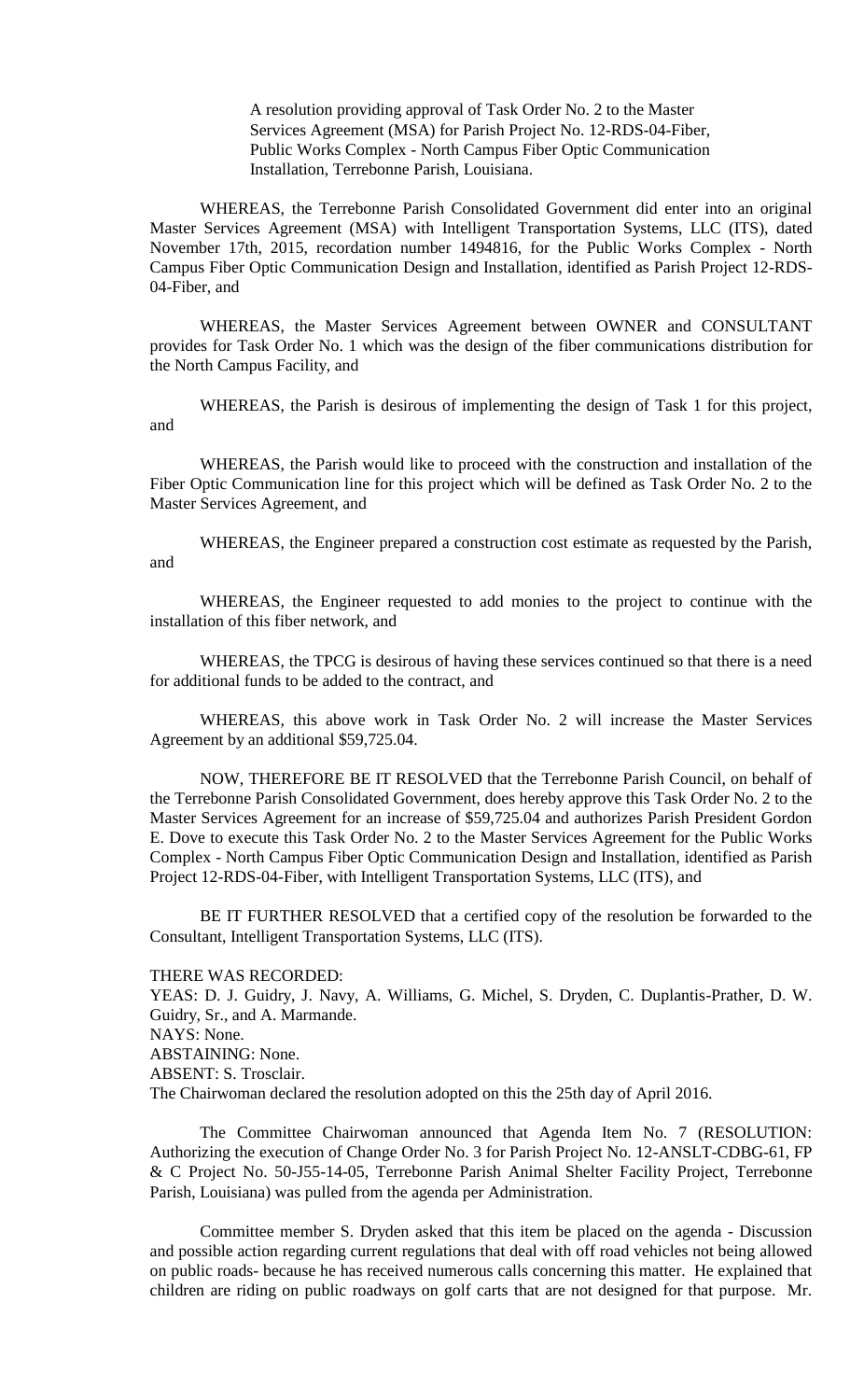Dryden further explained that they are not licensed to use these vehicles and he is concerned for the safety of the children.

Discussion ensued with several Committee members stating that this may be an enforcement issue, as well as an issue of not knowing existing laws, as it relates to the use of these vehicles on the roadway by children; and that another ordinance may not be required to find a viable solution to this matter.

Mr. S. Dryden moved, seconded by Mr. J. Navy, "THAT, the Public Services Committee request Administration to review current Louisiana State Statutes concerning the use of off road vehicles not being allowed on public roads and/or private roads and to determine whether or not an ordinance is necessary to alleviate this problem." **\*(***Motion Voted on After Discussion)*

Upon questioning, Parish Attorney J. Hebert explained that there is a state law in place restricting the use of off road vehicles on public roadways that allows for an ordinance to be enacted, if necessary; and that state law provides for the installation of the proper signage to be place throughout the parish, as well.

Planning and Zoning Director, C. Pulaski, explained that public awareness is the key to helping with this problem. He explained that the parish received a grant from the Gulf of Mexico Alliance to prepare videos for public safety concerning levees and off road vehicles; and that safety videos are available for viewing by the public on the parish's website.

\*The Chairwoman called for the vote on the motion offered by Mr. S. Dryden. THERE WAS RECORDED: YEAS: D. J. Guidry, S. Trosclair, J. Navy, A. Williams, G. Michel, S. Dryden, C. Duplantis-Prather, D. W. Guidry, Sr., and A. Marmande. NAYS: None. ABSENT: None. The Chairwoman declared the motion adopted.

Mr. D. W. Guidry, Sr. moved, seconded by Mr. D. J. Guidry, "THAT, the Public Services Committee introduce an ordinance to remove the '3-Way Stop' at the intersection of Sixth Street and Seventh Street and to maintain the 'Stop' sign on Seventh Street at its intersection with Sixth Street and call a public hearing on Wednesday, May 11, 2016 at 6:30 p.m."

The Chairwoman called for the vote on the motion offered by Mr. D. W. Guidry, Sr. THERE WAS RECORDED: YEAS: D. J. Guidry, S. Trosclair, J. Navy, A. Williams, G. Michel, S. Dryden, C. Duplantis-Prather, D. W. Guidry, Sr., and A. Marmande. NAYS: None. ABSENT: None. The Chairwoman declared the motion adopted.

Ms. A. Williams moved, seconded by Mr. S. Dryden, "THAT, there being no further business to come before the Public Services Committee, the meeting be adjourned."

The Chairwoman called for the vote on the motion offered by Ms. A. Williams. THERE WAS RECORDED: YEAS: D. J. Guidry, S. Trosclair, J. Navy, A. Williams, G. Michel, S. Dryden, C. Duplantis-Prather, D. W. Guidry, Sr., and A. Marmande. NAYS: None.

ABSENT: None.

The Chairwoman declared the motion adopted and the meeting was adjourned at 7:02 p.m.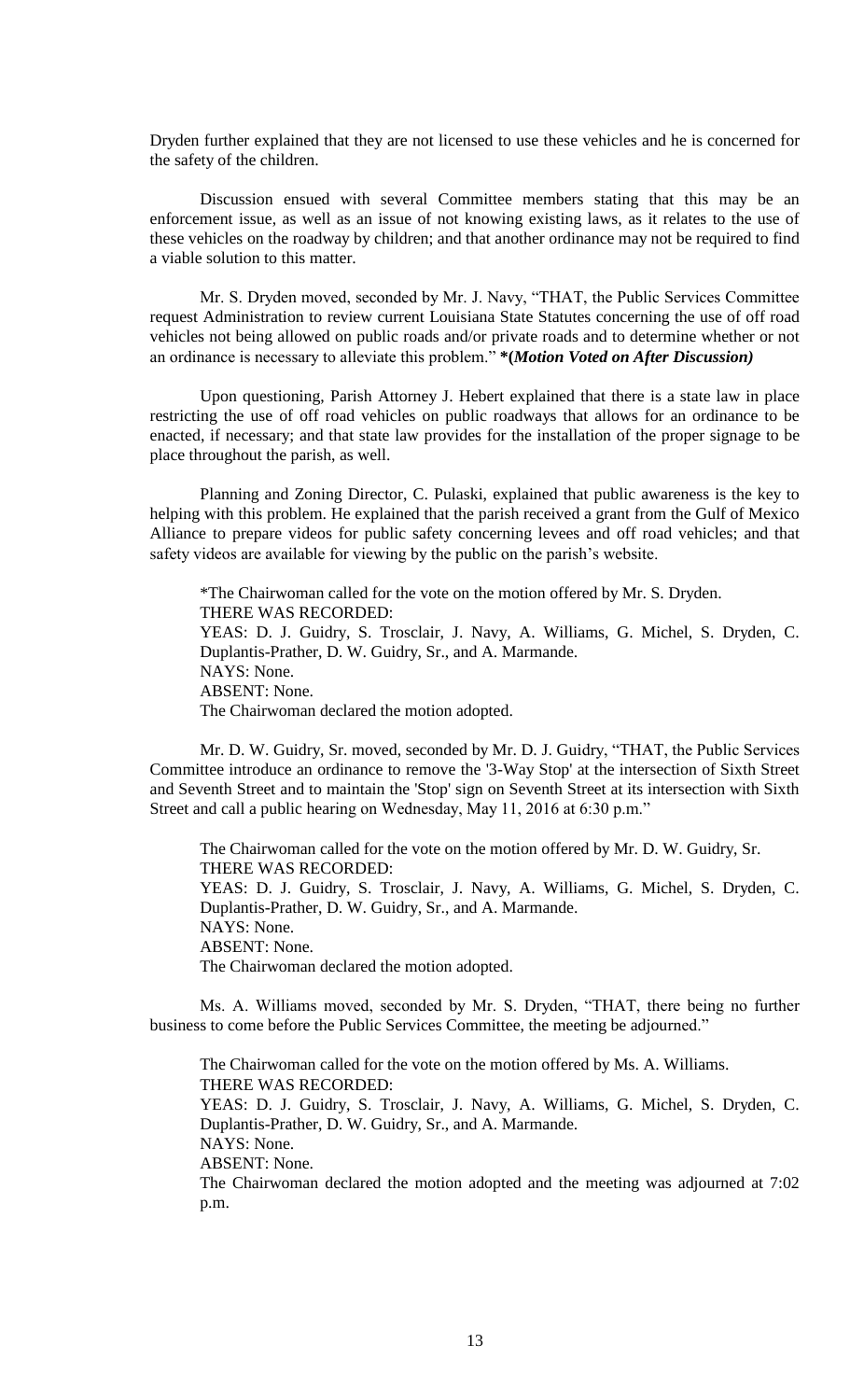Christa Duplantis-Prather, Chairwoman

Tammy E. Triggs, Minute Clerk

Ms. C. Duplantis-Prather moved, seconded by Mr. D. J. Guidry, "THAT, the Council accept and ratify the minutes of the Public Services Committee meeting held on 04/25/16."

The Chairman called for a vote on the motion offered by Ms. C. Duplantis-Prather. THERE WAS RECORDED: YEAS: D. J. Guidry, S. Trosclair, J. Navy, A. Williams, G. Michel, S. Dryden, C. Duplantis-Prather, D. W. Guidry, Sr. and A. Marmande. NAYS: None. ABSENT: None. The Chairman declared the motion adopted.

Ms. A. Williams moved, seconded by Ms. C. Duplantis-Prather, "THAT, the Council revisit Public Services."

The Chairman called for a vote on the motion offered by Ms. A. Williams. THERE WAS RECORDED: YEAS: D. J. Guidry, S. Trosclair, J. Navy, A. Williams, G. Michel, S. Dryden, C. Duplantis-Prather, D. W. Guidry, Sr. and A. Marmande. NAYS: None. ABSENT: None. The Chairman declared the motion adopted.

Councilwoman C. Duplantis-Prather stated that ratification of the Public Services Committee calls a public hearing on May 11, 2016 at 6:30 p.m.

The Chairman called for a report on the Budget and Finance Committee meeting held on 04/25/16, whereupon the Committee Chairwoman noting ratification of minutes calls a public hearing on May 11, 2016 at 6:30 p.m., rendered the following:

### BUDGET & FINANCE COMMITTEE

### APRIL 25, 2016

The Chairwoman, Arlanda Williams, called the Budget & Finance Committee meeting to order at 7:00 p. m. in the Terrebonne Parish Council Meeting Room with an Invocation offered by Committee member G. Michel and the Pledge of Allegiance led by Committee member D. J. Guidry. Upon roll call, Committee Members recorded as present were: D. J. Guidry, S. Trosclair, J. Navy, A. Williams, G. Michel, S. Dryden, C. Duplantis-Prather, D. W. Guidry, Sr. and A. Marmande. A quorum was declared present.

OFFERED BY: Mr. J. Navy SECONDED: Ms. C. Duplantis-Prather

### RESOLUTION NO. 16-202

A Resolution awarding and authorizing the signing of a contract to Suncoast Infrastructure, Inc, for In-house Project No.16-SEW-07, Reconstruction of Sewer Gravity Lines, Terrebonne Parish, Louisiana and authorizing the issuance of the Notice to Proceed.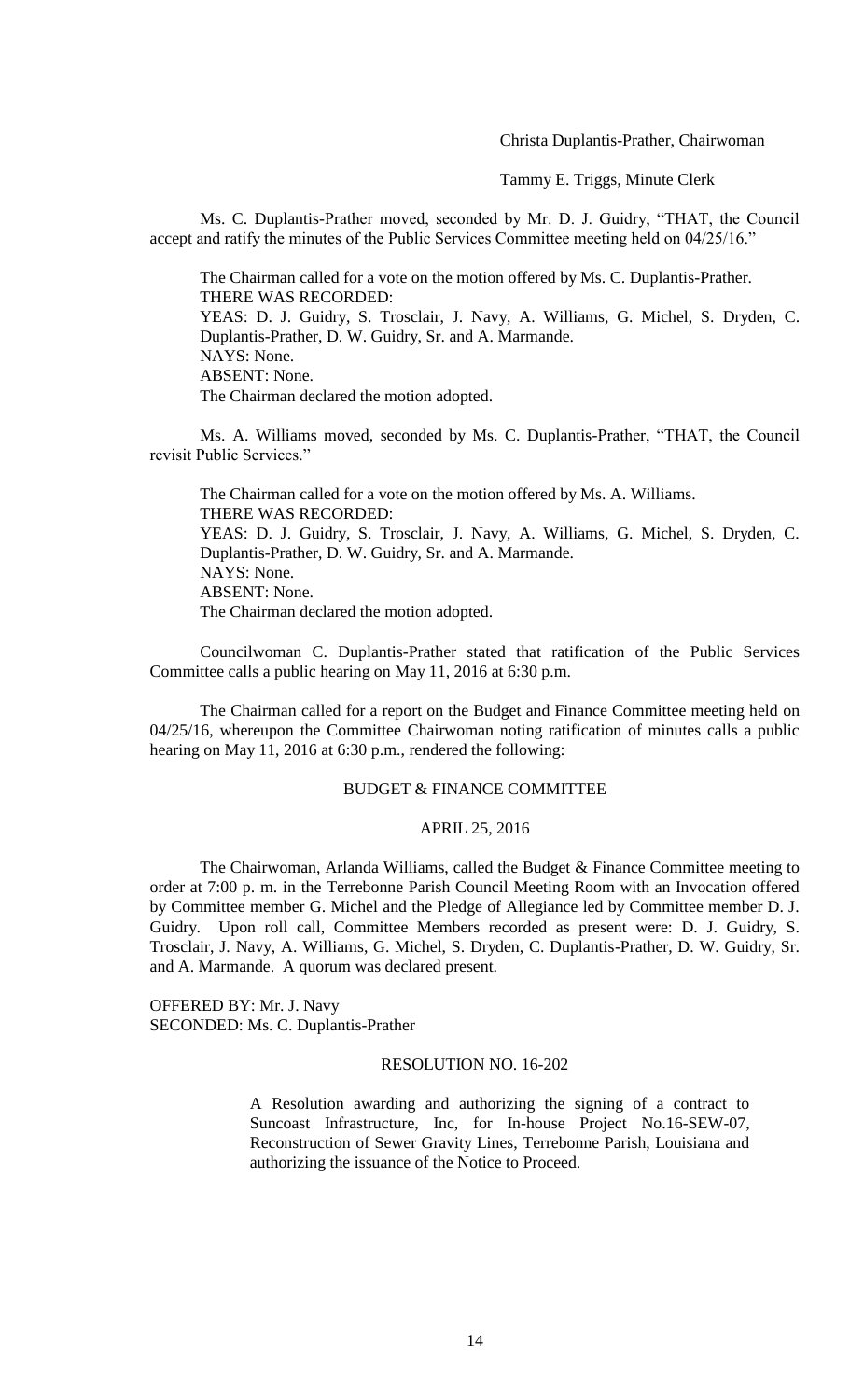WHEREAS, the Terrebonne Parish Consolidated Government did receive bids for Parish In-house Project No.16-SEW-07, Reconstruction of Sewer Gravity Lines, Terrebonne Parish, Louisiana, and

WHEREAS, the lowest, responsive and responsible bid for the project was that submitted by the Suncoast Infrastructure, Inc, in the amount of \$237,378.40, and

WHEREAS, In the event a greater or lesser quantity is needed, the TPCG reserves the right to increase or decrease the amount, at the unit price stated in the bid. The TPCG does not obligate itself to contract for or accept more than their actual requirements during the period of this agreement, as determined by actual needs and availability of appropriated funds.

WHEREAS, the Public Works Department/Pollution Control Division has recommended that the award of the contract be made to Suncoast Infrastructure, and

WHEREAS, the Parish Administration has concurred with the recommendation that the bid of Suncoast Infrastructure, Inc., is the lowest responsive bid for Project #16-SEW-07 Reconstruction of Sewer Gravity Lines for the Public Works Department/Pollution Control Division, as per the attached bid forms.

NOW, THEREFORE BE IT RESOLVED by the Terrebonne Parish Council, on behalf of the Terrebonne Parish Consolidated Government, does hereby accept the lowest, responsive and responsible bid submitted by Suncoast Infrastructure, Inc., in the bid amount of \$237,378.40 as per attached bid forms, for the Reconstruction of Sewer Gravity Lines.

THERE WAS RECORDED:

YEAS: D. J. Guidry, S. Trosclair, J. Navy, A. Williams, G. Michel, S. Dryden, C. Duplantis-Prather, D. W. Guidry, Sr., and A. Marmande. NAYS: None. ABSTAINING: None. ABSENT: None. The Chairwoman declared the resolution adopted on this the 25th day of April 2016.

OFFERED BY: Ms. C. Duplantis-Prather SECONDED BY: Mr. D. W. Guidry, Sr.

## RESOLUTION NO. 16-203

A RESOLUTION AUTHORIZING THE PARISH PRESIDENT TO EXECUTE A COOPERATIVE ENDEAVOR AGREEMENT BETWEEN TERREBONNE PARISH CONSOLIDATED GOVERNMENT, TERREBONNE COUNCIL ON AGING, INC. AND JERRY J. LARPENTER, SHERIFF OF TERREBONNE PARISH

WHEREAS, the parties hereto wish to enter into an agreement for the purpose of utilizing the Terrebonne Parish Jail kitchen located in the Terrebonne Parish Courthouse Annex for the purpose of preparing meals to be distributed by TCOA to its clientele; and

WHEREAS, TPCG has furnished at its expense the equipment necessary for the Terrebonne Parish Jail kitchen to be utilized in this program; and

WHEREAS, pursuant to Louisiana Constitution Art. 7, Section 14, the parties hereto believe that this project will constitute a social program for the elderly and thus justify the utilization of the facilities, equipment, services and manpower necessary to implement this program; and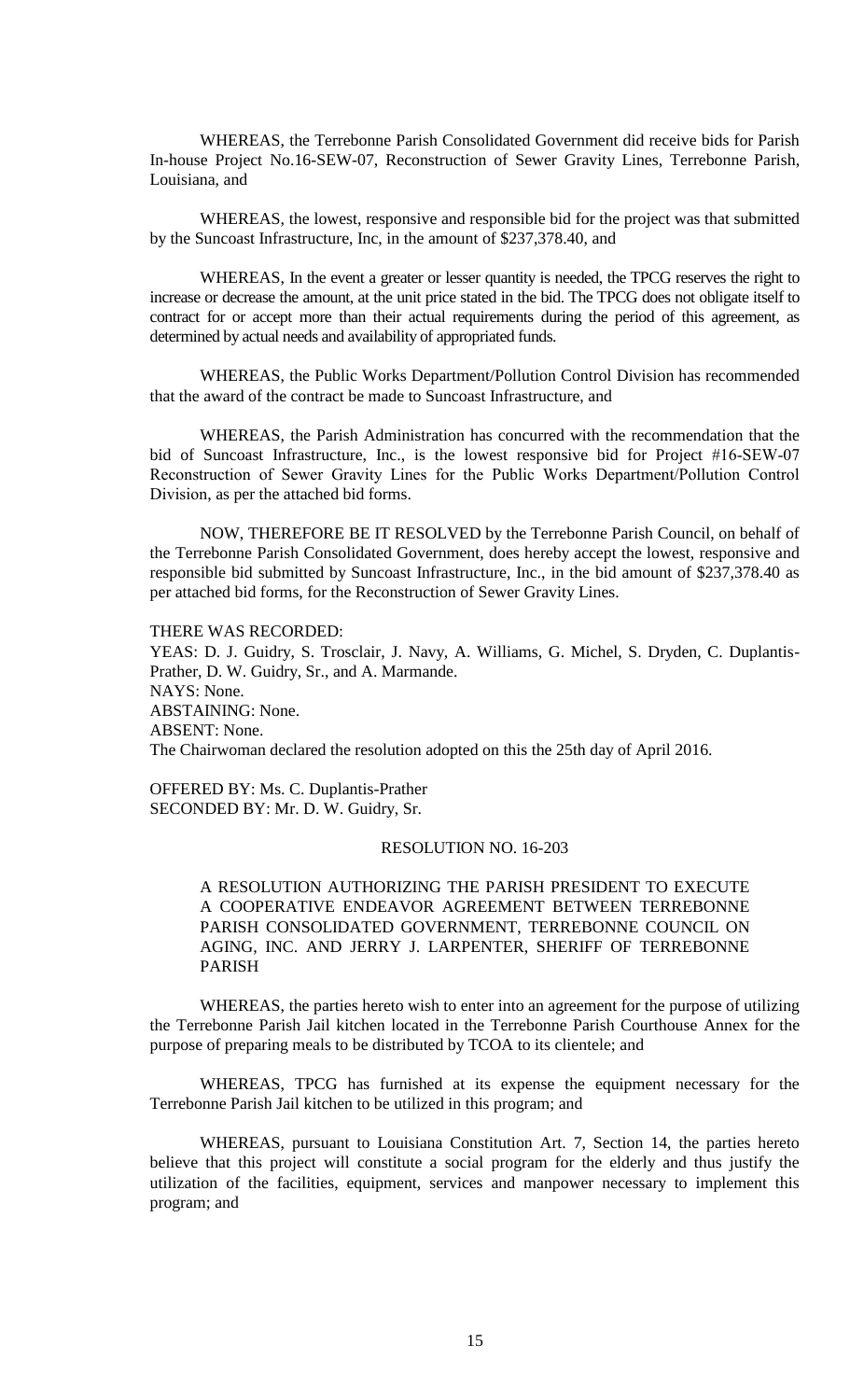NOW THEREFORE BE IT RESOLVED that the Terrebonne Parish Council on behalf of the Terrebonne Parish Consolidated Government hereby authorizes its Parish President to execute any and all documents necessary to effectuate this Cooperative Endeavor Agreement in accordance with substantially the same terms as the attached documents.

THERE WAS RECORDED: YEAS: D. J. Guidry, S. Trosclair, J. Navy, A. Williams, G. Michel, S. Dryden, C. Duplantis-Prather, D. W. Guidry, Sr., and A. Marmande. NAYS: None. ABSTAINING: None. ABSENT: None. The Chairwoman declared the resolution adopted on this the 25th day of April 2016.

OFFERED BY: Mr. D. W. Guidry SECONDED BY: Mr. S. Trosclair

## RESOLUTION NO. 16-204

WHEREAS, on March 28, 2016 bids were received by the Terrebonne Parish Consolidated Government (TPCG) for Bid 16-FUEL-11 Bulk Fuel Requirements Contract for Gasoline, On- Road Diesel and Off -Road Diesel for various departments/divisions, and

WHEREAS, after careful review by the Purchasing Division, Carl Chauvin, Fleet Maintenance Superintendent and Mike Toups, Public Works Director has been determined that the lowest qualified bid is that of Gulf Coast Fuel & Lube LLC, for unleaded regular gasoline, on-road diesel and off-road diesel delivered to various locations at a mark-up of \$.0950 per gallon and off-road diesel for pick- up by TPCG at a mark-up of \$.0750 per gallon, and

WHEREAS, the terms of this contract shall be effective from the date of the contract for a period of two (2) years. The contract may be extended at TPCG's option for one (1) additional year provided there is no change in the terms, conditions, specifications and pricing structure, and

WHEREAS, the Parish Administration has concurred with the recommendation that the bid of Gulf Coast Fuel & Lube LLC is the lowest qualified bid for Bid 16-FUEL-11 Bulk Fuel Requirements Contract for Gasoline, On- Road Diesel and Off -Road Diesel at the aforementioned prices as per the attached documents, and

NOW, THEREFORE BE IT RESOLVED by the Terrebonne Parish Council (Budget and Finance Committee), on behalf of the Terrebonne Parish Consolidated Government, that the recommendation of Parish Administration is approved for the purchase of bulk fuel as per attached documents.

#### THERE WAS RECORDED:

YEAS: D. J. Guidry, S. Trosclair, J. Navy, A. Williams, G. Michel, S. Dryden, C. Duplantis-Prather, D. W. Guidry, Sr., and A. Marmande. NAYS: None. ABSTAINING: None. ABSENT: None. The Chairwoman declared the resolution adopted on this the 25th day of April 2016. *\*(The resolution was voted on after discussion)*

The Chairwoman recognized Mr. Jeremy Avet, an employee of Diesel Source, Inc., who addressed the Budget and Finance Committee regarding bidding and awarding of contracts. Mr. Avet explained that their company was at a disadvantage when bidding for this particular job because the parish engine specifications are crafted around the John Deere engines, but in the past, the cascade system for the pump stations where built around the Isuzu 31 pin connections.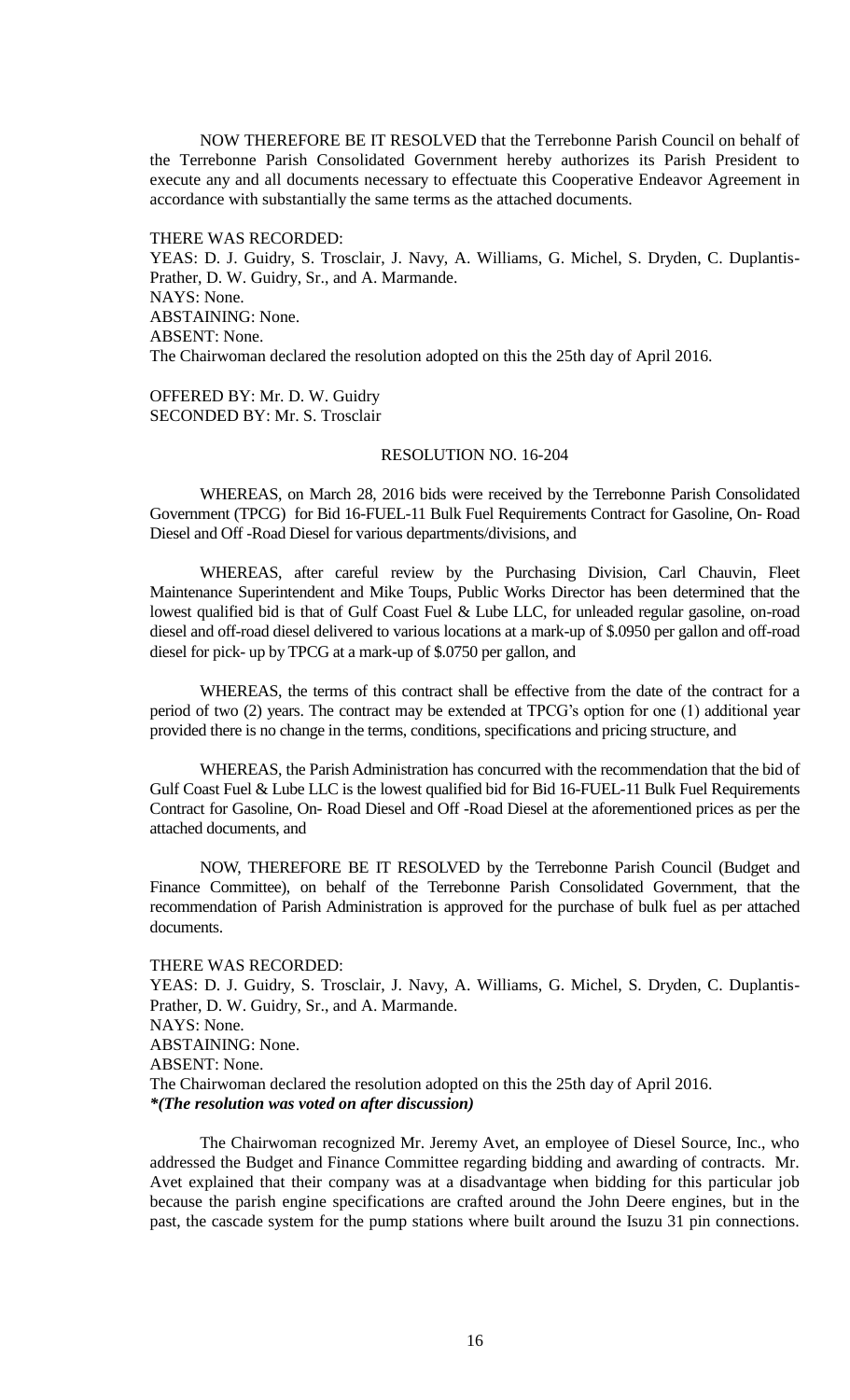He noted that John Deere has a 21 pin connection, thus adding additional cost to the manufacturing of their product. According to Mr. Avet, a letter was sent with their proposal, so that this matter could be looked into if the bids were close; thus explaining that in bidding for this aforementioned contract, there was a \$101.00 difference from the lowest bidder in their company's bid. He asked the Committee to consider his company and their product, which is a domestic product, as opposed to a foreign product.

Upon questioning, Purchasing Manager A. Guidry, explained that engine bidding specifications are based upon John Deere engines or equal; and noted that each of the three bidders checked off on the bid form that they were taking the Louisiana Preference without attaching the required paperwork and/or detailed information.

Several Committee members thanked Mr. Avet and his company for bidding on the aforementioned engines and for bringing awareness to the situation; and stated that the new state bid laws and/or the bid process are strict and require more due diligence.

## *\*The resolution offered by Mr. S. Dryden was adopted.*

OFFERED BY: Mr. D. J. Guidry

SECONDED BY: Mr. S. Trosclair

#### RESOLUTION NO. 16-206

WHEREAS, on March 14, 2016 bids were received by the Terrebonne Parish Consolidated Government for Bid 16-POLCON-10 Purchase of New/Unused Sprockets and Gears for Primary Settling Tanks for the Pollution Control Division of the Public Works Department, and

WHEREAS, after careful by review the Purchasing Division, Greg Bush, Pollution Control Administrator and Mike Toups, Public Works Director it has been determined that the bid submitted by Xtreme Pump & Supply, LLC for items 1-9 for a total amount of Two Hundred Thirty-Six Thousand, Six Hundred and Forty-Two Dollars and Forty-Seven Cents (\$236,642.47) is the lowest qualified bid, and

WHEREAS, Parish Administration concurs with the recommendation to award the bid of Xtreme Pump & Supply, LLC for Bid 16-POLCON-10 Purchase of New/Unused Sprockets and Gears for Primary Settling Tanks at the aforementioned price as per attached document, and

NOW, THEREFORE BE IT RESOLVED by Terrebonne Parish Council (Budget and Finance Committee), on behalf of the Terrebonne Parish Consolidated Government, that the recommendation of the Parish Administration be approved for the purchase of the sprockets and gears for primary settling tanks as per attached documents.

#### THERE WAS RECORDED:

YEAS: D. J. Guidry, S. Trosclair, A. Williams, G. Michel, S. Dryden, C. Duplantis-Prather, D. W. Guidry, Sr., and A. Marmande. NAYS: None. ABSTAINING: None. ABSENT: J. Navy. The Chairwoman declared the resolution adopted on this the 25th day of April 2016.

Ms. C. Duplantis-Prather moved, seconded by Mr. D. W. Guidry, Sr., "THAT, the Budget & Finance Committee introduce an ordinance to amend the 2016 Adopted Operating Budget and the 5-year Capital Outlay Budget of the Terrebonne Parish Consolidated Government for the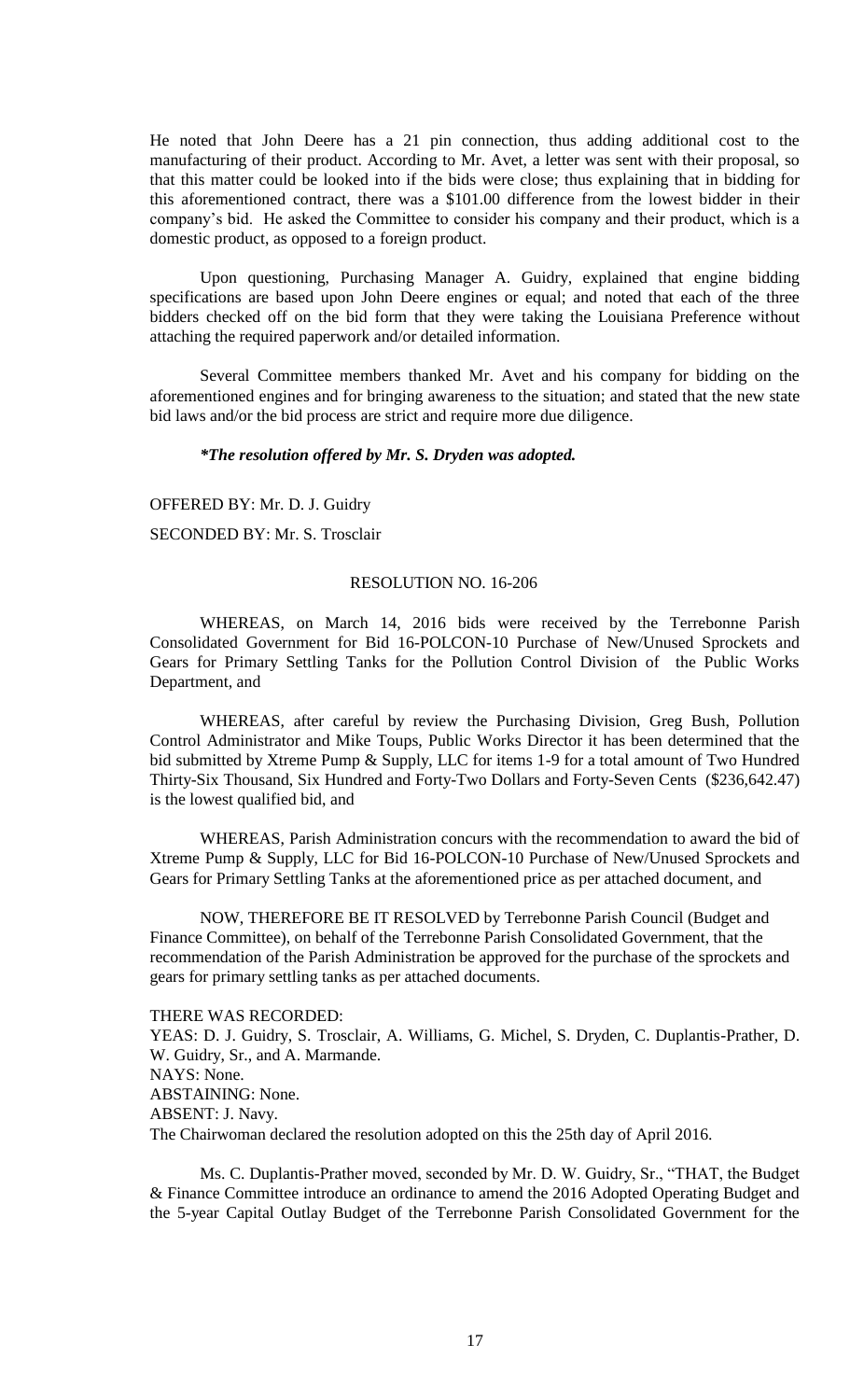following items and to provide for related matters, excluding Item No. II (Houma Downtown Development, (\$21,281):

- I. General Fund-Holiday Expense/Parade, \$10,000
- II. Bayou Terrebonne Eastside Sidewalk, (\$96,073)
- III. East Houma/East Park Walking Trails, \$86,645
- IV. DPW Administration Building Project, \$450,000
- V. Sewerage-Gravity Sewer Mains for Lafayette Street, \$2,500,000

and call a public hearing on said matter on Wednesday, May 11, 2016 AT 6:30 p.m."

The Chairwoman called for the vote on the motion offered by Ms. C. Duplantis. THERE WAS RECORDED: YEAS: D. J. Guidry, S. Trosclair, A. Williams, G. Michel, S. Dryden, C. Duplantis-Prather, D. W. Guidry, Sr. and A. Marmande. NAYS: None. ABSENT: J. Navy.

OFFERED BY: Ms. C. Duplantis-Prather SECONDED BY: Mr. G. Michel

### RESOLUTION NO. 16-208

A RESOLUTION AUTHORIZING THE PARISH PRESIDENT TO RE-NEW A CONTRACTUAL AGREEMENT FOR PROFESSIONAL SERVICES BETWEEN THE TERREBONNE PARISH CONSOLIDATED GOVERNMENT ("TPCG") AND RICHARD M. HAYDEL, M.D. AND SCOTT HAYDEL, M.D., A PROFESSIONAL MEDICAL CORPORATION.

WHEREAS, the Terrebonne Parish Consolidated Government and Richard M. Haydel, M.D. and Scott Haydel, M.D., a Professional Medical Corporation, desire to continue the contractual agreement entered on *May 1, 2016* for services rendered to the Terrebonne Juvenile Detention Center as facility(ies) physicians, and expiring on *April 30, 2017*, and

WHEREAS, Terrebonne Parish Consolidated Government desires to renew and extend the said contract on an annual basis.

NOW, THEREFORE BE IT RESOLVED by the Terrebonne Parish Council (Budget and Finance Committee), on behalf of the Terrebonne Parish Consolidated Government, that the Parish President, Gordon E. Dove, is hereby authorized to sign and to execute all documents necessary to renew a viable agreement for professional services between TPCG and Richard M. Haydel, M.D. and Scott Haydel, M.D., a Professional Medical Corporation.

THERE WAS RECORDED: YEAS: D. J. Guidry, S. Trosclair, A. Williams, G. Michel, S. Dryden, C. Duplantis-Prather, D. W. Guidry, Sr., and A. Marmande. NAYS: None. ABSTAINING: None. ABSENT: J. Navy. The Chairwoman declared the resolution adopted on this the 25th day of April 2016.

OFFER BY: Mr. S. Trosclair SECONDED BY: Mr. D. J. Guidry

### RESOLUTION NO. 16-209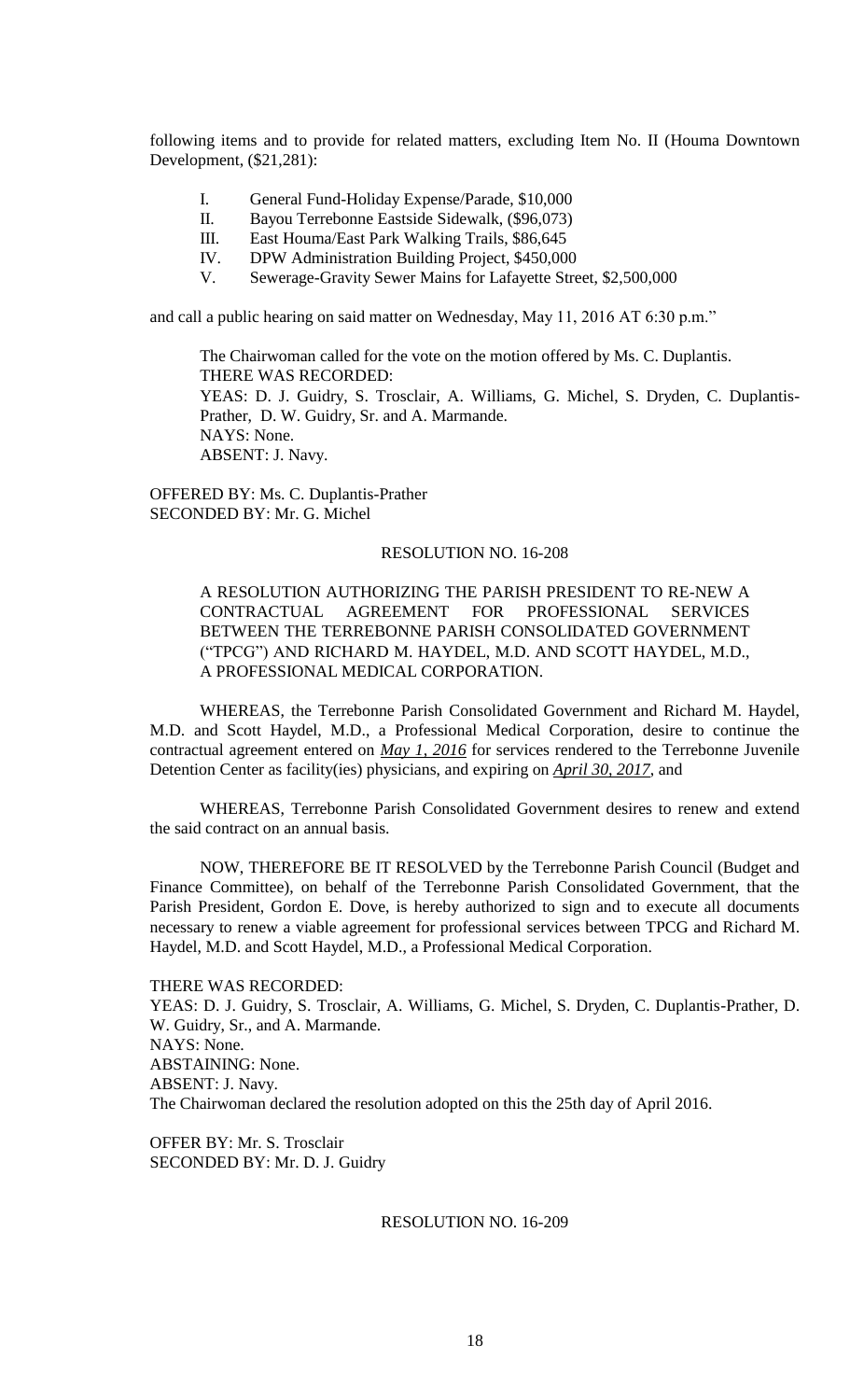A RESOLUTION AUTHORIZING THE SIGNING OF A CONTRACT FOR RESIDENTIAL AND SMALL COMMERCIAL SOLID WASTE COLLECTIONS IN TERREBONNE PARISH, REQUEST FOR PROPOSALS #16-RFP-09, AND TO PROVIDE FOR RELATED **MATTERS** 

WHEREAS, the Terrebonne Parish Consolidated Government did receive proposals for Parish Request for Proposals No. 16-RFP-09, Contract for Residential and Small Commercial Solid Waste Collections in Terrebonne Parish, Louisiana; and

WHEREAS, the Evaluation Committee selected by the Terrebonne Parish Administration has evaluated all proposals and has determined that the proposal most advantageous to the Terrebonne Parish Consolidated Government was submitted by Waste Pro of Louisiana, Inc., with a score of 99.00 points, and with a final price of \$4,985,896.04; and

WHEREAS, Terrebonne Parish Administration has recommended that the award of the contract be made to Waste Pro of Louisiana, Inc., subject to the approval by the Terrebonne Parish Attorney; and

WHEREAS, Terrebonne Parish Administration has recommended that the contract be awarded as a non-exclusive time contract in accordance with La. R.S. 33:4159.1(3) in light of other trash collection companies operating within the jurisdictional limits of Terrebonne Parish; and

NOW, THEREFORE, BE IT RESOLVED by the Terrebonne Parish Council, on the behalf of the Terrebonne Parish Consolidated Government, hereby awards the said non-exclusive Residential and Small Commercial Solid Waste Collections contract to Waste Pro of Louisiana, Inc. with a price of four million nine hundred eighty-five thousand eight hundred ninety-six and 04/100 (\$4,985,896.04) dollars;

BE IT FURTHER RESOLVED, the President of Terrebonne Parish Consolidated Government be authorized and empowered to sign the said contract, as a non-exclusive time contract, for and on behalf of the Terrebonne Parish Consolidated Government with Waste Pro of Louisiana, Inc., with terms and conditions of the contract made subject to the approval of by the Terrebonne Parish Attorney.

THERE WAS RECORDED:

YEAS: D. J. Guidry, S. Trosclair, J. Navy, A. Williams, S. Dryden, C. Duplantis-Prather, D. W. Guidry, Sr., and A. Marmande. NAYS: None. ABSTAINING: G. Michel ABSENT: None. The Chairwoman declared the resolution adopted on this the 25th day of April 2016.

The Committee Chairwoman recognized Mr. Randy Waterlander, a representative of Waste Pro of Louisiana Company, who addressed the Committee and thanked them for the opportunity to submit a proposal for the aforementioned project; and stated that Waste Pro would be delighted to provide the collection services for Terrebonne Parish which would include a sixteen route.

Upon questioning from Mr. D. W. Guidry, Mr. Waterlander explained that they will have a local office located in Terrebonne Parish, and that their company's trucks will be purchased in Louisiana, but not Terrebonne Parish.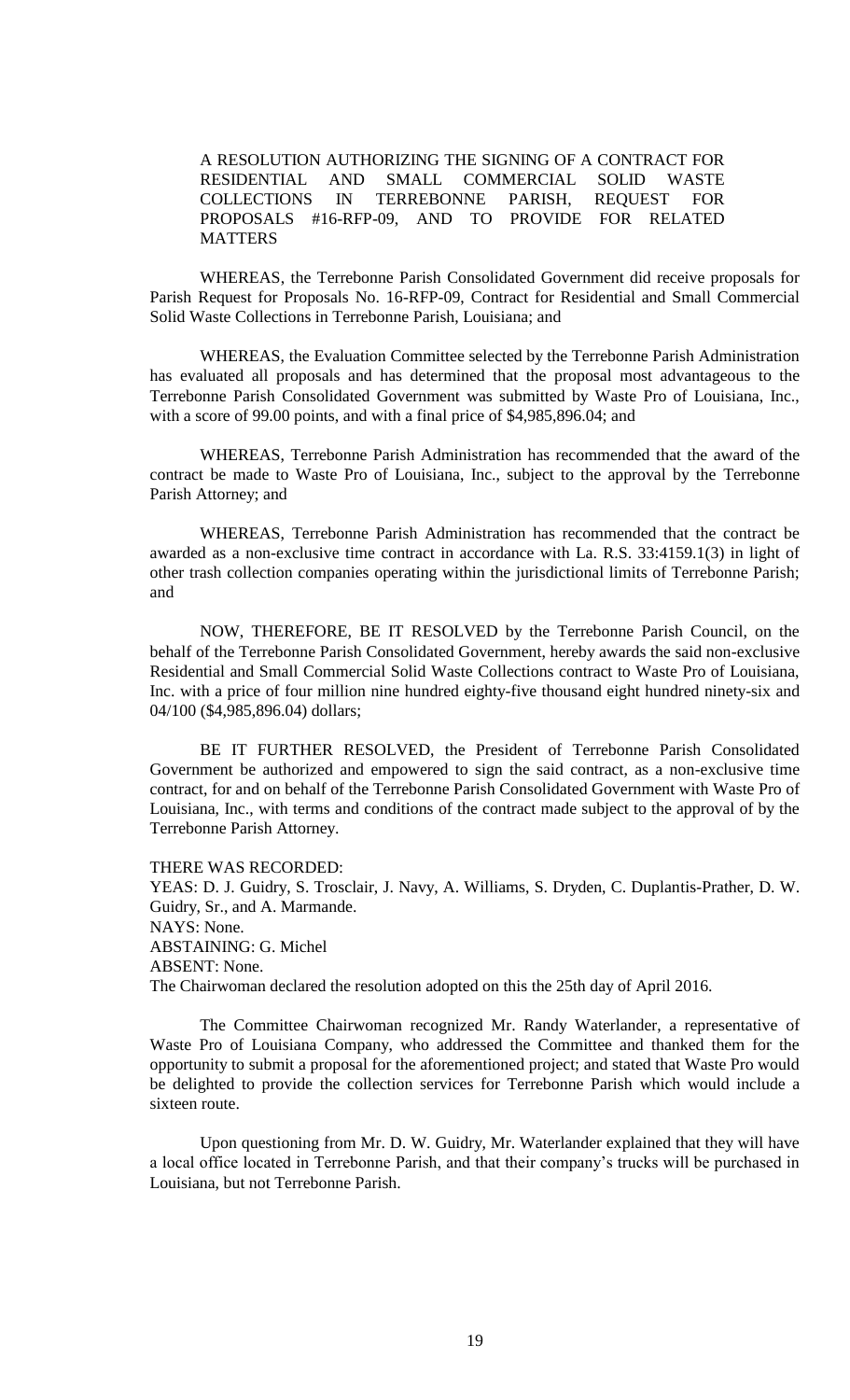The Committee Chairwoman recognized Mr. Deuce McAllister, marketing representative for the Waste Pro of Louisiana Company, who addressed the Committee relative to the commercial solid waste collections contract. Mr. McAllister explained that the collection trucks will be "tagged" locally in Terrebonne Parish addition to establishing a local office and hiring local employees.

Discussion ensued with several Committee members inquiring whether or not the management team would come from the local area, whether or not the company will use a certain type of collection trucks and if communication would be available if there is a problem.

Upon questioning, Parish Manager A. Levron explained that there are extensive performance related fines included in the new contract, just as in the old contract, but that the fines have been increased.

The Committee Chairwoman recognized Mr. Jay Gunter, District Manager from Progressive Waste Solutions, who addressed the Committee relative to the collections contract. Mr. Gunter stated that Progressive has been in Terrebonne Parish for a while and is committed to continually providing excellent service to this parish. He stated that he would like for the Committee to consider extending their contract.

The Committee Chairwoman recognized Mr. Roddie Matherne, a representative of Pelican Waste, who addressed the Committee concerning the commercial solid waste collections contract. Mr. Matherne stated that he is a Houma native and resident and is willing to invest back into Terrebonne Parish if he is awarded this contract. He further explained that their trucks will be purchased outside of Louisiana, but they will be serviced in this parish. Mr. Matherne stated he would like the opportunity to service Terrebonne Parish.

Discuss continued and Committee members explained that they had numerous calls about trash and litter problems in the past; questioned where the individual companies will be purchasing their trucks; and then noted that communication is essential in correcting the any problems that may occur or presently exist.

Upon questioning, Solid Waste Administrator, Clay Naquin, explained that all complaints still need to come through their office for the purpose of the fine system that the parish has instituted. He stated that the parish is responsible for the street repairs and damaged garbage cans if they are not reported within a 24 hour period.

Parish President G. Dove explained that an independent and precise panel was put together to determine who presented the best proposal; and noted that a rating and scoring system was used to determine who would be the best company for the contract. According to Mr. Dove, after this system was used, a recommendation was made to determine who would be awarded the contract.

\*\*The aforementioned resolution was adopted. *Mr. G. Michel was recorded as abstaining.*

Parish President G. Dove read aloud a memorandum regarding a freeze on TPCG hiring and merit adjustments. He explained that due to declining sales tax revenues and the possible decline in the economy, the Parish Government has decided to implement this action in the best interest of the citizens and employees of Terrebonne Parish.

Mr. S. Trosclair moved, seconded by Ms. C. Duplantis-Prather, "THAT, there being no further business to come before the Budget & Finance Committee, the meeting be adjourned."

The Chairwoman called for the vote on the motion offered by Mr. S. Trosclair. THERE WAS RECORDED: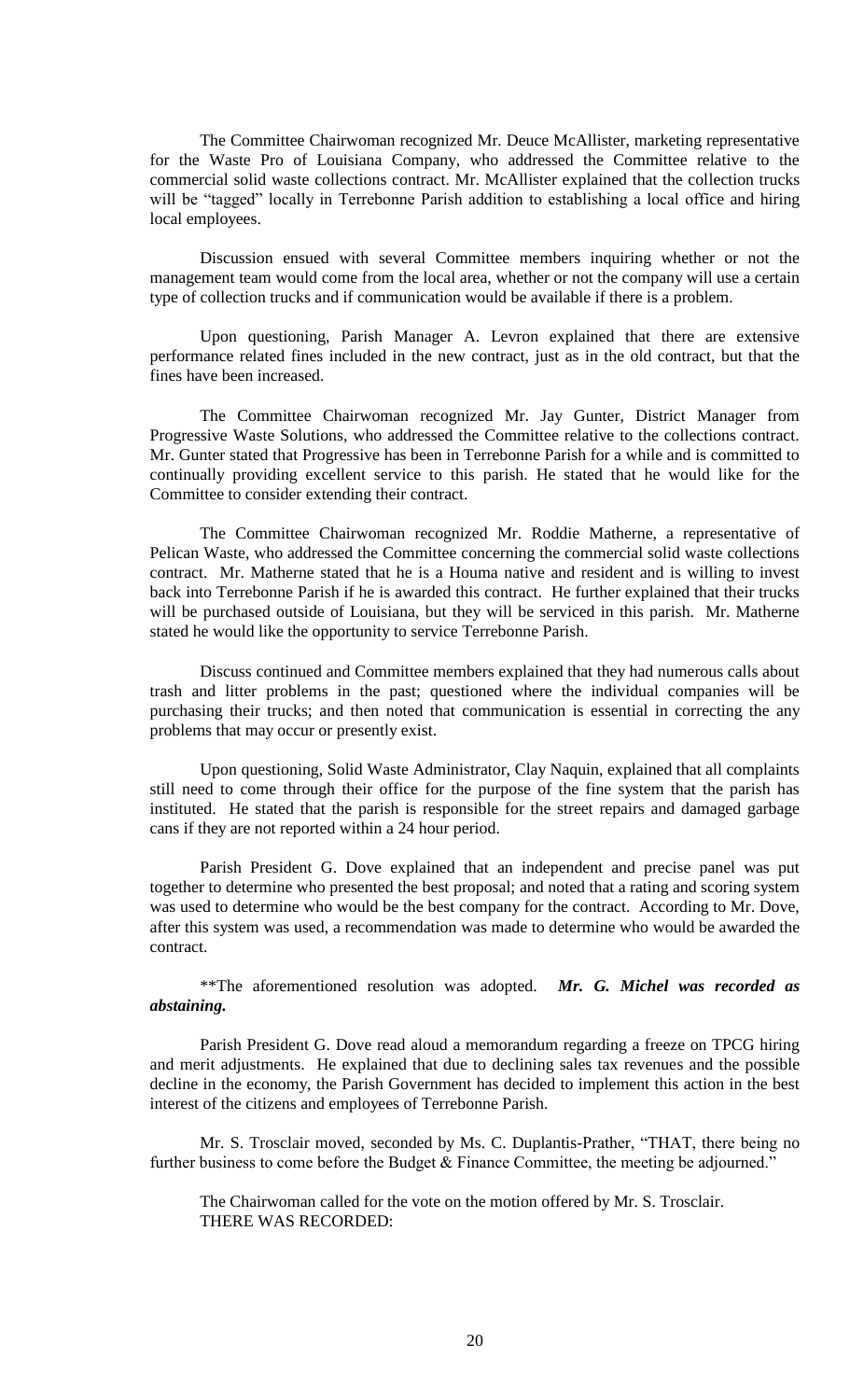YEAS: D. J. Guidry, S. Trosclair, J. Navy, A. Williams, G. Michel, S. Dryden, C. Duplantis-Prather, D. W. Guidry, Sr. and A. Marmande.

NAYS: None.

ABSENT: None.

The Chairwoman declared the motion adopted and the meeting was adjourned at 8:04 p.m.

Arlanda J. Williams, Chairwoman

Tammy E. Triggs, Minute Clerk

Ms. A. Williams moved, seconded by Mr. D. J. Guidry and Mr. S. Trosclair, "THAT, the Council accept and ratify the minutes of the Budget and Finance Committee meeting held on  $04/25/16$ ."

The Chairman called for a vote on the motion offered by Ms. A. Williams. THERE WAS RECORDED: YEAS: D. J. Guidry, S. Trosclair, J. Navy, A. Williams, G. Michel, S. Dryden, C. Duplantis-Prather, D. W. Guidry, Sr. and A. Marmande. NAYS: None. ABSENT: None. The Chairman declared the motion adopted.

The Chairman called for a report on the Policy, Procedure and Legal Committee meeting held on 04/25/16, whereupon the Committee Chairman rendered the following:

## POLICY, PROCEDURE, & LEGAL COMMITTEE

### APRIL 25, 2016

The Chairman, Darrin W. Guidry, Sr., called the Policy, Procedure, & Legal Committee meeting to order at 8:03 p. m. in the Terrebonne Parish Council Meeting Room with an Invocation offered by Committee member C. Duplantis-Prather and the Pledge of Allegiance led by Committee member G. Michel. Upon roll call, Committee Members recorded as present were: D. J. Guidry, S. Trosclair, J. Navy, A. Williams, G. Michel, S. Dryden, C. Duplantis-Prather, D. W. Guidry, Sr. and A. Marmande. A quorum was declared present.

OFFERED BY: Mr. D. J. Guidry SECONDED BY: Mr. S. Trosclair.

### RESOLUTION NO. 16-210

A RESOLUTION AUTHORIZING THE PARISH PRESIDENT TO EXECUTE A COOPERATIVE ENDEAVOR AGREEMENT BETWEEN THE TERREBONNE CONSOLIDATED GOVERNMENT AND THE TERREBONNE COUNCIL ON AGING, INC. REGARDING THE FLOW OF MILLAGE PROCEEDS.

WHEREAS, Article VII, Section 14 of the Louisiana Constitution provides that, "{F] or a public purpose, the state and its political subdivision or political corporations may engage in cooperative endeavors with each other, with the United States or its agencies, or with any public or private association, corporation or individual"; and

WHEREAS, TCOA is a nonprofit organization chartered under the laws of Louisiana, organized primarily to provide assistance and services to the elderly in Terrebonne Parish; and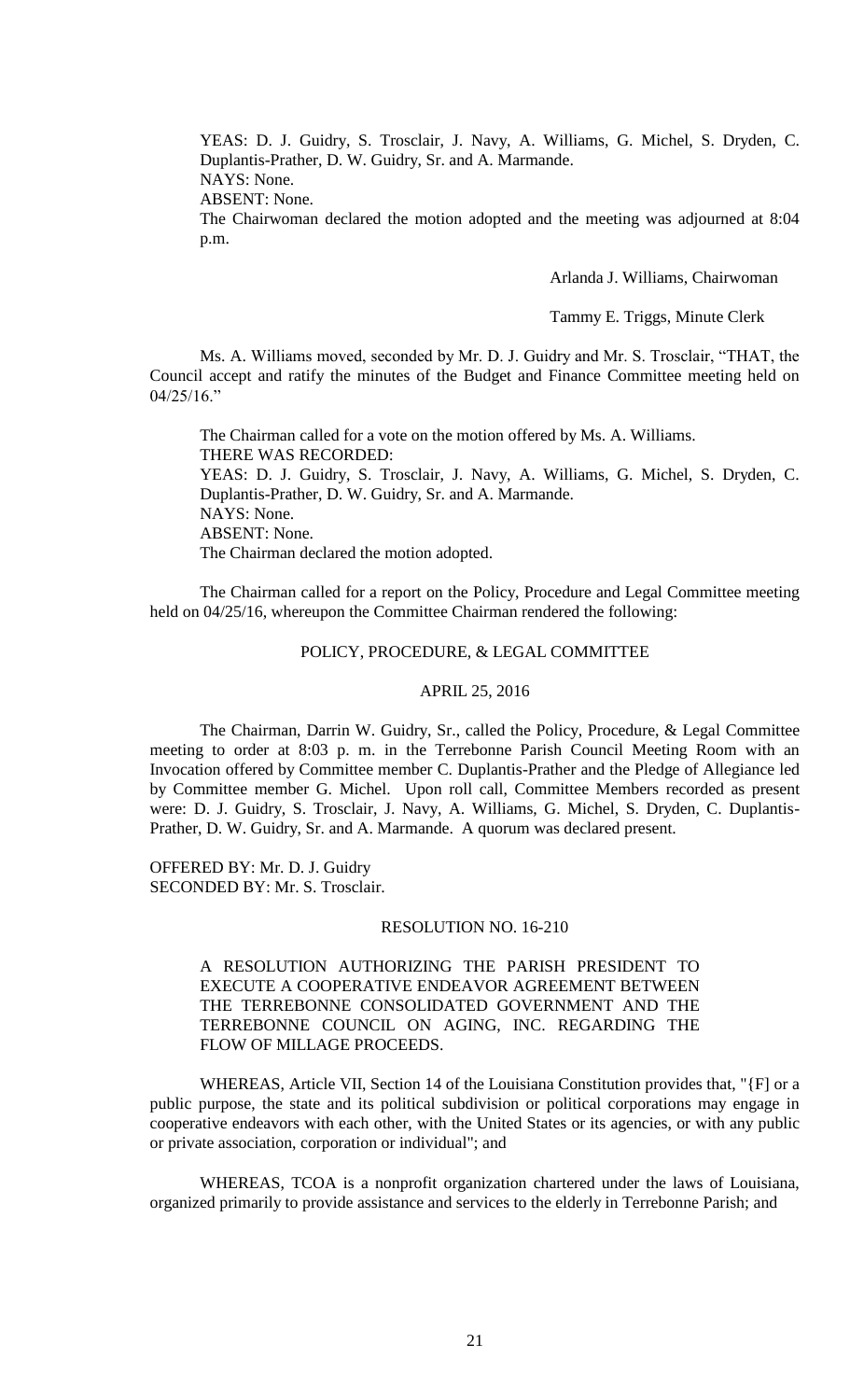WHEREAS, the citizens of Terrebonne Parish voted for a seven and a half (7.5) mill property tax approved for the purpose of acquiring, constructing, operating, and maintaining capital improvements to serve the elderly; and for operating and maintaining programs for the elderly and disabled persons in Terrebonne Parish through the Terrebonne Council on Aging, which proceeds are received by TPCG; and

WHEREAS, TPCG, as a result of this millage, provides a great deal of funding for the operation of TCOA; and

WHEREAS, it is in the best interest of both parties that an agreement setting forth the mutual responsibilities between the parties be executed; and

WHEREAS, TPCG has the authority, pursuant to the Constitution of the State of Louisiana to support programs of social welfare for the aid of the needy as determined through objective criteria; and

WHEREAS, TPCG finds that its expenditure according to the terms of this cooperative endeavor, taken as a whole, is not gratuitous, and that it has a demonstrable, objective, and reasonable expectation of receiving at least equivalent value in exchange for the expenditure of its public funds.

NOW THEREFORE BE IT RESOLVED that the Terrebonne Parish Council on behalf of the Terrebonne Parish Consolidated Government hereby authorizes its Parish President to execute any and all documents necessary to effectuate this Cooperative Endeavor Agreement in accordance with substantially the same terms as the attached documents.

### THERE WAS RECORDED:

YEAS: D. J. Guidry, S. Trosclair, J. Navy, A. Williams, G. Michel, S. Dryden, C. Duplantis-Prather, D. W. Guidry, Sr., and A. Marmande. NAYS: None. ABSTAINING: None. ABSENT: None. The Chairman declared the resolution adopted on this, the 25th day of April 2016.

Committee member C. Duplantis-Prather asked that this item be placed on the agenda - Discussion and possible action relative to the placement of automated external defibrillator (AED) in the Government Tower Building- so that an AED can be placed on the second and the seventh floors, respectively, in case of an emergency. She then noted that she is CPR certified and is willing to teach anyone interested in learning how to use an automated external defibrillator (AED).

Mr. S. Trosclair moved, seconded by Mr. G. Michel, "THAT, there being no further business to come before the Policy, Procedure, & Legal Committee, the meeting be adjourned."

The Chairman called for the vote on the motion offered by Mr. S. Trosclair. THERE WAS RECORDED: YEAS: D. J. Guidry, S. Trosclair, J. Navy, A. Williams, G. Michel, S. Dryden, C. Duplantis-Prather, D. W. Guidry, Sr., and A. Marmande. NAYS: None. ABSENT: None. The Chairman declared the motion adopted and the meeting was adjourned at 8:11 p. m.

Darrin W. Guidry, Sr., Chairman

Tammy E. Triggs, Minute Clerk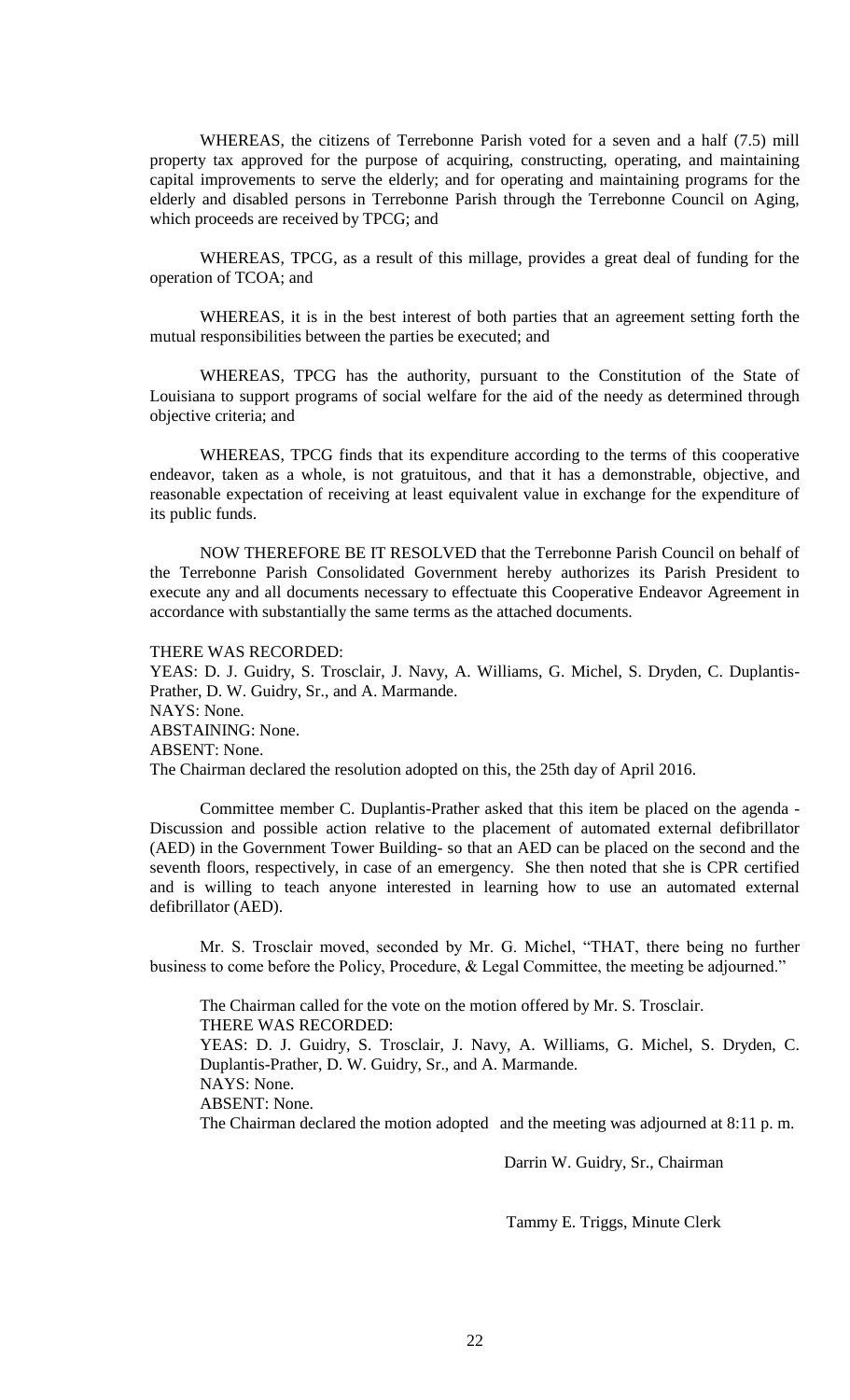Mr. D. W. Guidry, Sr. moved, seconded by Mr. S. Dryden, "THAT, the Council accept and ratify the minutes of the Policy, Procedure and Legal Committee meeting held on 04/25/16."

The Chairman called for a vote on the motion offered by Mr. D. W. Guidry, Sr. THERE WAS RECORDED: YEAS: D. J. Guidry, S. Trosclair, J. Navy, A. Williams, G. Michel, S. Dryden, C. Duplantis-Prather, D. W. Guidry, Sr. and A. Marmande. NAYS: None. ABSENT: None. The Chairman declared the motion adopted.

Ms. C. Duplantis-Prather moved, seconded by Mr. D. J. Guidry and Ms. A. Williams, "THAT, the Council approve the following street light list:

ENERGIZE 1 250 W HPS STREET LIGHT ON WILLIAMS AVE. ON EXISTING POLE (COMING FROM HOLLYWOOD RD. LIGHT RIGHT BEFORE SCHOOL NEAR WHITE FENCE AROUND SCHOOL YARD (SEE ATTACHED PHOTO); RLD#3A; TPCG UTILITIES; DISTRICT 5; CHRISTA DUPLANTIS-PRATHER

Mr. Casey has prepared a cost comparison for the TPCG light upgrade along  $9<sup>th</sup>$  Street and Morrison Avenue for consideration. The real savings expected to benefit the RLD is in future maintenance cost with the LED option. The initial investment is compared below; please advise your wishes to place on the agenda.

Upgrade 6 fixtures to  $250$  HPS  $$1,719.48$ No Action to 400 W HPS flood No Action to 400 W S/L fixture

Upgrade 6 fixtures to  $250$  W LED Equivalent  $$2,634.30$ Change 400 W HPS flood to LED \$ 610.00 Change 400 W S/L fixture to LED  $$ 389.00$ ; RLD 3A; TPCG UTILITIES; DISTRICT 5; CHRISTA DUPLANTIS-PRATHER

ENERGIZE 2 250 W HPS STREET LIGHTS AT 511 AND 517 ENGERON STREET ON EXISTING POLES; USD ROAD LIGHTING; ENTERGY; DISTRICT 5; CHRISTA DUPLANTIS-PRATHER

INSTALL ONE (1) 400-WATT OFF-ROADWAY STREET LIGHT ON EXISTING POLE AT THE INTERSECTION OF HOWARD AVENUE (ENTERGY STREET INVENTORY LISTS ROADWAY AS NORTH VAN AVENUE) AND EAST MAIN STREET/LA HIGHWAY 24 SOUTH ON THE SAME SIDE AS THE CONSOLIDATED WATERWORKS DISTRICT NO. 1 **FACING THE INTERSECTION; REQUIRES A DOTD PERMIT PRIOR TO SUBMITTING TO ENTERGY**; RLD # 3A; ENTERGY; DISTRICT 1; JOHY NAVY

INSTALL ONE (1) 400-WATT OFF-ROADWAY STREET LIGHT ON EXISTING POLE AT THE INTERSECTION OF PROSPECT BOULEVARD/LA 3087 AND EAST MAIN STREET/LA HIGHWAY 24 SOUTH ON THE RIGHT SIDE OF THE ROAD HEADING SOUTH (**FACING THE INTERSECTION; REQUIRES A DOTD PERMIT PRIOR TO SUBMITTING TO ENTERGY);** RLD # 3A; ENTERGY; DISTRICT 8; DIRK GUIDRY

INSTALL ONE (1) 400-WATT OFF-ROAD STREET LIGHT ON EXISTING POLE AT THE INTERSECTION OF HOWARD AVENUE AND EAST PARK AVENUE/LA HIGHWAY 659 NORTH ON THE RIGHT SIDE HEADING SOUTH (**FACING THE INTERSECTION; REQUIRES A DOTD PERMIT PRIOR TO SUBMITTING TO ENTERGY);** RLD # 3A; ENTERGY; DISTRICT 9; STEVE TROSCLAIR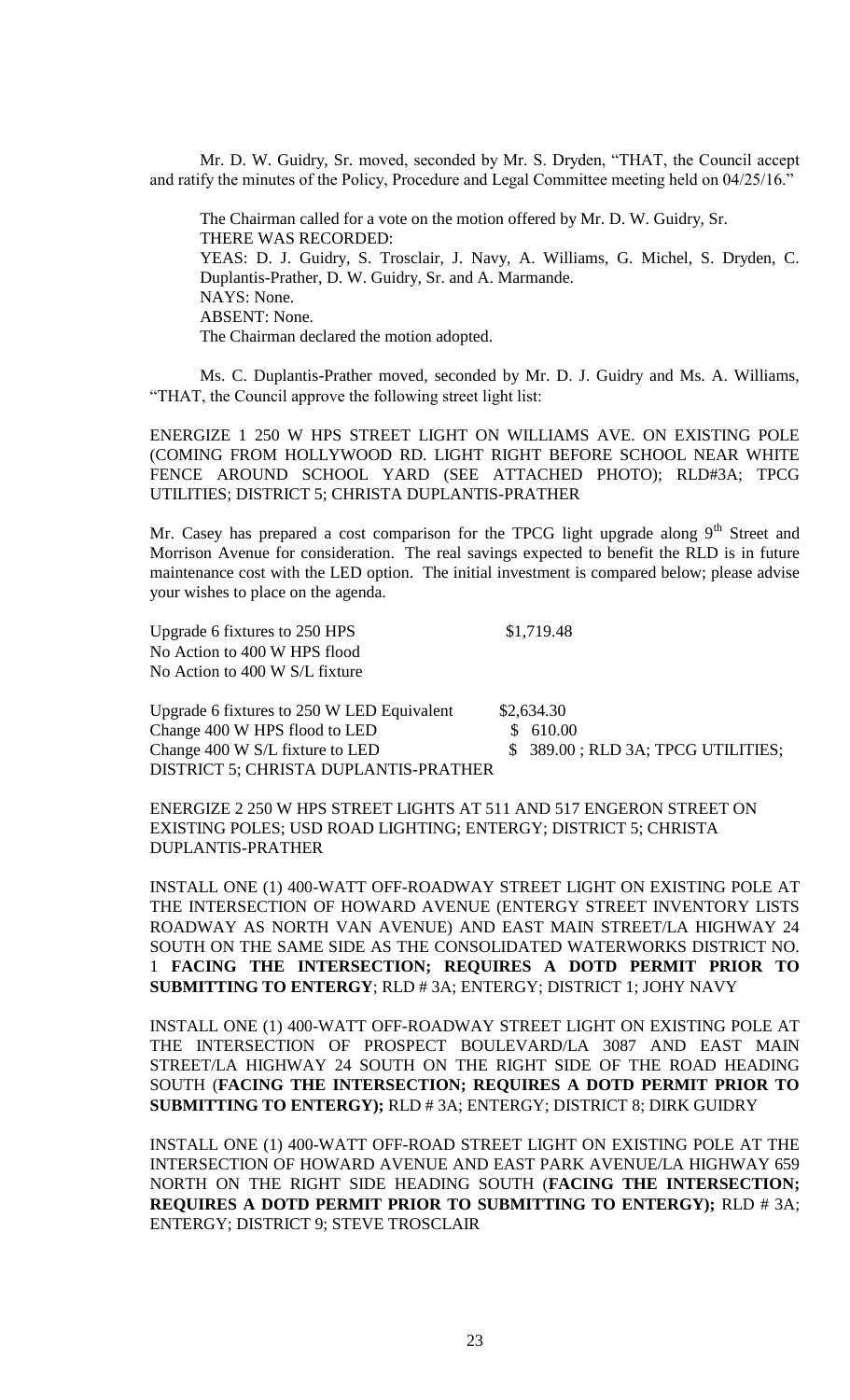### INSTALL LIGHT AT 826 VICE ROAD; RLD #10 SLECA; DISTRICT 7; AL MARMANDE."

The Chairman called for a vote on the motion offered by Ms. C. Duplantis-Prather. THERE WAS RECORDED: YEAS: D. J. Guidry, S. Trosclair, J. Navy, A. Williams, G. Michel, S. Dryden, C. Duplantis-Prather, D. W. Guidry, Sr. and A. Marmande. NAYS: None. ABSENT: None. The Chairman declared the motion adopted.

Mr. D. W. Guidry, Sr. moved, seconded by Ms. C. Duplantis-Prather, "THAT, the Council open nominations for the one expired term on the Houma-Terrebonne Public Trust Authority, nominate Colonel R. Fazzio and Mr. Michael Bergeron; close nominations and that a voice vote of the Council be taken to determine who will fill said vacancy."

The Chairman called for a vote on the motion offered by Mr. D. W. Guidry, Sr. THERE WAS RECORDED: YEAS: D. J. Guidry, S. Trosclair, J. Navy, A. Williams, G. Michel, S. Dryden, C. Duplantis-Prather, D. W. Guidry, Sr. and A. Marmande. NAYS: None. ABSENT: None. The Chairman declared the motion adopted.

Voting to appoint Colonel R. Fazzio: None

Voting to appoint Mr. Michael Bergeron: D. J. Guidry S. Trosclair J. Navy A. Williams G. Michel S. Dryden C. Duplantis-Prather D. W. Guidry, Sr. A. Marmande

Council Minute Clerk K. Cologne announced the votes tallied for the one expired term on the Houma-Terrebonne Public Trust Authority were recorded as follows: zero (0) votes for Colonel R. Fazzio and nine (9) votes for Mr. Michael Bergeron.

The Chairman stated that, as per the above voice vote, Mr. Michael Bergeron is appointed to serve a term on the Houma-Terrebonne Public Trust Authority.

Ms. C. Duplantis-Prather moved, seconded by Ms. A. Williams, "THAT, the Council hold nominations open for the one vacancy, due to resignation on the Recreation District No. 3A Board until the next Council meeting."

The Chairman called for a vote on the motion offered by Ms. C. Duplantis-Prather. THERE WAS RECORDED: YEAS: D. J. Guidry, S. Trosclair, J. Navy, A. Williams, G. Michel, S. Dryden, C. Duplantis-Prather, D. W. Guidry, Sr. and A. Marmande. NAYS: None. ABSENT: None. The Chairman declared the motion adopted.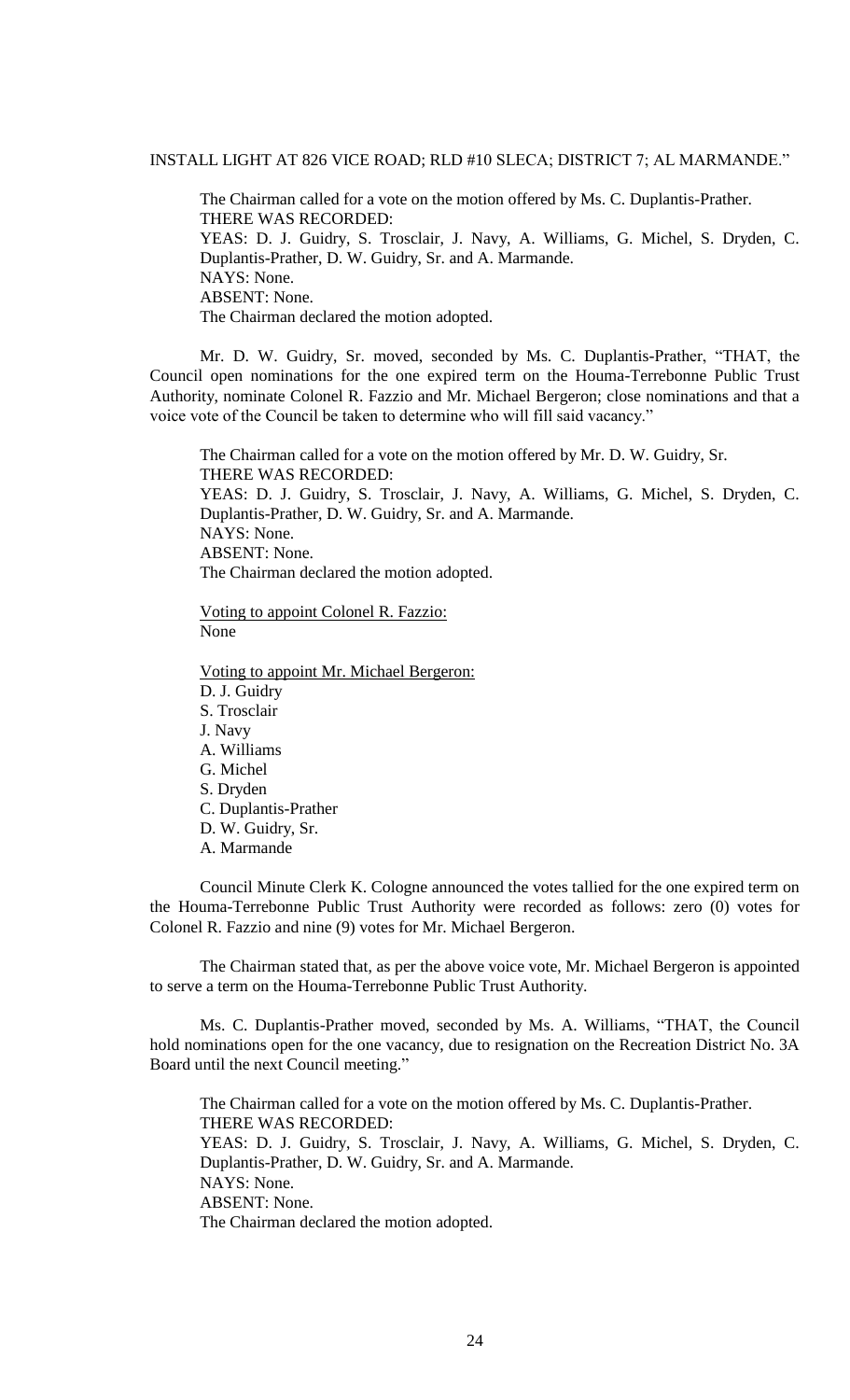Ms. A. Williams moved, seconded by Ms. C. Duplantis-Prather and Mr. D. J. Guidry, "THAT, the Council open nominations for the one vacancy due to resignation on the Houma-Terrebonne Airport Commission, nominate Mr. Joshua Alford, close nominations and appoint Mr. Joshua Alford to serve a term on said board."

The Chairman called for a vote on the motion offered by Ms. A. Williams. THERE WAS RECORDED: YEAS: D. J. Guidry, S. Trosclair, J. Navy, A. Williams, G. Michel, S. Dryden, C. Duplantis-Prather, D. W. Guidry, Sr. and A. Marmande. NAYS: None. ABSENT: None. The Chairman declared the motion adopted.

Mr. Joshua Alford thanked the Council for the opportunity and responsibility and noted he will do his best.

President Dove and several Council members congratulated Mr. Alford on his appointment and urged him to encourage others his age to make a difference in the Parish.

Ms. A. Williams moved, seconded by Mr. D. J. Guidry, "THAT, it now being 6:37 p.m., the Council open public hearings."

The Chairman called for a vote on the motion offered by Ms. A. Williams. THERE WAS RECORDED: YEAS: D. J. Guidry, S. Trosclair, J. Navy, A. Williams, G. Michel, S. Dryden, C. Duplantis-Prather, D. W. Guidry, Sr. and A. Marmande. NAYS: None. ABSENT: None. The Chairman declared the motion adopted.

The Chairman recognized the public for comments on the following:

- A. An ordinance to amend the 2016 Adopted Operating Budget of the Terrebonne Parish Consolidated Government for the following items and to provide for related matters.
	- I. Parishwide Recreation Fund, \$12,000.

There were no comments from the public on the aforementioned proposed ordinance.

Mr. D. J. Guidry moved, seconded by Ms. C. Duplantis-Prather, "THAT, the Council close the aforementioned public hearing." **(\*Motion voted on after discussion.)**

Councilwoman C. Duplantis-Prather explained that she is in support of the aforementioned ordinance and noted that she was made aware that monies from the Parishwide Recreation can be used to help the Recreation Districts.

\*The Chairman called for a vote on the motion offered by Mr. D. J. Guidry. THERE WAS RECORDED: YEAS: D. J. Guidry, S. Trosclair, J. Navy, A. Williams, G. Michel, S. Dryden, C. Duplantis-Prather, D. W. Guidry, Sr. and A. Marmande. NAYS: None. ABSENT: None. The Chairman declared the motion adopted.

OFFERED BY: Mr. D. J. Guidry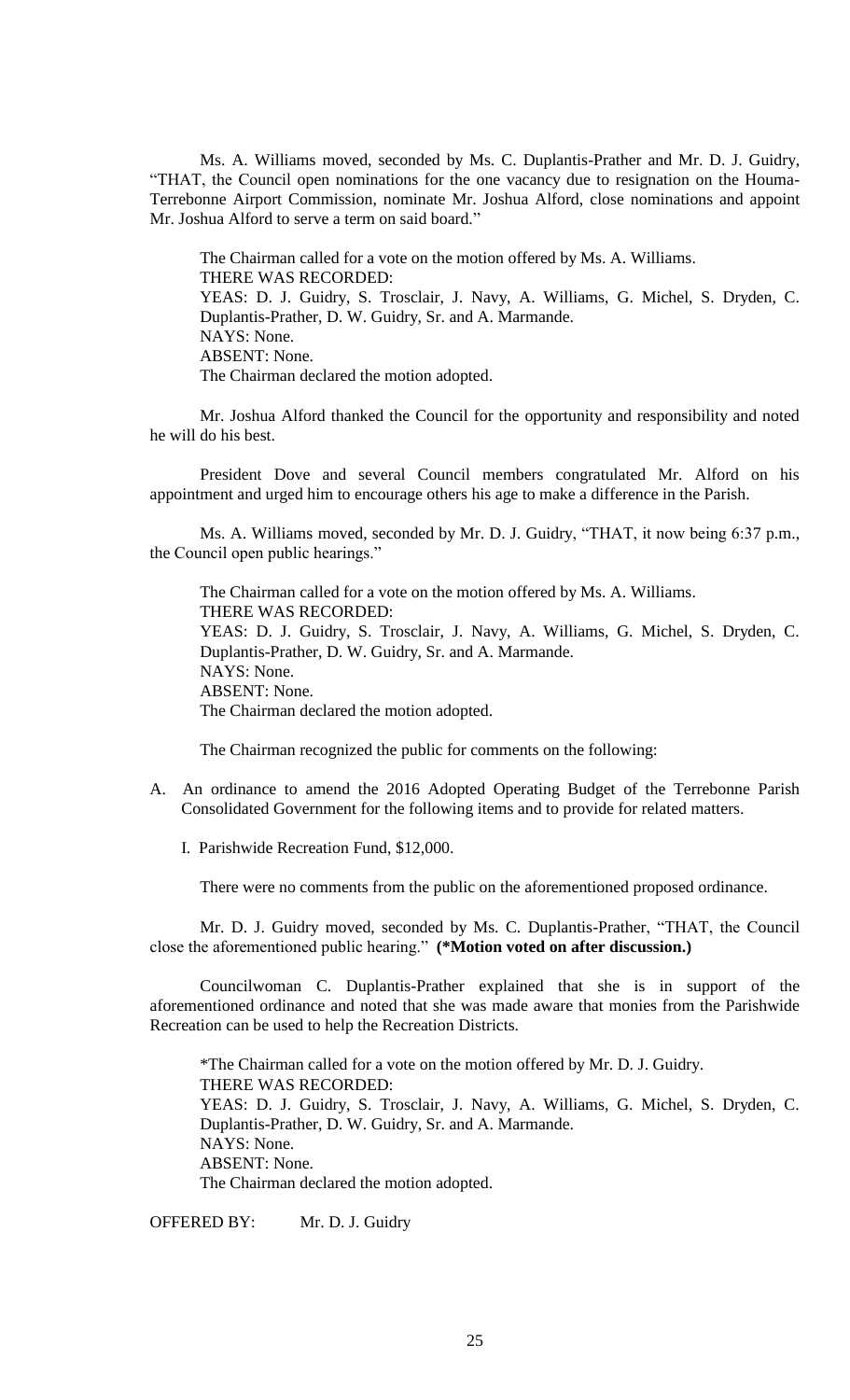SECONDED BY: Ms. A. Williams

### ORDINANCE NO. 8695

## AN ORDINANCE TO AMEND THE 2016 ADOPTED OPERATING BUDGET OF THE TERREBONNE PARISH CONSOLIDATED GOVERNMENT FOR THE FOLLOWING ITEMS AND TO PROVIDE FOR RELATED MATTERS.

## **I. Parishwide Recreation Fund, \$12,000**

## SECTION I

WHEREAS, Terrebonne Parish Consolidated Government entered into a Cooperative Endeavor Agreement with Terrebonne Parish Recreation #7 to provide supplemental funding for the purchase of various recreation equipment, and

WHEREAS, the funds of \$12,000 will be remitted to Terrebonne Parish Recreation #7 upon adequate accounting of the records and receipts provided on the purchases, and

WHEREAS, the Parishwide Recreation Fund will fund the cost through the fund balance.

NOW, THEREFORE BE IT ORDAINED, by the Terrebonne Parish Council, on behalf of the Terrebonne Parish Consolidated Government, that the 2016 Adopted Operating Budget be amended for the Parishwide Recreation Fund. (Attachment A)

### SECTION II

If any word, clause, phrase, section or other portion of this ordinance shall be declared null, void, invalid, illegal, or unconstitutional, the remaining words, clauses, phrases, sections and other portions of this ordinance shall remain in full force and effect, the provisions of this ordinance hereby being declared to be severable.

#### SECTION III

This ordinance shall become effective upon approval by the Parish President or as otherwise provided in Section 2-13(b) of the Home Rule Charter for a Consolidated Government for Terrebonne Parish, whichever occurs sooner.

This ordinance, having been introduced and laid on the table for at least two weeks, was voted upon as follows:

THERE WAS RECORDED: YEAS: D. J. Guidry, S. Trosclair, J. Navy, A. Williams, G. Michel, S. Dryden, C. Duplantis-Prather, D.W. Guidry, Sr., and A. Marmande. NAYS: None. NOT VOTING: None. ABSTAINING: None. ABSENT: None. The Chairman declared the ordinance adopted on this, the 27th day of April 2016.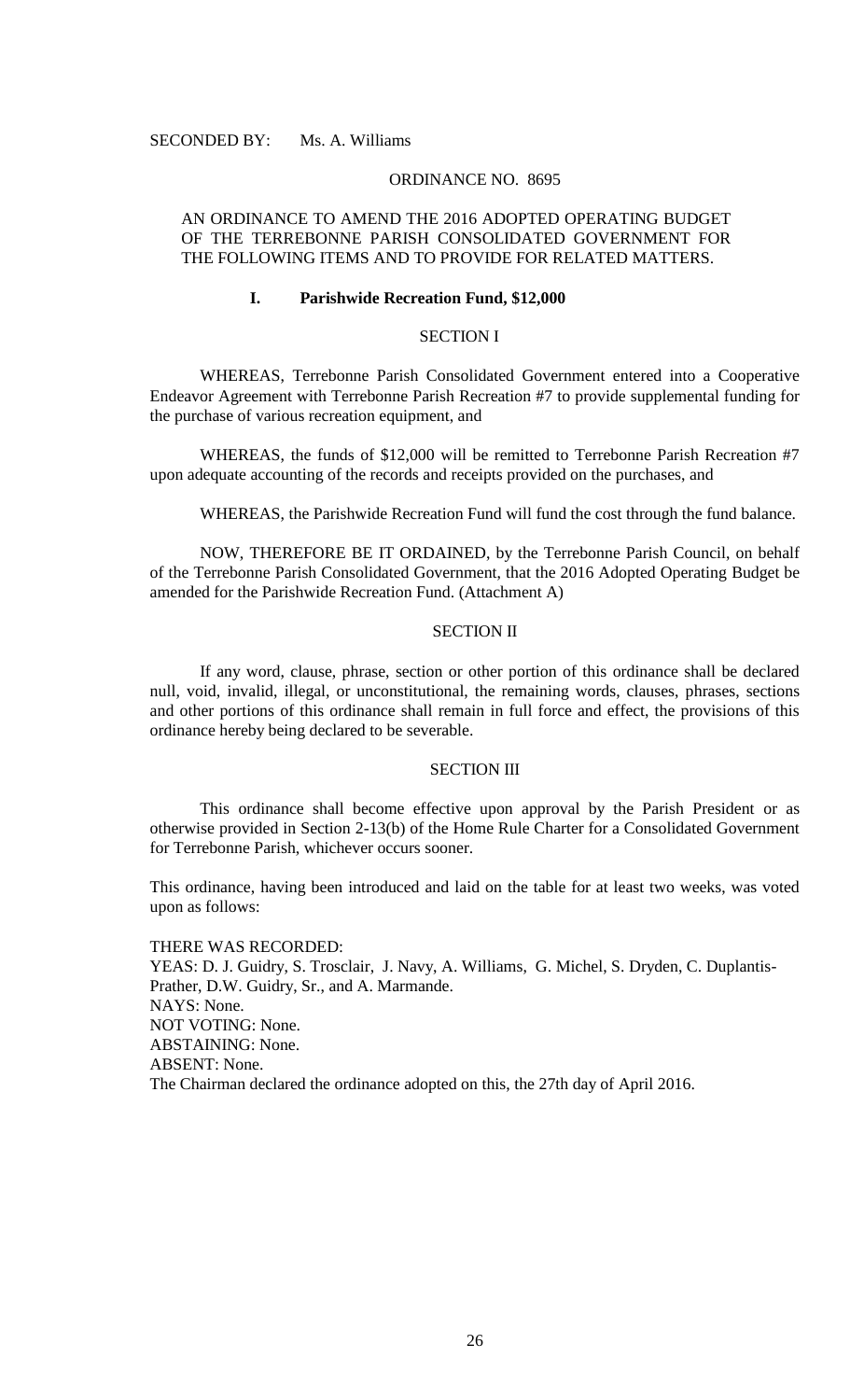## **ATTACHMENT A - Recreation District 7**

|                         |                | 2016     |         |
|-------------------------|----------------|----------|---------|
|                         | <b>Adopted</b> | Change   | Amended |
|                         |                |          |         |
| <b>Other Fees</b>       | 1.000          | 12,000   | 13,000  |
| Fund Balance (decrease) | N/A            | (12,000) | N/A     |

The Chairman recognized the public for comments on the following:

B. An ordinance authorizing Gordon E. Dove, Parish President, to enter into a lease agreement with the Fraternal Order of Police for a period ten years, for \$1 per acre, payable in cash annually and in advance, beginning January 1, 2016 and commencing on December 31, 2025.

There were no comments from the public on the aforementioned proposed ordinance.

Ms. A. Williams moved, seconded by Mr. S. Trosclair, "THAT, the Council close the aforementioned public hearing."

The Chairman called for a vote on the motion offered by Ms. A. Williams. THERE WAS RECORDED: YEAS: D. J. Guidry, S. Trosclair, J. Navy, A. Williams, G. Michel, S. Dryden, C. Duplantis-Prather, D. W. Guidry, Sr. and A. Marmande. NAYS: None. ABSENT: None. The Chairman declared the motion adopted.

OFFERED BY: Ms. A. Williams SECONDED BY: Mr. G. Michel

#### ORDINANCE NO. 8696

AN ORDINANCE TO AUTHORIZE AND SET THE TERMS AND CONDITIONS OF THE LEASE OF PARISH-OWNED PROPERTY TO FRATERNAL ORDER OF POLICE; TO AUTHORIZE THE PARISH PRESIDENT TO EXECUTE SAID LEASE AGREEMENT; AND TO ADDRESS OTHER MATTERS RELATIVE THERETO.

### SECTION I

BE IT ORDAINED BY THE TERREBONNE PARISH COUNCIL, ON BEHALF OF THE TERREBONNE PARISH CONSOLIDATED GOVERNMENT, THAT THE FOLLOWING PARISH-OWNED PROPERTY AND BUILDING BE HEREBY LEASED ACCORDING TO THE FOLLOWING TERMS:

1. Renew the existing lease on A lot of ground in the City of Houma, Parish of Terrebonne, Louisiana, located on the Airbase, having a width of seventy-five (75) feet by depth of one hundred (100) feet between parallel lines; the south line of said lot being 190 feet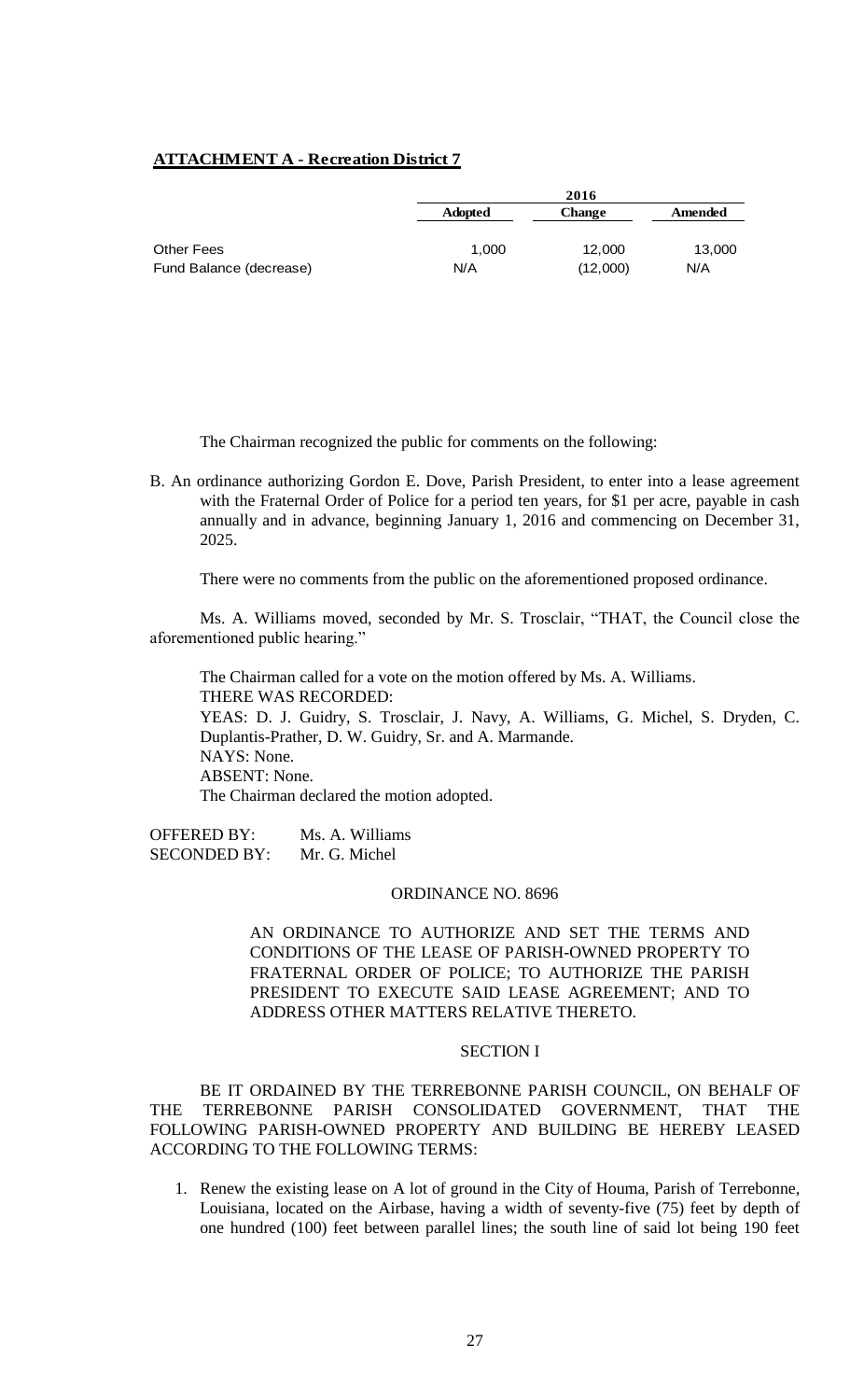north of the center line of Berry Road and the east line of said lot being 600 feet west of the center line of Moffet Road; together with all the servitudes thereto belonging and appertaining. Being part of the property leased by the City of Houma from the Houma Terrebonne Airport Commission by lease dated June 17, 1958, duly recorded in COB 263, folio 1, Entry No. 179,404, until December 31, 2025.

BE IT FURTHER ORDAINED that the Parish President is authorized to execute all necessary lease agreements following the review and approval of said agreements by the Parish Legal Staff.

### SECTION II

If any word, clause, phrase, section or other portion of this ordinance shall be declared null, void, invalid, illegal, or unconstitutional, the remaining words, clauses, phrases, sections and other portions of this ordinance shall remain in full force and effect, the provisions of this ordinance hereby being declared to be severable.

#### SECTION III

This ordinance shall become effective upon approval by the Parish President or as otherwise provided in Section 2-13(b) of the Home Rule Charter for a Consolidated Government for Terrebonne Parish, whichever occurs sooner.

This ordinance, having been introduced and laid on the table for at least two weeks, was voted upon as follows:

#### THERE WAS RECORDED:

YEAS: D. J. Guidry, S. Trosclair, J. Navy, A. Williams, G. Michel, S. Dryden, C. Duplantis-Prather, D.W. Guidry, Sr., and A. Marmande. NAYS: None. NOT VOTING: None. ABSTAINING: None. ABSENT: None. The Chairman declared the ordinance adopted on this, the 27th day of April 2016.

The Chairman recognized the public for comments on the following:

C. An ordinance to amend the 2016 Adopted Operating Budget and 5-Year Capital Outlay Budget of the Terrebonne Parish Consolidated Government for the following items and to provide for related matters.

I. Police Department - Vehicle, \$25,000 II. 2016 Atchafalaya Floodway High Water Event, \$4,751,329 III. Southdown Trails, \$7,313 IV. Police Department - Public Safety Program, \$29,635 V. Landfill, \$33,000.

There were no comments from the public on the aforementioned proposed ordinance.

Mr. S. Trosclair moved, seconded by Mr. D. J. Guidry, "THAT, the Council close the aforementioned public hearing."

The Chairman called for a vote on the motion offered by Mr. S. Trosclair. THERE WAS RECORDED: YEAS: D. J. Guidry, S. Trosclair, J. Navy, A. Williams, G. Michel, S. Dryden, C. Duplantis-Prather, D. W. Guidry, Sr. and A. Marmande.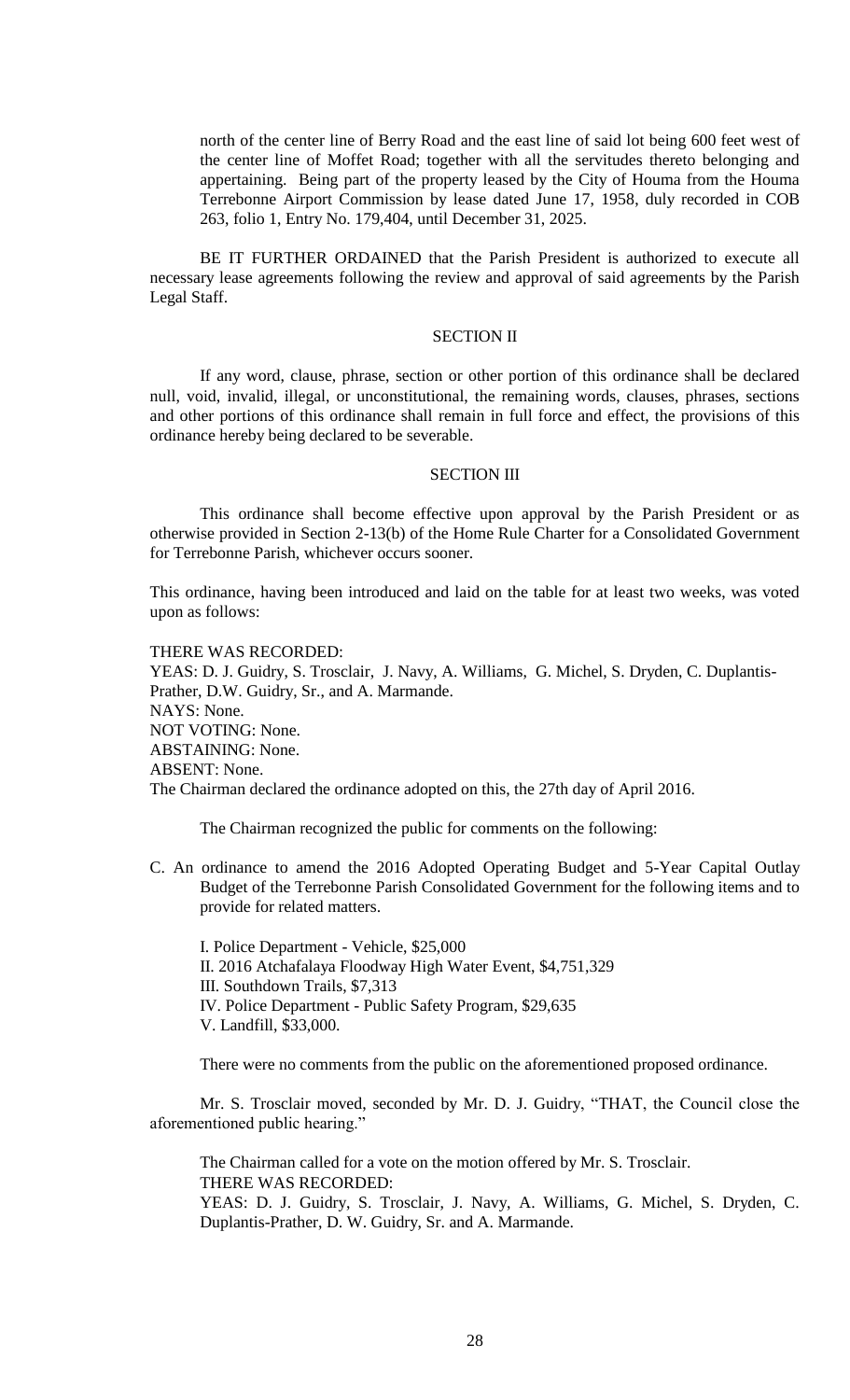NAYS: None. ABSENT: None. The Chairman declared the motion adopted.

OFFERED BY: Mr. D. J. Guidry SECONDED BY: Mr. S. Trosclair

## ORDINANCE NO. 8697

AN ORDINANCE TO AMEND THE 2016 ADOPTED OPERATING BUDGET AND 5-YEAR CAPITAL OUTLAY BUDGET OF THE TERREBONNE PARISH CONSOLIDATED GOVERNMENT FOR THE FOLLOWING ITEMS AND TO PROVIDE FOR RELATED **MATTERS.** 

- **II. Police Department – Vehicle , \$25,000**
- **III. 2016 Atchafalaya Floodway High Water Event , \$4,751,329**
- **IV. Southdown Trails, \$7,313**
- **V. Police Department – Public Safety Program, \$29,635**
- **VI. Landfill, \$33,000**

### SECTION I

WHEREAS, the Police Department has received funds for the totaled 2013 Ford Explorer, Unit #320 in the amount of \$25,000, and

WHEREAS, the funds need to be in place to purchase a new vehicle.

NOW, THEREFORE BE IT ORDAINED, by the Terrebonne Parish Council, on behalf of the Terrebonne Parish Consolidated Government, that the 2016 Adopted Budget of the Terrebonne Parish Consolidated Government be amended for the Police Department Motor Vehicle account. (Attachment A)

#### SECTION II

WHEREAS, Terrebonne Parish Consolidated Government entered into an Intergovernmental Agreement with Terrebonne Levee and Conservation District regarding the allocation of costs, reimbursements, and project duties concerning the flood risk with the 2016 Atchafalaya Floodway High Water Event, and

WHEREAS, funding is needed to cover the 2016 Bayou Black Barrier Levee Costs for an additional \$4,751,329, and

WHEREAS, the funding source will be from the Terrebonne Levee and Conservation District, and

WHEREAS, Terrebonne Levee and Conservation District shall reimburse Terrebonne Parish Consolidated Government up to 100% of all costs expended less any FEMA reimbursement.

NOW, THEREFORE BE IT ORDAINED, by the Terrebonne Parish Council, on behalf of the Terrebonne Parish Consolidated Government, that the 2016 Adopted Operating Budget be amended to recognize the funding for the 2016 Atchafalaya Floodway High Water Event. (Attachment B)

### SECTION III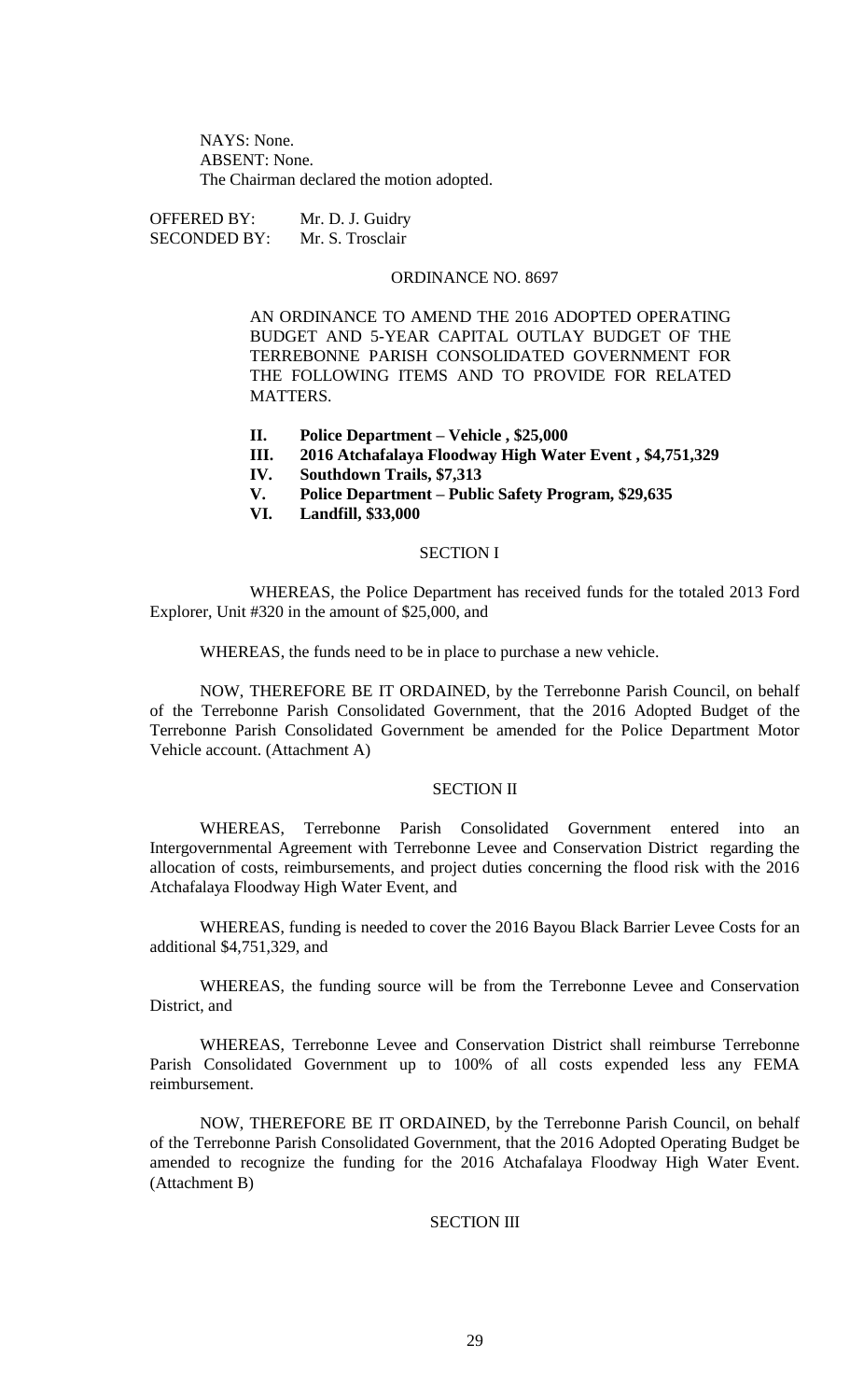WHEREAS, the Southdown Trails Project in the Capital Projects Control Fund is in need of an additional \$7,313 for final payment on Phase I of the Recreational Trails Program, and

WHEREAS, the funding source for the \$7,313 is the Capital Projects Control Fund Balance.

NOW, THEREFORE BE IT FURTHER ORDAINED, by the Terrebonne Parish Council, on behalf of the Terrebonne Parish Consolidated Government, that the 2016 Adopted Operating Budget and 5-Year Capital Outlay Budget be amended for the Southdown Trails Project. (Attachment C)

### SECTION IV

WHEREAS, the Police Department has received funds in excess of budget for \$29,635, and

WHEREAS, the funds have been collected in prior years through awards by the courts, and

WHEREAS, the funds must be used to buy supplies/equipment for the Police Department in accordance to Federal/State guidelines.

NOW, THEREFORE BE IT FURTHER ORDAINED, by the Terrebonne Parish Council, on behalf of the Terrebonne Parish Consolidated Government, that the 2016 Adopted Budget of the Terrebonne Parish Consolidated Government be amended for the Public Safety Program Funds - Police Department. (Attachment D)

#### SECTION V

WHEREAS, the Terrebonne Consolidated Government entered into an engineering agreement with CB&I Coastal, Inc. for the Ashland Waste Facility Weigh Scales and Administration Building project, and

WHEREAS, the actual work scope and duration requires that additional work be performed, and

WHEREAS, additional funding is needed for \$33,000, and

WHEREAS, the funding source is from the Sanitation Fund Balance.

NOW, THEREFORE BE IT FURTHER ORDAINED, by the Terrebonne Parish Council, on behalf of the Terrebonne Parish Consolidated Government, that the 2016 Adopted Operating Budget and 5-year Capital Outlay be amended to recognize the funding for the Ashland Waste Facility Weigh Scales and Administration Building project. (Attachment E)

### SECTION VI

If any word, clause, phrase, section or other portion of this ordinance shall be declared null, void, invalid, illegal, or unconstitutional, the remaining words, clauses, phrases, sections and other portions of this ordinance shall remain in full force and effect, the provisions of this ordinance hereby being declared to be severable.

### SECTION VII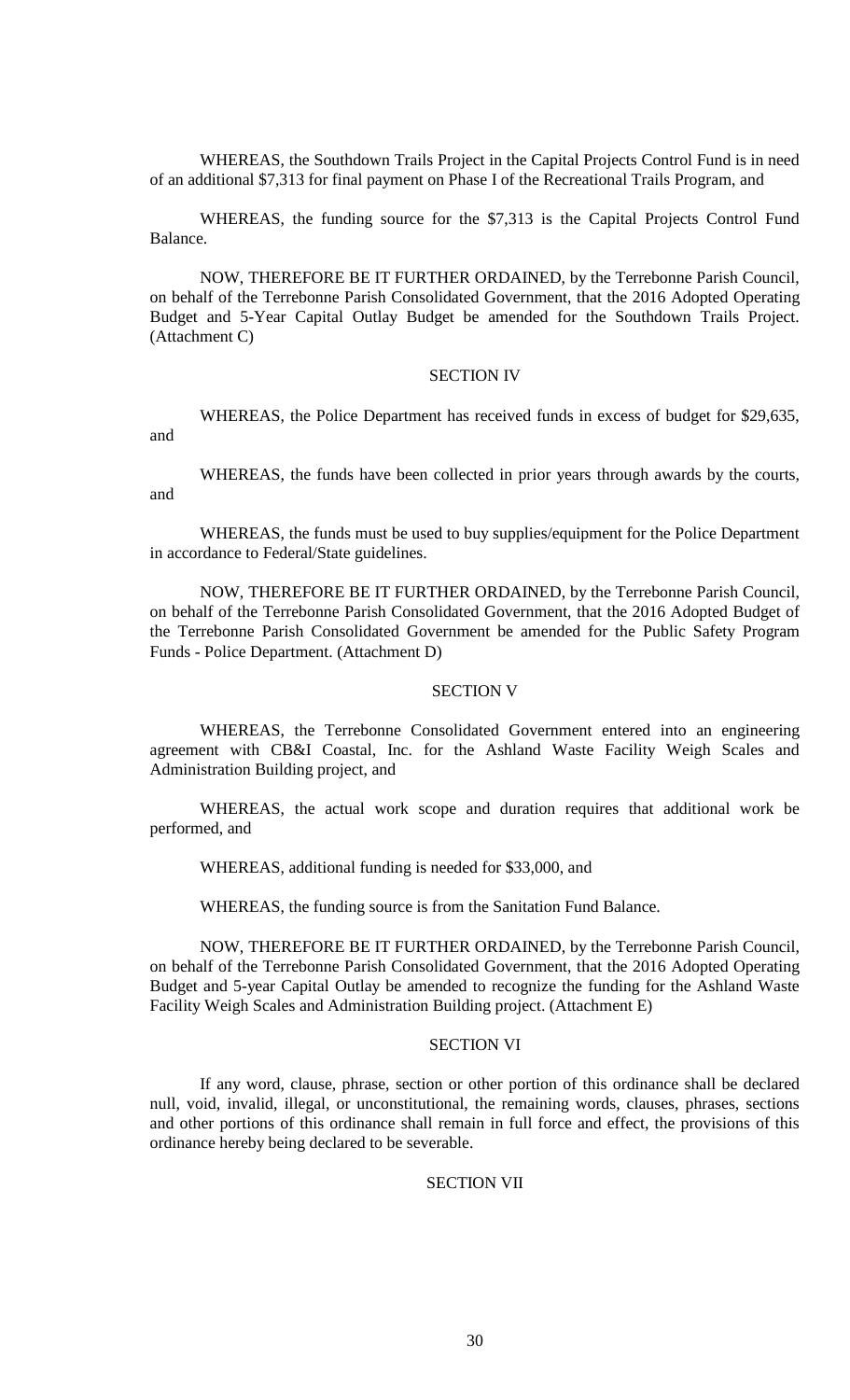This ordinance shall become effective upon approval by the Parish President or as otherwise provided in Section 2-13(b) of the Home Rule Charter for a Consolidated Government for Terrebonne Parish, whichever occurs sooner.

This ordinance, having been introduced and laid on the table for at least two weeks, was voted upon as follows:

THERE WAS RECORDED:

YEAS: D. J. Guidry, S. Trosclair, J. Navy, A. Williams, G. Michel, S. Dryden, C. Duplantis-Prather, D.W. Guidry, Sr., and A. Marmande. NAYS: None. NOT VOTING: None. ABSTAINING: None. ABSENT: None. The Chairman declared the ordinance adopted on this, the 27th day of April 2016.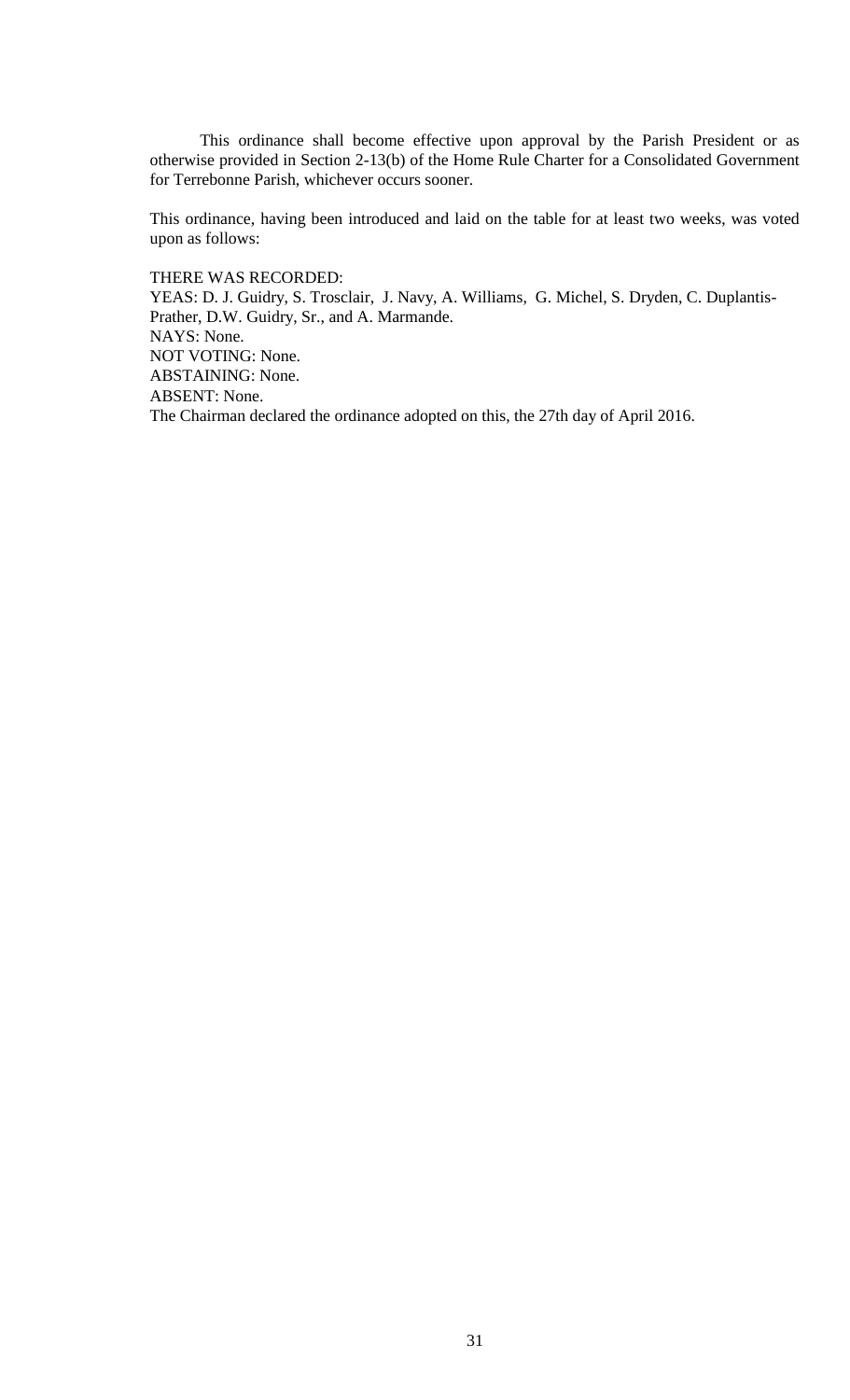# **ATTACHMENT A - Police Motor Vehicle**

|                                     |                | 2016          |          |
|-------------------------------------|----------------|---------------|----------|
|                                     | <b>Adopted</b> | <b>Change</b> | Amended  |
| <b>Compensation Property Damage</b> | -              | (25,000)      | (25,000) |
| <b>Motor Vehicles</b>               | 284,508        | 25,000        | 309,508  |

# **ATTACHMENT B - Atchafalaya Floodway High Water Event**

|                   |                | 2016          |             |
|-------------------|----------------|---------------|-------------|
|                   | <b>Adopted</b> | <b>Change</b> | Amended     |
|                   |                |               |             |
| TLCD-Flood 2016   | (857, 395)     | (4, 751, 329) | (5,608,724) |
| <b>Flood 2016</b> | 1,714,790      | 4,751,329     | 6,466,119   |

# **ATTACHMENT C - SOUTHDOWN TRAILS**

|                         |                              | 2016          |         |
|-------------------------|------------------------------|---------------|---------|
|                         | <b>Adopted</b>               | <b>Change</b> | Amended |
|                         |                              |               |         |
| Southdown Trails        | $\qquad \qquad \blacksquare$ | 7,313         | 7,313   |
| Fund Balance (Decrease) | N/A                          | (7, 313)      | N/A     |

# **ATTACHMENT D - PUBLIC SAFETY PROGRAM**

|                                |                | 2016          |         |
|--------------------------------|----------------|---------------|---------|
|                                | <b>Adopted</b> | <b>Change</b> | Amended |
|                                |                |               |         |
| Evidence Destruction           | 626            | 20,669        | 21,295  |
| Drug Enforcement & Forfietures | 6.550          | 8.966         | 15,516  |
| Fund Balance (decrease)        | N/A            | (29, 635)     | N/A     |

## **ATTACHMENT E - LANDFILL**

|                                 | 2016           |               |           |
|---------------------------------|----------------|---------------|-----------|
|                                 | <b>Adopted</b> | <b>Change</b> | Amended   |
| Ashland Weigh Scales & Adm Bldg | 211,095        | 33,000        | 244,095   |
| Transfer In                     | (47,805)       | (33,000)      | (80, 805) |
| Transfer Out                    | 47,805         | 33,000        | 80,805    |
| Retained Earnings (decrease)    | N/A            | (33,000)      | N/A       |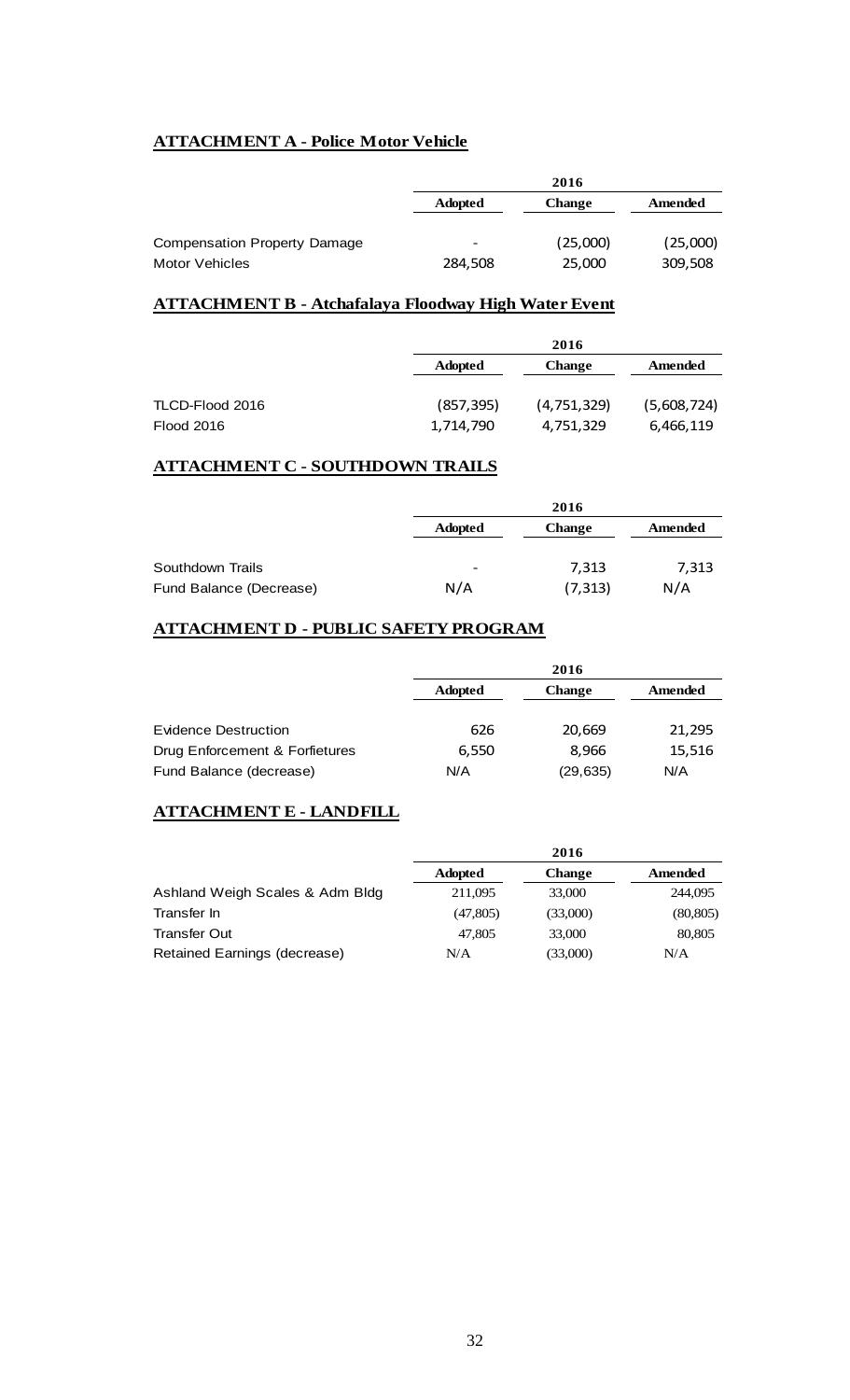President G. Dove recognized his wife Mona Dove and his sister Rose Dove, who were in attendance at tonight's proceedings.

The Chairman recognized School Board member Roosevelt Thomas, Levee Board Chairman Tony Alford, and Recreation District 7 members Donald Tivet and Barry Soudier who were in attendance at tonight's proceedings.

The Chairman recognized the public for comments on the following:

D. An ordinance that will establish a "4-Way Stop" at Port Royal Way and Bridgeport Way.

There were no comments from the public on the aforementioned proposed ordinance.

Mr. D. W. Guidry, Sr. moved, seconded by Ms. A. Williams, "THAT, the Council close the aforementioned public hearing."

The Chairman called for a vote on the motion offered by Mr. D. W. Guidry, Sr. THERE WAS RECORDED: YEAS: D. J. Guidry, S. Trosclair, J. Navy, A. Williams, G. Michel, S. Dryden, C. Duplantis-Prather, D. W. Guidry, Sr. and A. Marmande. NAYS: None. ABSENT: None. The Chairman declared the motion adopted.

OFFERED BY: Mr. D.W. Guidry, Sr. SECONDED BY: Mr. G. Michel

#### ORDINANCE NO. 8698

AN ORDINANCE TO AMEND THE PARISH CODE OF TERREBONNE PARISH BY ADDING TO CHAPTER 18: MOTOR VEHICLES AND TRAFFIC, ARTICLE IV: OPERATION OF VEHICLES, DIVISION 2: PARISH, AND TO ADD A SECTION UNDER THE SAID ARTICLE TO BE DESIGNATED AS SECTION 18-87: TO ESTABLISH A 4-WAY STOP AT THE INTERSECTION OF PORT ROYAL WAY AND BRIDGEPORT WAY; TO PROVIDE FOR THE INSTALLATION OF SAID SIGNS; AND TO PROVIDE FOR OTHER MATTERS RELATIVE THERETO.

### SECTION I

BE IT ORDAINED by the Terrebonne Parish Council, in regular session convened and on behalf of the Terrebonne Parish Consolidated Government, that the Parish Code of Terrebonne Parish be amended by adding to Chapter 18: Motor Vehicles and Traffic, Article IV: Operation of Vehicles, Division 2: Parish, and by adding to the said Article a section to be designated as Section 18-87: To Establish a 4-Way Stop at the Intersection of Port Royal Way and Bridgeport Way, as follows:

## CHAPTER 18: MOTOR VEHICLES AND TRAFFIC

### ARTICLE IV: OPERATION OF VEHICLES

### DIVISION 2: PARISH

## SECTION 18-87: 4-WAY STOP INTERSECTIONS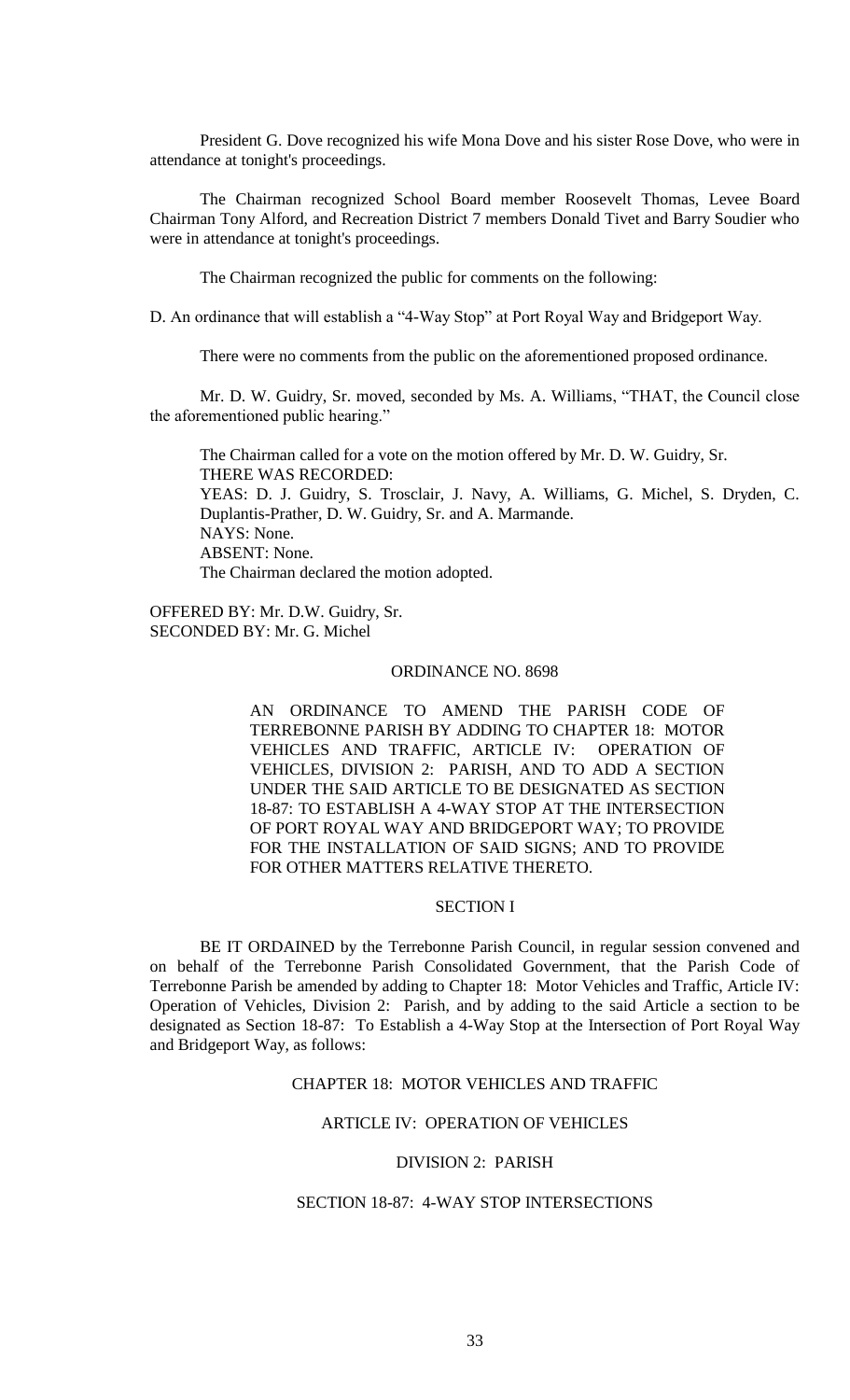The intersection of Port Royal Way and Bridgeport Way is hereby designated as a 4-Way "Stop", and appropriate "4-Way Stop" signs shall be erected and maintained along the said roadways to create and maintain said intersection. Any vehicle traveling on Port Royal Way and/or Bridgeport Way shall respect the signs erected and maintained under the provisions of this section.

## SECTION II

If any word, clause, phrase, section or other portion of this ordinance shall be declared null, void, invalid, illegal, or unconstitutional, the remaining words, clauses, phrases, sections and other portions of this ordinance shall remain in full force and effect, the provisions of this ordinance hereby being declared to be severable.

#### SECTION III

This ordinance shall become effective upon approval by the Parish President or as otherwise provided in Section 2-13(b) of the Home Rule Charter for a Consolidated Government for Terrebonne Parish, whichever occurs sooner.

This ordinance, having been introduced and laid on the table for at least two weeks, was voted upon as follows:

THERE WAS RECORDED:

YEAS: D. J. Guidry, S. Trosclair, J. Navy, A. Williams, G. Michel, S. Dryden, C. Duplantis-Prather, D.W. Guidry, Sr., and A. Marmande. NAYS: None. NOT VOTING: None. ABSTAINING: None. ABSENT: None. The Chairman declared the ordinance adopted on this, the 27th day of April 2016.

Ms. A. Williams moved, seconded by Mr. S. Dryden, "THAT, the Council continue with the regular order of business."

The Chairman called for a vote on the motion offered by Ms. A. Williams. THERE WAS RECORDED: YEAS: D. J. Guidry, S. Trosclair, J. Navy, A. Williams, G. Michel, S. Dryden, C. Duplantis-Prather, D. W. Guidry, Sr. and A. Marmande. NAYS: None. ABSENT: None. The Chairman declared the motion adopted.

Mr. D. J. Guidry moved, seconded by Mr. S. Trosclair, "THAT, the Council open nominations for the one vacancy due to resignation on the Terrebonne Parish Children & Youth Planning Board, nominate Ms. Shelly Ronquillo, close nominations and appoint Ms. Shelly Ronquillo to serve a term on said board."

The Chairman called for a vote on the motion offered by Mr. D. J. Guidry. THERE WAS RECORDED: YEAS: D. J. Guidry, S. Trosclair, J. Navy, A. Williams, G. Michel, S. Dryden, C. Duplantis-Prather, D. W. Guidry, Sr. and A. Marmande. NAYS: None. ABSENT: None. The Chairman declared the motion adopted.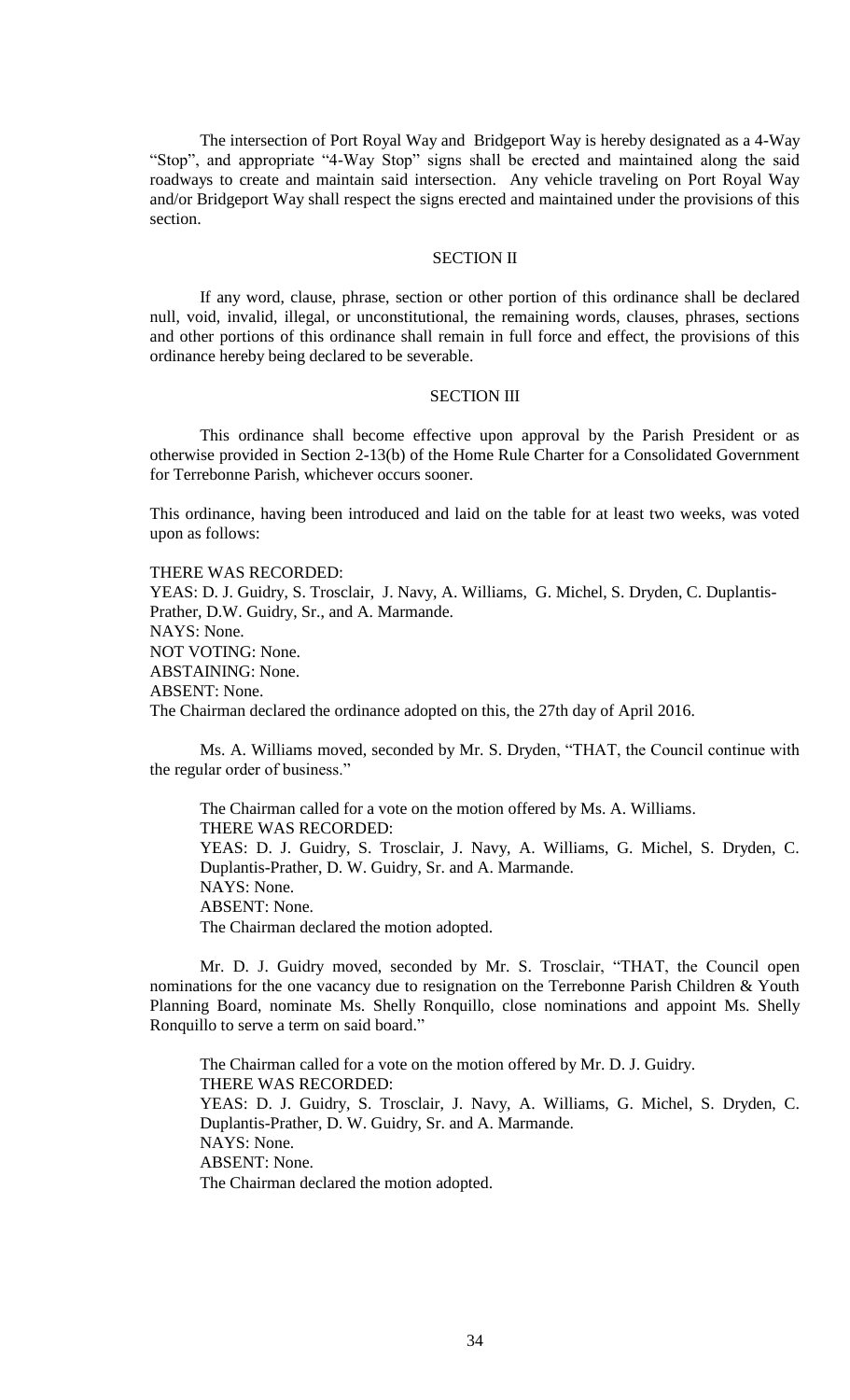Ms. Shelly Ronquillo thanked the Council for the appointment and expressed her passion to continue working with the youth of the community.

The Chairman announced the following vacancies, which he noted will be handled as per usual procedure:

> Terrebonne ARC: Three expiring terms on 5/31/16. One representing the NAACP, the Terrebonne ARC Membership and the Chamber of Commerce.

Councilwoman C. Duplantis-Prather explained that there were several issues with parking along Wood and Dunn Streets due to business in residential areas and asked her fellow Council member to support her in her efforts to change the parking in that area.

Planning and Zoning Director Christopher Pulaski explained that they are only shifting the "No Parking Zone" to the South side from the North side of Wood Street, and that it will benefit many residents in the area. Mr. Pulaski also stated that painting the curbs on both sides approaching the intersection will alleviate vehicles parking near the stop signs which can obstruct the view for motorists.

Ms. C. Duplantis-Prather moved, seconded by Ms. A. Williams, "THAT, the Council introduce an ordinance that will remove the "No Parking Zone" along the north side of Wood St. between Dunn St. and Liberty St. and establishing a "No Parking Zone" along the south side of Wood Street between Dunn St. & Liberty St. and painting the curbs on both sides approaching the intersection in accordance with MUTC standards and calling a public hearing on May 11, 2016."

The Chairman called for a vote on the motion offered by Ms. C. Duplantis-Prather. THERE WAS RECORDED: YEAS: D. J. Guidry, S. Trosclair, J. Navy, A. Williams, G. Michel, S. Dryden, C. Duplantis-Prather, D. W. Guidry, Sr. and A. Marmande. NAYS: None. ABSENT: None. The Chairman declared the motion adopted.

Councilwoman A. Williams stated that she would like to look into moving a bus stop in the Gray/Schriever area and asked Council Clerk to place the item on the next Community Development and Planning Committee Agenda.

Discussion ensued between several Council members regarding a letter that was published in the Advocate newspaper by a fellow Council member which was signed with his parish councilman title. They continued stating that they did not share the views that were expressed in his letter and suggested that in the future any Councilman publishing their personal opinion should include a disclaimer stating that the letter is a reflection of his or her personal opinion.

Councilman G. Michel stated that he feels as though the readers know he is a Council member and not writing on behalf of the Council and then expressed his concerns regarding Terrebonne Parishes budget.

President Dove stated that the letter undermines the work he and other State Representatives are doing to bring money for various capital projects and explained that he is watching the budget closely. He continued and explained that a modification permit was received today that will which will allow them to tie 34 miles of levee from Point Aux Chenes to Falgout Canal.

Under Agenda Item 8A - Announcements, Council members